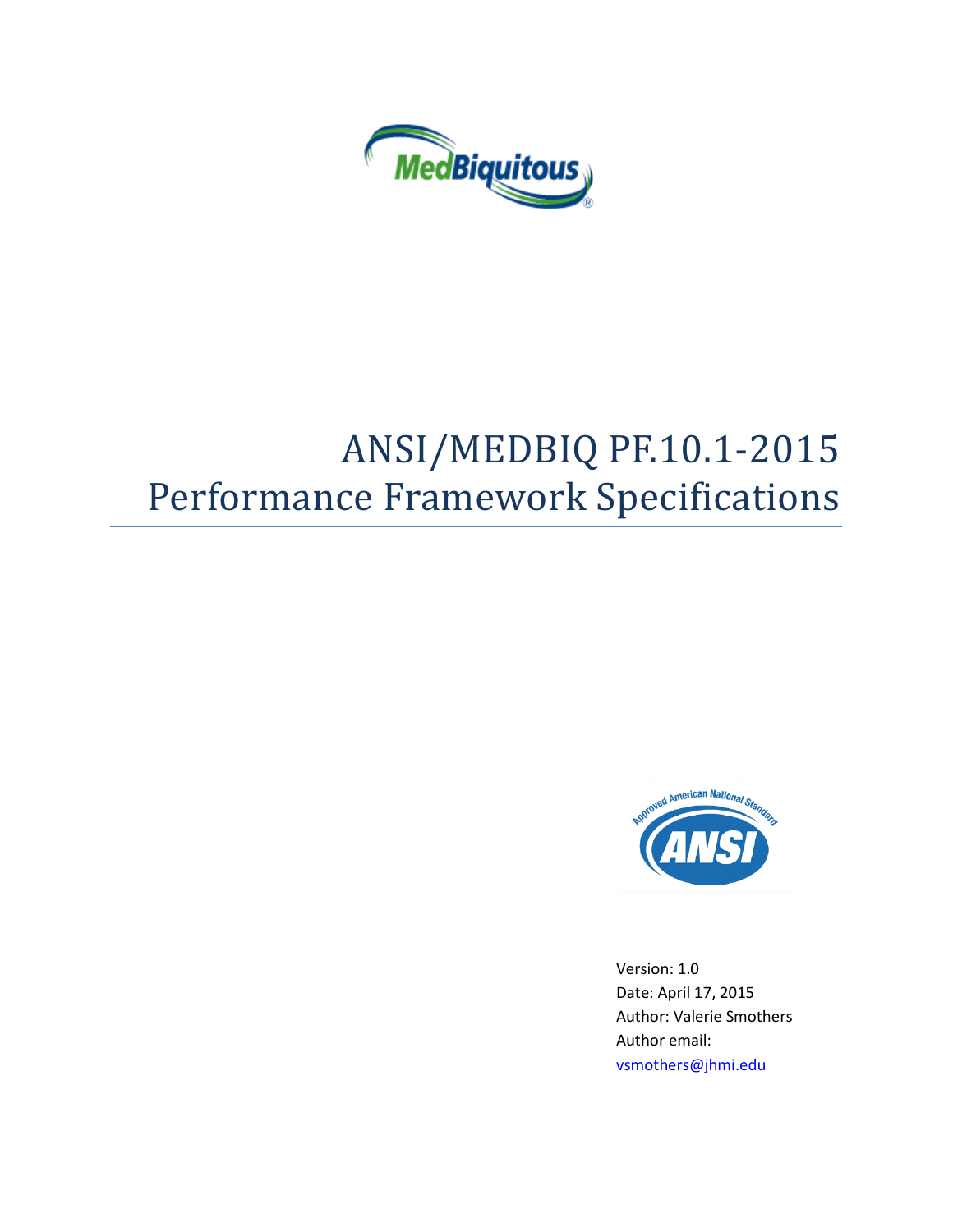# <span id="page-1-0"></span>**Version History**

| <b>Version</b><br>No. | Date       | <b>Changed By</b> | <b>Changes Made</b> |
|-----------------------|------------|-------------------|---------------------|
| 1.0                   | 2015-04-17 |                   |                     |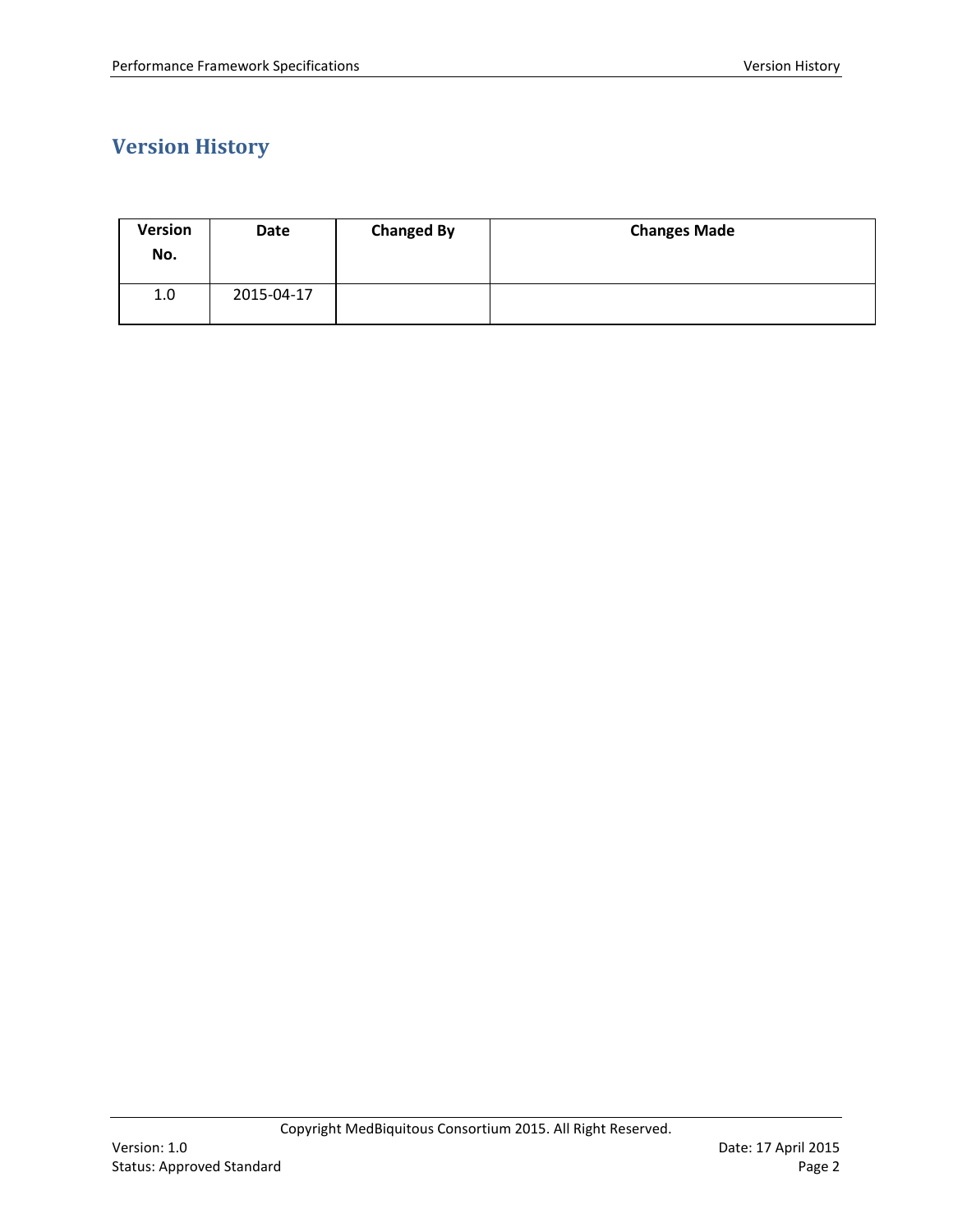# <span id="page-2-0"></span>**MedBiquitous Consortium XML Public License and Terms of Use**

MedBiquitous XML (including schemas, specifications, sample documents, Web services description files, and related items) is provided by the copyright holders under the following license. By obtaining, using, and or copying this work, you (the licensee) agree that you have read, understood, and will comply with the following terms and conditions.

The Consortium hereby grants a perpetual, non-exclusive, non-transferable, license to copy, use, display, perform, modify, make derivative works of, and develop the MedBiquitous XML for any use and without any fee or royalty, provided that you include the following on ALL copies of the MedBiquitous XML or portions thereof, including modifications, that you make.

- 1. Any pre-existing intellectual property disclaimers, notices, or terms and conditions. If none exist, the following notice should be used: "Copyright © [date of XML release] MedBiquitous Consortium. All Rights Reserved. http://www.medbiq.org"
- 2. Notice of any changes or modification to the MedBiquitous XML files.
- 3. Notice that any user is bound by the terms of this license and reference to the full text of this license in a location viewable to users of the redistributed or derivative work.

In the event that the licensee modifies any part of the MedBiquitous XML, it will not then represent to the public, through any act or omission, that the resulting modification is an official specification of the MedBiquitous Consortium unless and until such modification is officially adopted.

THE CONSORTIUM MAKES NO WARRANTIES OR REPRESENTATIONS, EXPRESS OR IMPLIED, WITH RESPECT TO ANY COMPUTER CODE, INCLUDING SCHEMAS, SPECIFICATIONS, SAMPLE DOCUMENTS, WEB SERVICES DESCRIPTION FILES, AND RELATED ITEMS. WITHOUT LIMITING THE FOREGOING, THE CONSORTIUM DISCLAIMS ANY IMPLIED WARRANTIES OF MERCHANTABILITY OR FITNESS FOR A PARTICULAR PURPOSE AND ANY WARRANTY, EXPRESS OR IMPLIED, AGAINST INFRINGEMENT BY THE MEDBIQUITOUS XML OF ANY THIRD PARTY PATENTS, TRADEMARKS, COPYRIGHTS OR OTHER RIGHTS. THE LICENSEE AGREES THAT ALL COMPUTER CODES OR RELATED ITEMS PROVIDED SHALL BE ACCEPTED BY LICENSEE "AS IS". THUS, THE ENTIRE RISK OF NON-PERFORMANCE OF THE MEDBIQUITOUS XML RESTS WITH THE LICENSEE WHO SHALL BEAR ALL COSTS OF ANY SERVICE, REPAIR OR CORRECTION.

IN NO EVENT SHALL THE CONSORTIUM OR ITS MEMBERS BE LIABLE TO THE LICENSEE OR ANY OTHER USER FOR DAMAGES OF ANY NATURE, INCLUDING, WITHOUT LIMITATION, ANY GENERAL, DIRECT, INDIRECT, INCIDENTAL, CONSEQUENTIAL, OR SPECIAL DAMAGES, INCLUDING LOST PROFITS, ARISING OUT OF ANY USE OF MEDBIQUITOUS XML.

LICENSEE SHALL INDEMNIFY THE CONSORTIUM AND EACH OF ITS MEMBERS FROM ANY LOSS, CLAIM, DAMAGE OR LIABILITY (INCLUDING, WITHOUT LIMITATION, PAYMENT OF ATTORNEYS' FEES AND COURT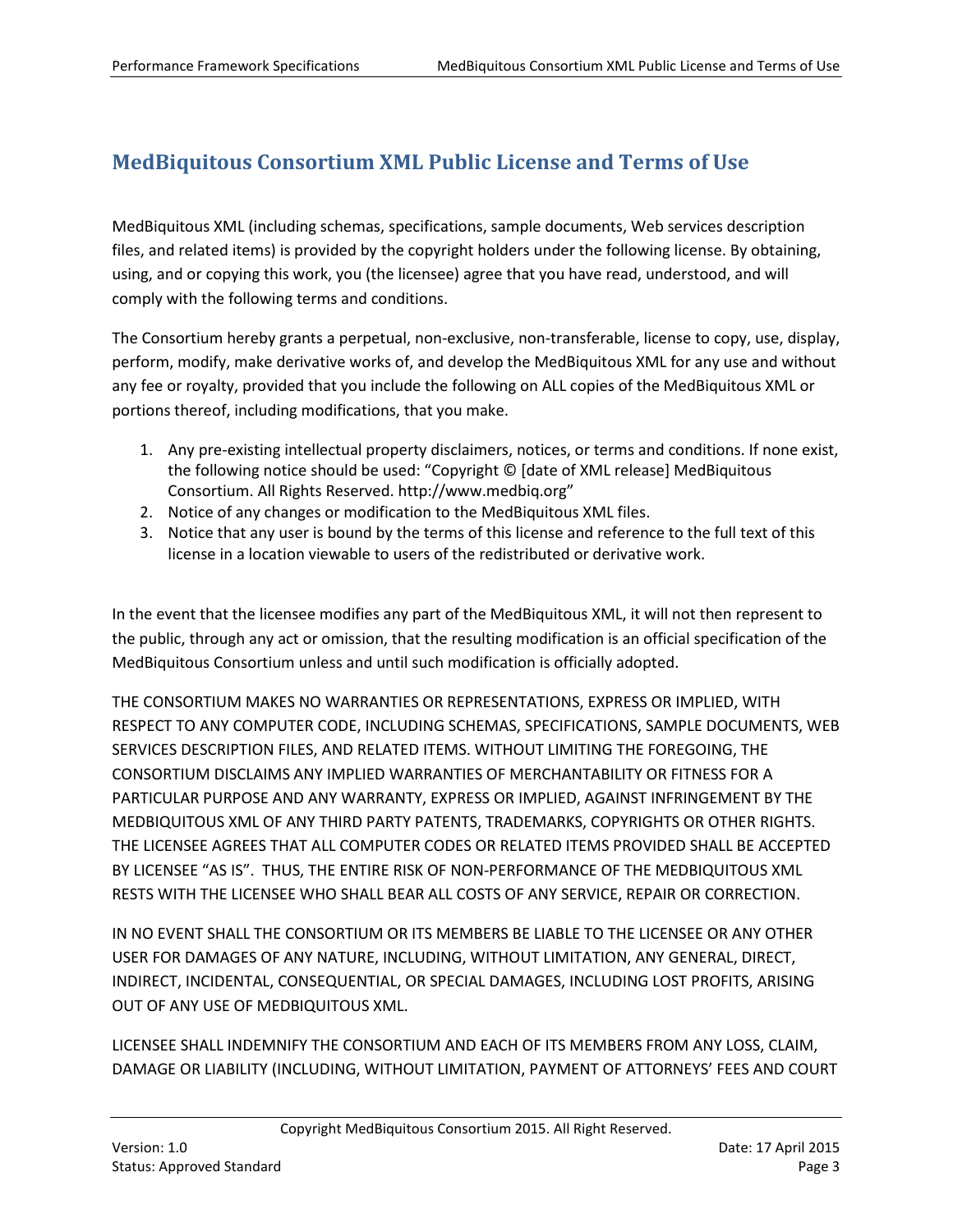COSTS) ARISING OUT OF MODIFICATION OR USE OF THE MEDBIQUITOUS XML OR ANY RELATED CONTENT OR MATERIAL BY LICENSEE.

LICENSEE SHALL NOT OBTAIN OR ATTEMPT TO OBTAIN ANY PATENTS, COPYRIGHTS OR OTHER PROPRIETARY RIGHTS WITH RESPECT TO THE MEDBIQUITOUS XML.

THIS LICENSE SHALL TERMINATE AUTOMATICALLY IF LICENSEE VIOLATES ANY OF ITS TERMS AND CONDITIONS.

The name and trademarks of the MedBiquitous Consortium and its members may NOT be used in advertising or publicity pertaining to MedBiquitous XML without specific, prior written permission. Title to copyright in MedBiquitous XML and any associated documentation will at all times remain with the copyright holders.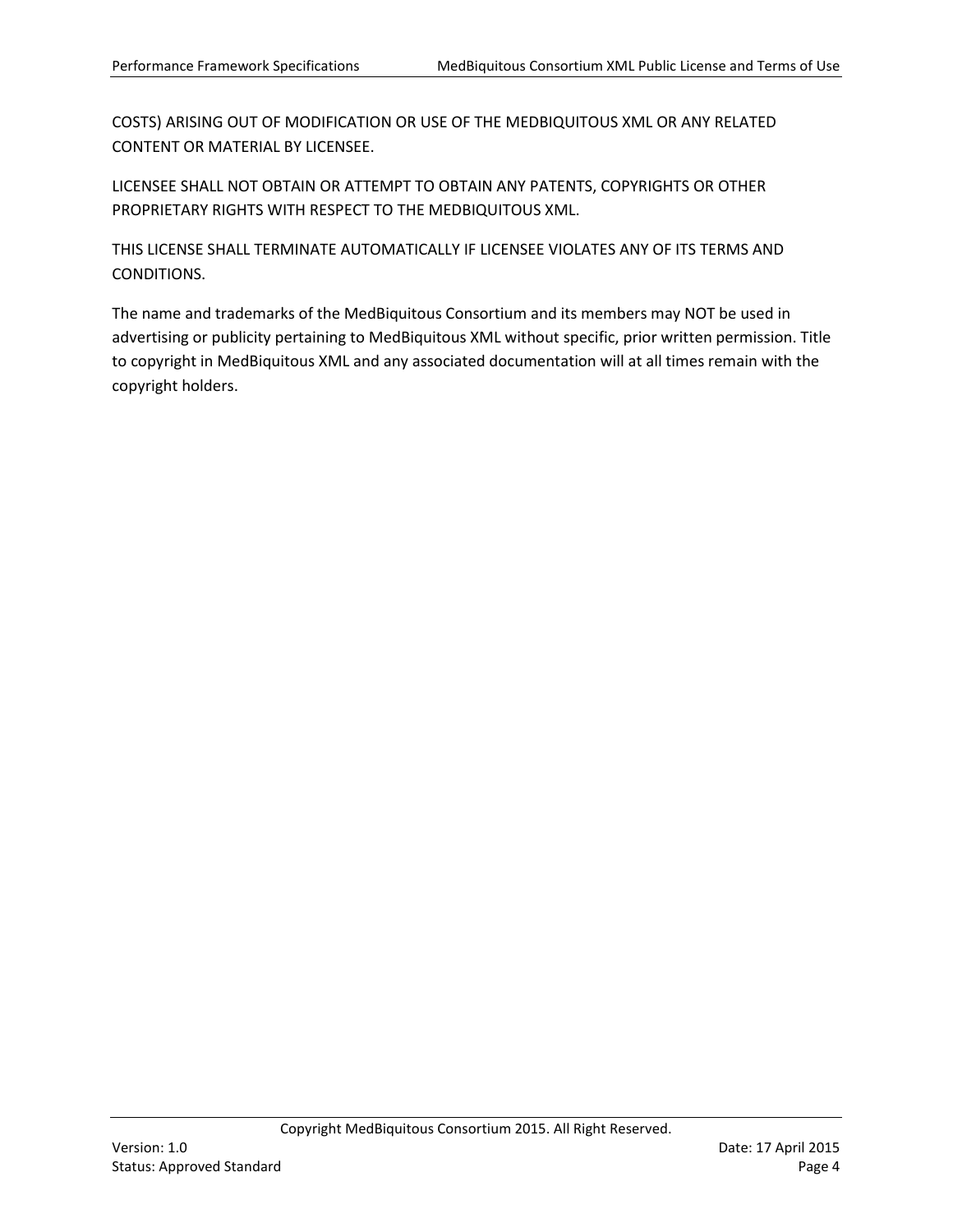# <span id="page-4-0"></span>**Table of Contents**

| 1              |     |       |  |  |  |  |  |
|----------------|-----|-------|--|--|--|--|--|
| 2              |     |       |  |  |  |  |  |
| 3              |     |       |  |  |  |  |  |
| 4              |     |       |  |  |  |  |  |
| 5              |     |       |  |  |  |  |  |
| 6              |     |       |  |  |  |  |  |
| $\overline{7}$ |     |       |  |  |  |  |  |
|                | 7.1 |       |  |  |  |  |  |
|                | 7.2 |       |  |  |  |  |  |
|                | 7.3 |       |  |  |  |  |  |
|                | 7.4 |       |  |  |  |  |  |
|                | 7.5 |       |  |  |  |  |  |
|                |     | 7.5.1 |  |  |  |  |  |
|                |     | 7.5.2 |  |  |  |  |  |
|                |     | 7.5.3 |  |  |  |  |  |
|                |     | 7.5.4 |  |  |  |  |  |
| 8              |     |       |  |  |  |  |  |
|                | 8.1 |       |  |  |  |  |  |
|                | 8.2 |       |  |  |  |  |  |
| 9              |     |       |  |  |  |  |  |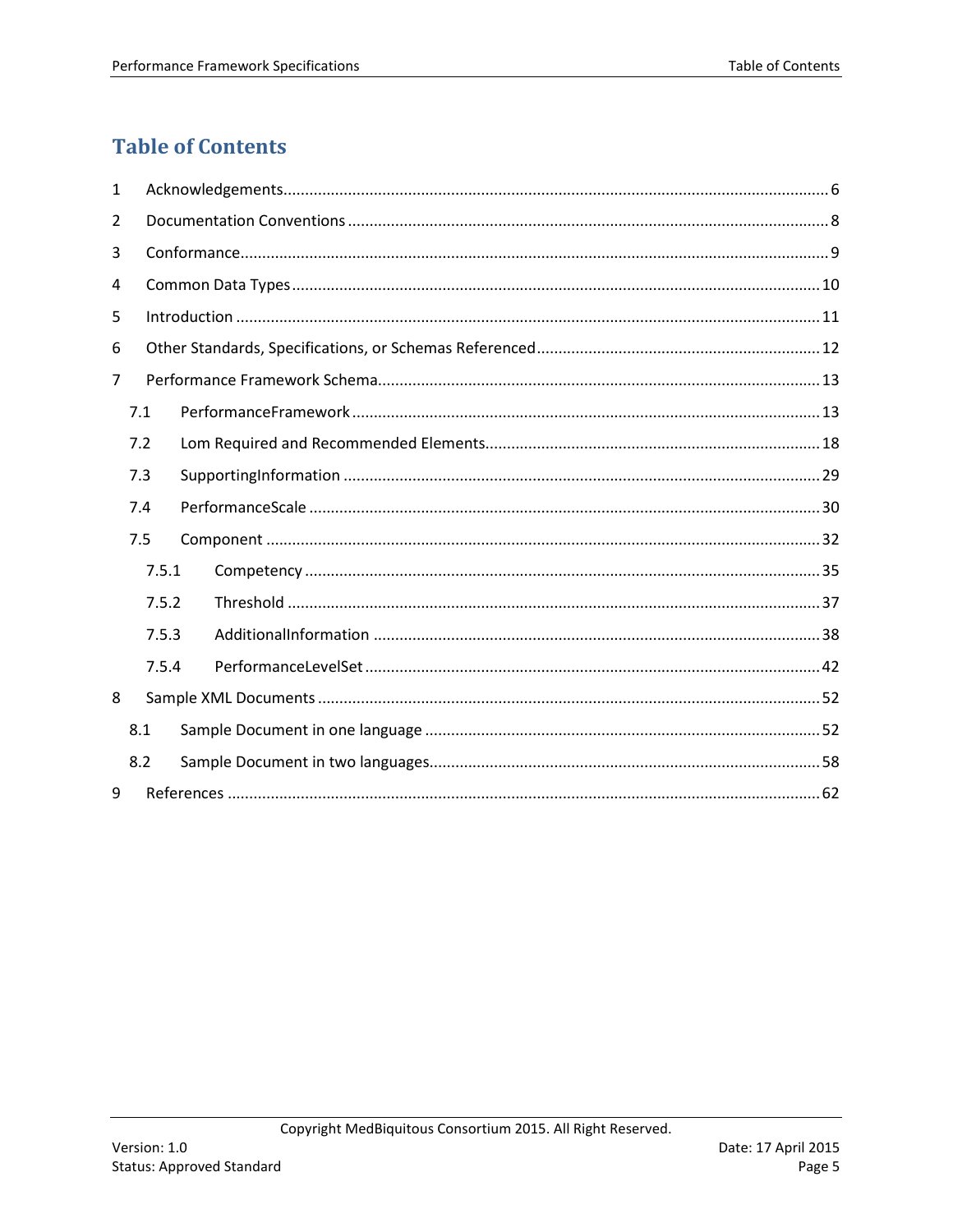# <span id="page-5-0"></span>**1 Acknowledgements**

The development of this specification is made possible as part of an accelerated standards development project funded by the Association of American Medical Colleges.

The MedBiquitous Consortium wishes to acknowledge the MedBiquitous Competencies Working Group members, invited experts, and other individuals that contributed to the creation of this document. The original schema was created by Karl Burke, Johns Hopkins Medicine.

Co-chairs:

- Rosalyn Scott , MD, Department of Veteran's Affairs
- Tim Willett, MD, SIM-one

#### Members:

- Susan Albright, Tufts University
- Mary Pat Aust, American Association of Critical-Care Nurses
- Dana Bostrom, Association of American Medical Colleges
- Terri Cameron, Association of American Medical Colleges
- Kirstin Cirulis, Knowledge4You
- Mary Jo Clark, PhD, RN, American Association of Colleges of Nursing
- Stephen Clyman, MD, National Board of Medical Examiners
- Matthew Cownie, University of the West of England
- Robert Englander, MD, Association of American Medical Colleges
- James Fiore, American Board of Surgery
- Ted Hanss, University of Michigan
- Sean Hilton, MB BS, St. George's University of London
- Joshua Jacobs, MD, Association of American Medical Colleges
- PJ Kania, Association of American Medical Colleges
- David Kiger, Tufts University
- Scott Kroyer, E\*Value
- JB McGee, MD, University of Pittsburgh
- David Price, MD, American Board of Family Medicine
- Isarin Sathitruangsak, Tufts University
- Valerie Smothers, MedBiquitous
- Lesley Southgate, M.D., St. George's University of London
- Laura Vail, Johns Hopkins University
- Radu Vestemean, Knowledge4You
- Nabil Zary, PhD, Karolinska Institute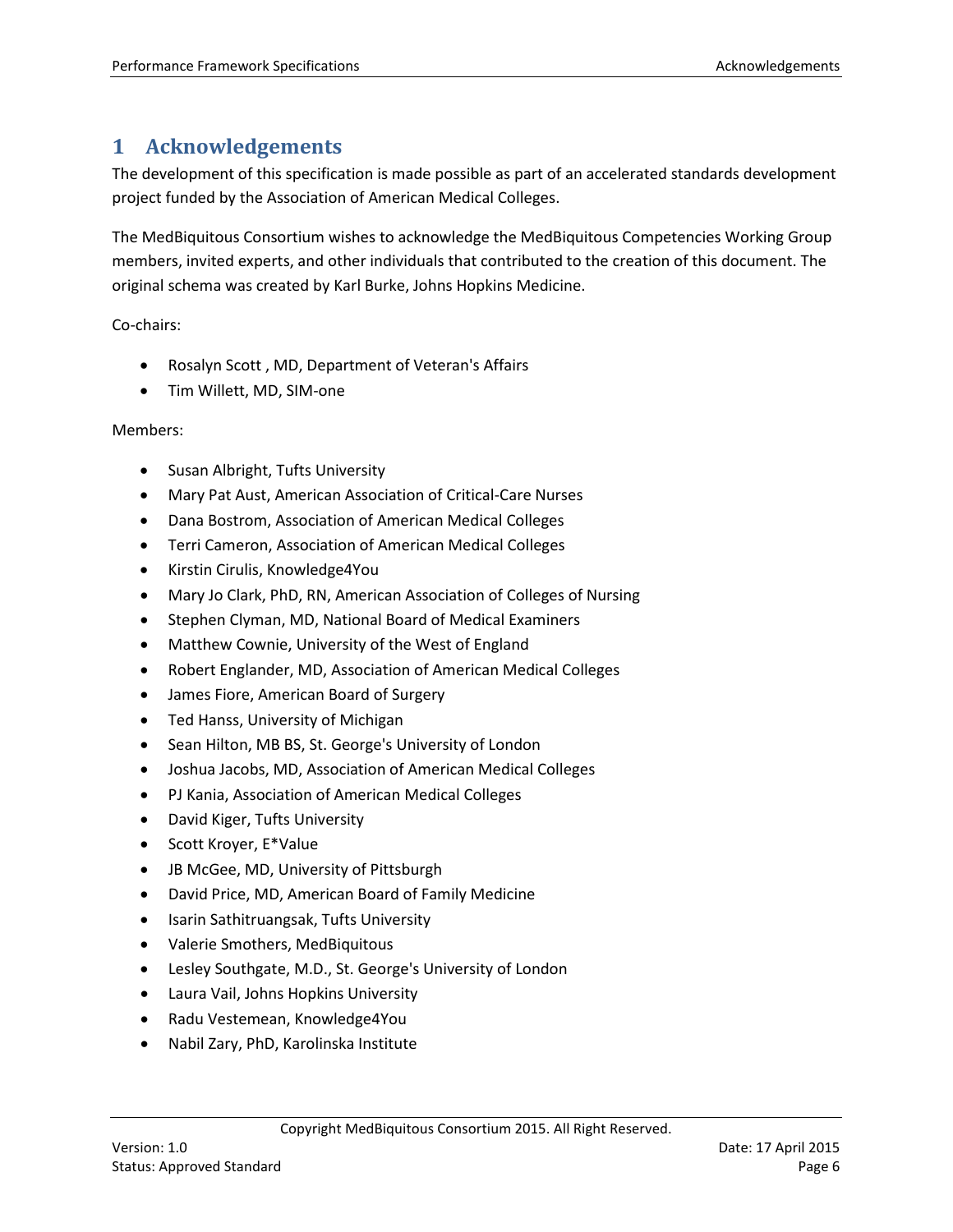Invited Experts:

- S. Toufeeq Ahmed, Vanderbilt University Medical Center
- Connie Bowe, MD, Partners HealthCare International
- Kelly Caverzagie, MD, University of Nebraska Medical Center
- Sascha Benjamin Cohen, University of California San Francisco School of Medicine
- Rachel Ellaway, PhD, Northern Ontario School of Medicine
- Ian Graham, MB.BS., Stawell Regional Health, East Wimmera Health Service, Beaufort & Skipton Health Service,West Wimmera Health Service, SED Clinical Education Practice and Learning
- Simon Grant, JISC-CETIS
- Linda Gwinn, Georgetown University
- Robyn Herring, University of Mississippi
- Kevin Krane, MD, Tulane University
- Jason Ladicos, one45
- Steven Lieberman, MD, University of Texas Medical Branch
- Linda Lewin, MD, University of Maryland
- Karen Macauley, DNP, PhD, University of San Diego Hahn School of Nursing and Health Science
- Chandler Mayfield, University of California, San Francisco
- David Melamed, MD, MyEvaluations.com
- Dan Nelson, New Innovations
- Daniel Rehak, PhD
- Paul Schilling, Schilling Consulting
- Juliane Schneider, Harvard University
- Eric Warm, MD, University of Cincinnati
- Julie Wasson, University of Mississippi Medical Center
- David Weiner, LCMS+

Specification authors also received technical guidance from members of the MedBiquitous Technical Steering Committee.

- Joel Farrell, IBM, Technical Steering Committee Chair
- James Fiore, American Board of Surgery
- Steve Kenney, American Osteopathic Association
- Andrew Rabin, CECity
- Dan Rehak, Learning Technologies Architect
- Carl Singer, CECity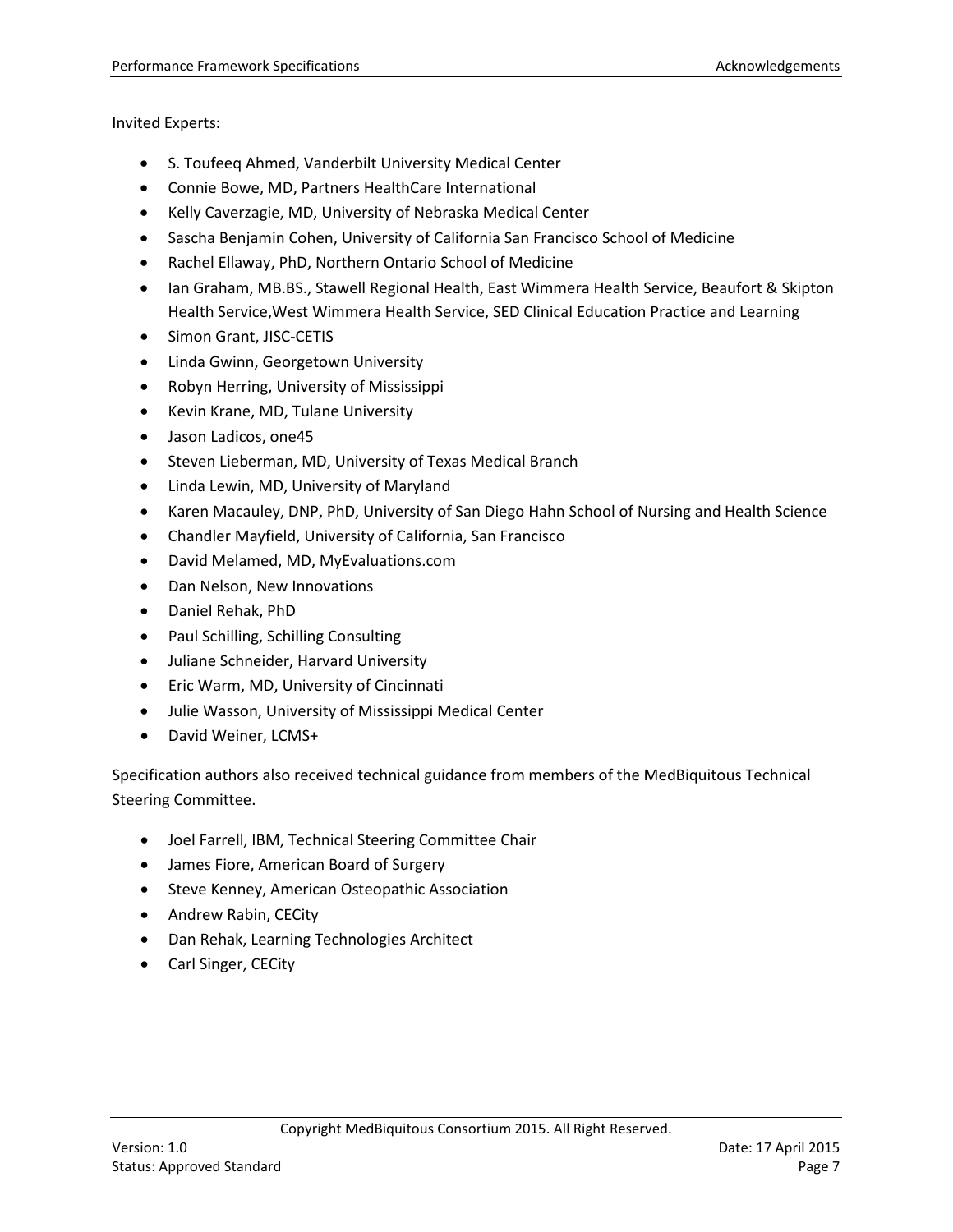# <span id="page-7-0"></span>**2 Documentation Conventions**

This document uses the following conventions:

| <b>Convention</b> | <b>Description</b>                                                                       |
|-------------------|------------------------------------------------------------------------------------------|
| <b>Bold Text</b>  | When used with an XML element name, indicates that the element<br>contains sub-elements. |
| <b>Italics</b>    | When used in an XML element description, an attribute of the XML<br>element.             |
| Monospaced type   | Sample XML tags, code, schema, or portion thereof.                                       |

The document uses graphics generated by Altova XML Spy® software, which uses the following graphical conventions.

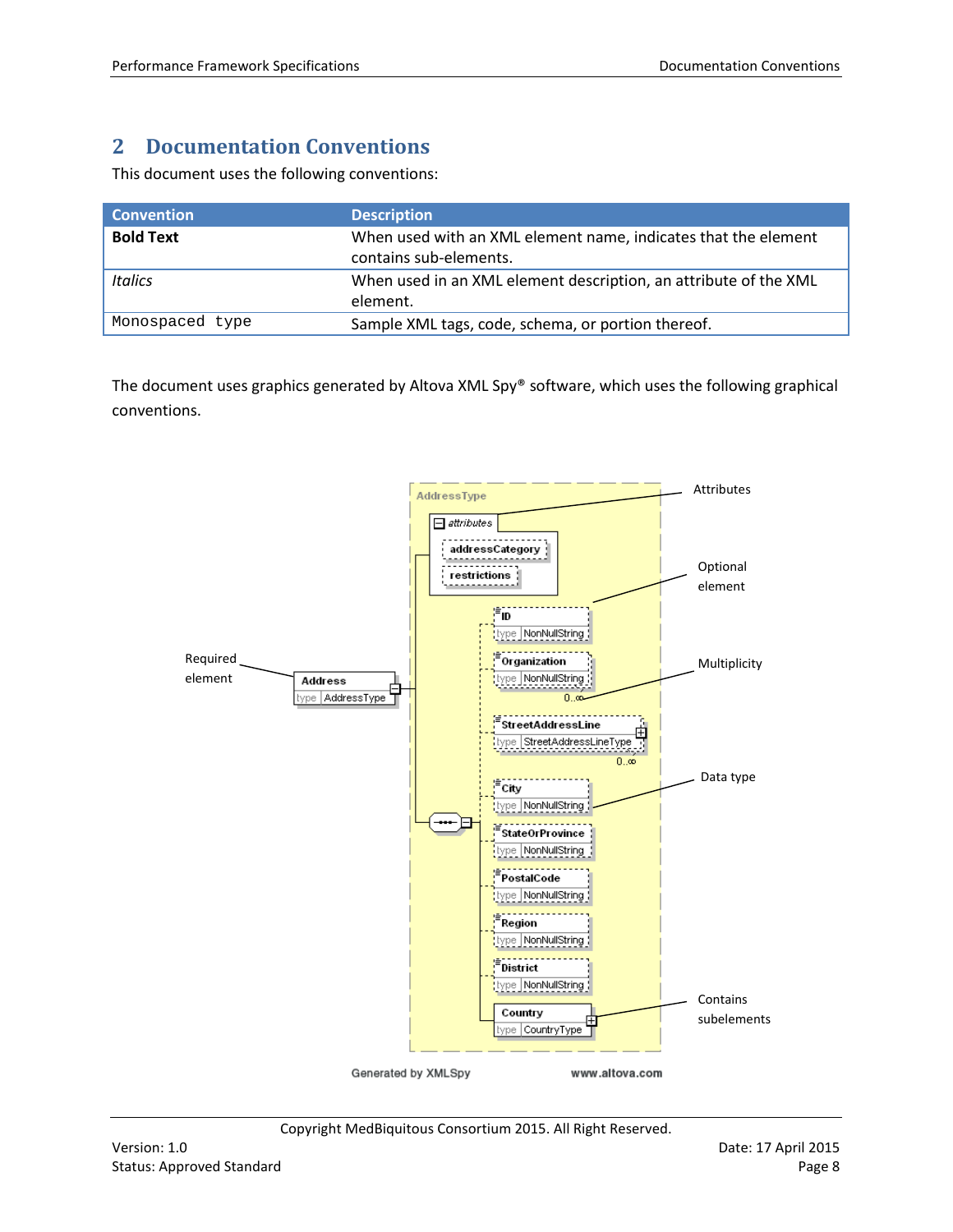# <span id="page-8-0"></span>**3 Conformance**

To conform to the MedBiquitous Performance Framework specification, an XML document shall:

- Validate against the Performance Framework XML Schema available at: <http://ns.medbiq.org/performanceframework/v1/performanceframework.xsd>
- Conform to any additional requirements stated in this specification.
- Optionally include elements not defined in this document only in permitted areas and only if those elements are namespace qualified.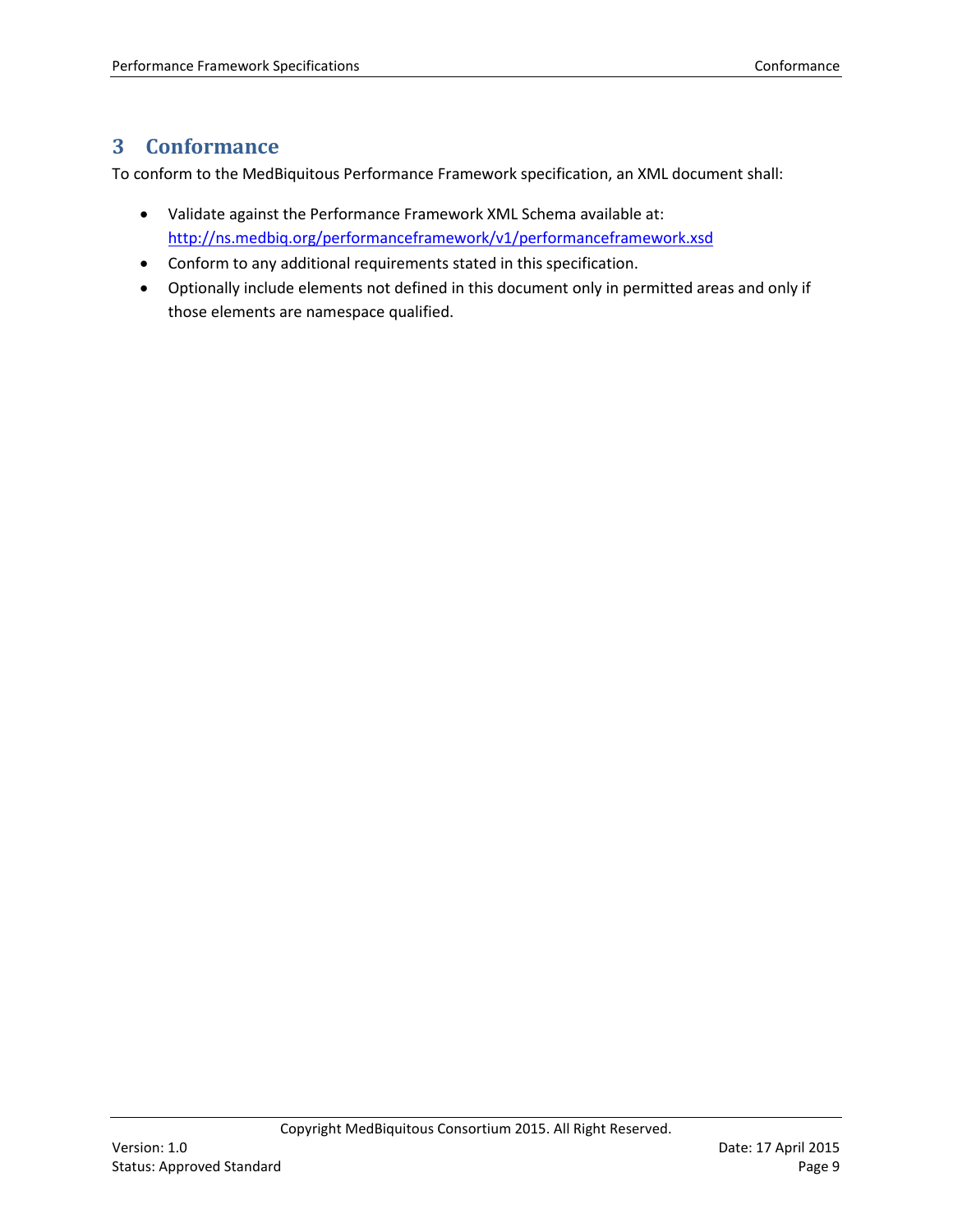# <span id="page-9-0"></span>**4 Common Data Types**

Most of the elements and attributes in MedBiquitous XML documents use the data types defined by the W3C XML schema definition [XML]. In some cases MedBiquitous creates its own datatypes as part of its best practices or to meet a specific requirement. Commonly used datatypes are defined in the common.xsd file. For more information about common datatypes, see:

<http://www.medbiq.org/sites/default/files/CommonSpecifications.pdf>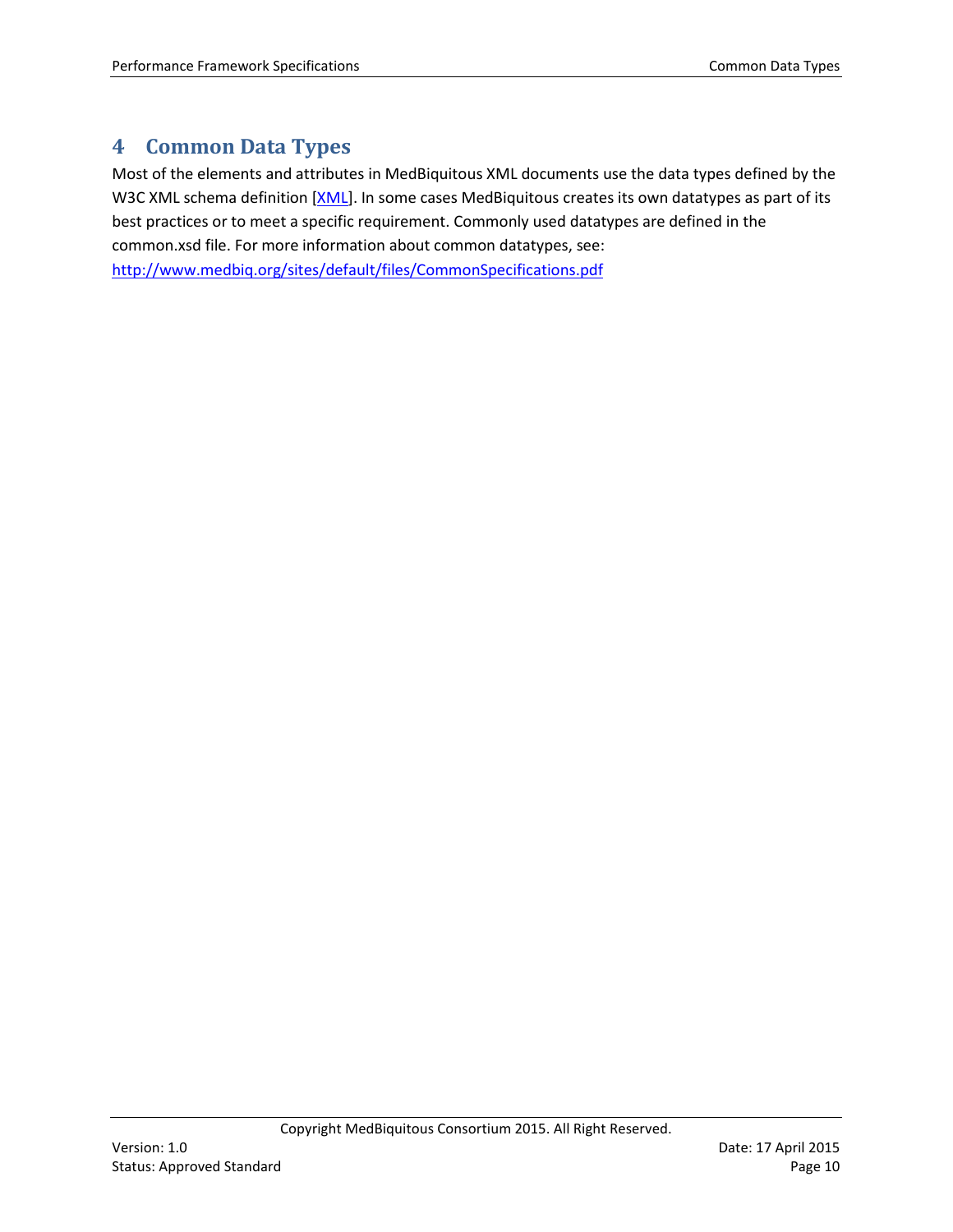# <span id="page-10-0"></span>**5 Introduction**

This document describes the MedBiquitous Performance Framework Schema in detail. It is intended for use by anyone who wants to create, implement, or create interoperable tools based on this specification.

The objective of the Performance Framework Schema is to provide a data structure that allows one to represent expected levels of performance related to a competency in a standard format. This structure may be referenced from other specifications to enable the exchange of data based on those performance scales, including learner assessment data.

The standard allows extensions so that data beyond the core set identified in this document may be incorporated. This specification is intended to work in concert with other specifications.

Competency-based learning and assessment is increasingly being applied within health professions education at all levels across the continuum. An important component of competency-based learning are performance levels, expected levels of performance related to a competency. In the US, the Accreditation Council for Graduate Medical Education (ACGME) has convened working groups to develop Milestones for each of the 26 specialties in its purview. In undergraduate medical education, several medical schools, including the University of California, San Francisco, are implementing milestones related to the developmental achievement of competence. In Nursing and other health professions, levels of performance are associated with the assessment and development of competence. Standards are essential to make performance data portable and easily understood across the continuum of a learner's career. This specification is one step towards making that possible.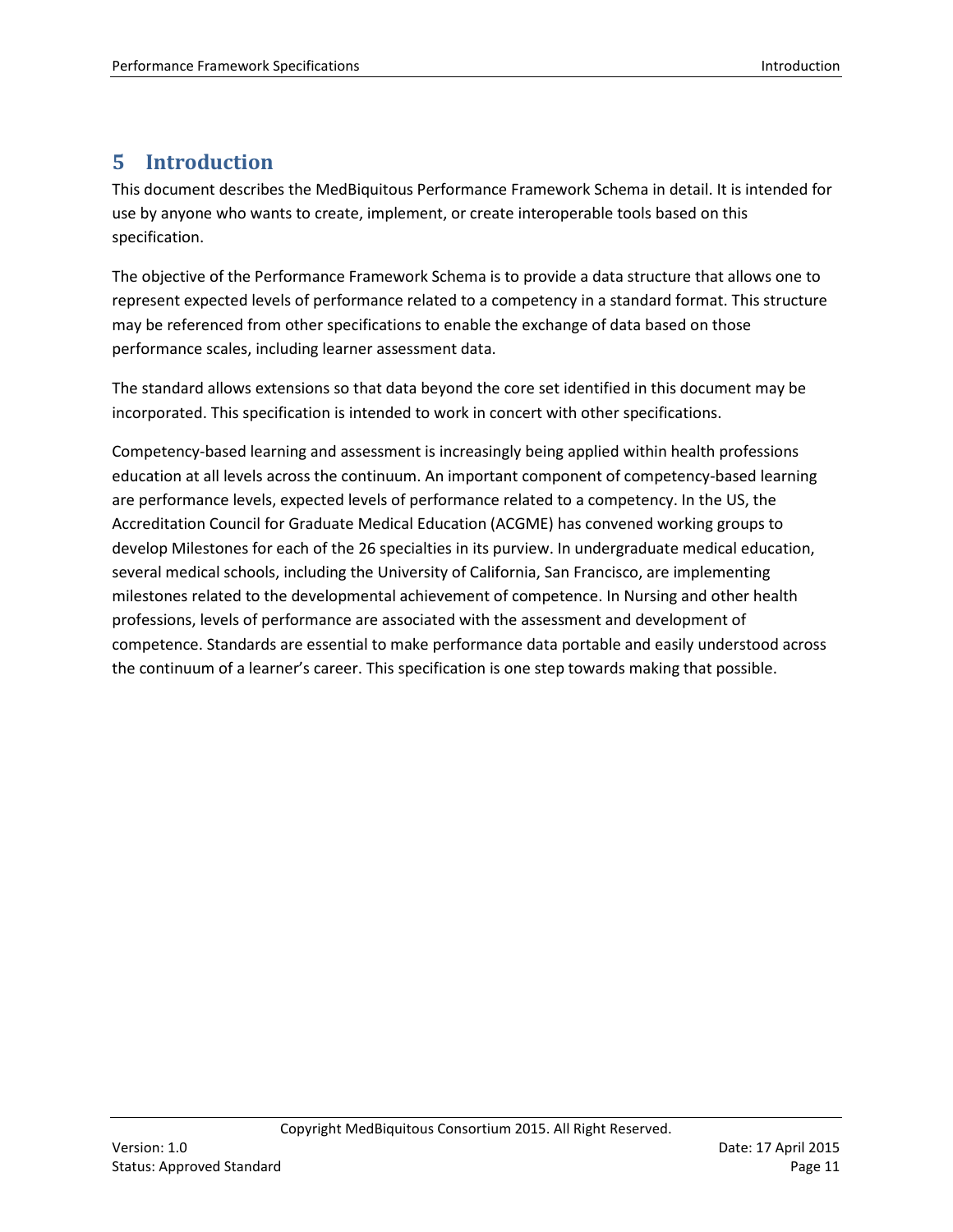# <span id="page-11-0"></span>**6 Other Standards, Specifications, or Schemas Referenced**

This standard references the following standards, specifications, or schemas. The informative references here, which describe how these references are used, link to formal references appearing later in this document.

- ANSI/MEDBIQ LO.10.1-2008, Healthcare Learning Object Metadata [\[Healthcare LOM\]](#page-61-1) Healthcare LOM extends the IEEE LOM standard and provides a format for describing healthcare learning resources and activities. Healthcare LOM is used to encode metadata about the Performance Framework.
- DCMI Metadata terms [\[DCMI\]](#page-61-2) The Performance Framework uses the DCMI format element to indicate the format of a referenced resource.
- MedBiquitous Common Specifications [\[Common\]](#page-61-3) The MedBiquitous Common Specification defines datatypes commonly used across MedBiquitous specifications.
- MedBiquitous Competency Framework [\[Competency Framework\]](#page-61-4) Competency Framework provides a way of specifying the hierarchical and non-hierarchical relationships among a set of related competencies, learning objectives, learning outcomes, etc. The Performance framework may define performance for competencies in a competency framework.
- MedBiquitous Competency Object [\[Competency Object\]](#page-61-5) Competency Object provides a common format for representing competencies, learning objectives, learning outcomes, etc. The Performance framework may define performance for specific competencies.
- **Resource Description Framework [\[RDF\]](#page-61-6)** RDF is used to link to competencies , competency frameworks, and additional information as necessary. RDF is the technology used to establish semantic web relationships.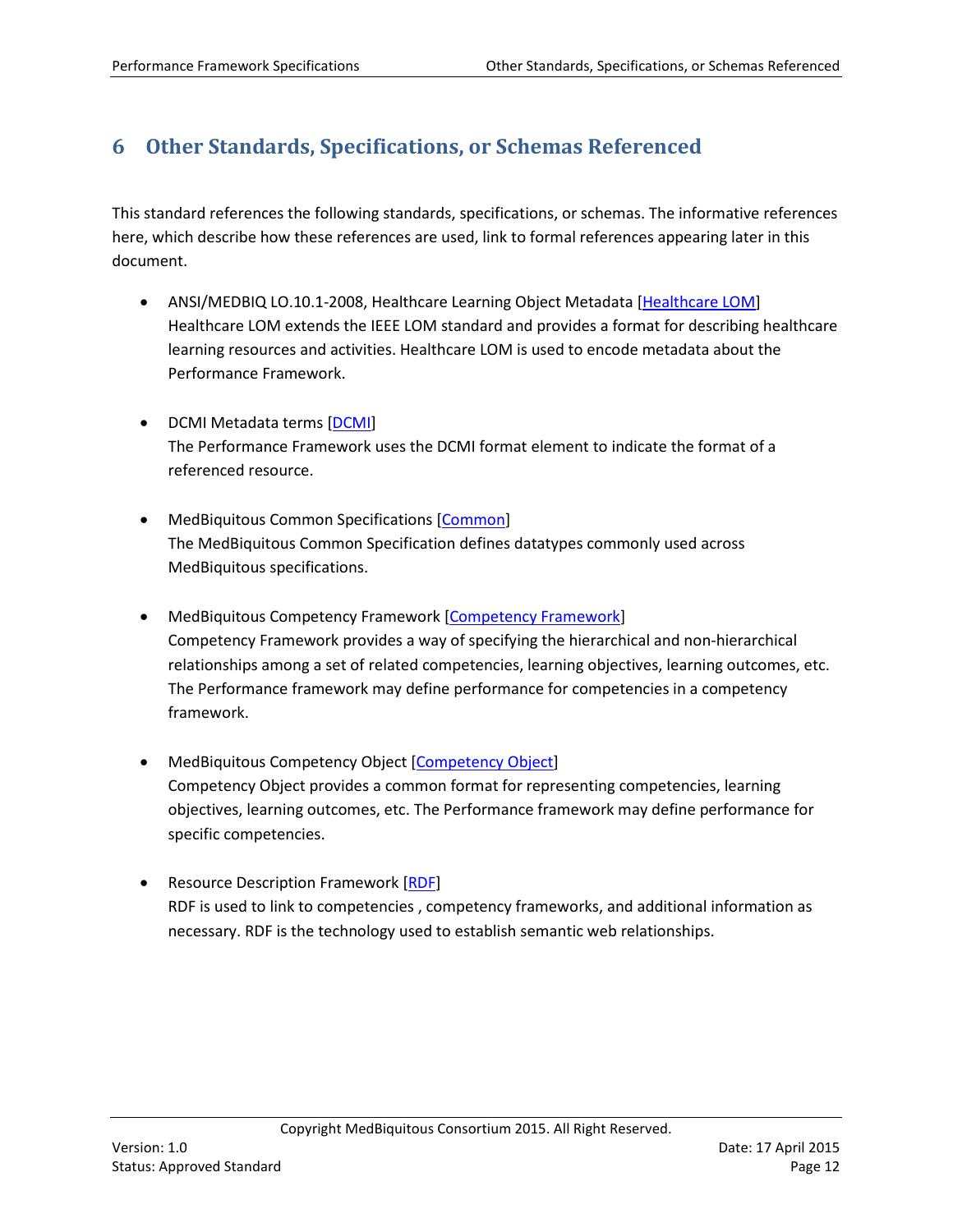# <span id="page-12-2"></span><span id="page-12-0"></span>**7 Performance Framework Schema**

The following sections explain the Performance Framework Schema grammar. Values in **bold** under XML Tags column indicate that the element has sub-elements.

All the elements having sub-elements will be defined in separate sections. All elements without subelements will be defined within the appropriate element sections that use them.

## <span id="page-12-1"></span>**7.1 PerformanceFramework**

PerformanceFramework is the root element. It contains subelements that describe one or more sets of performance levels to be used in assessing competence or performance.



Generated by XMLSpy

www.altova.com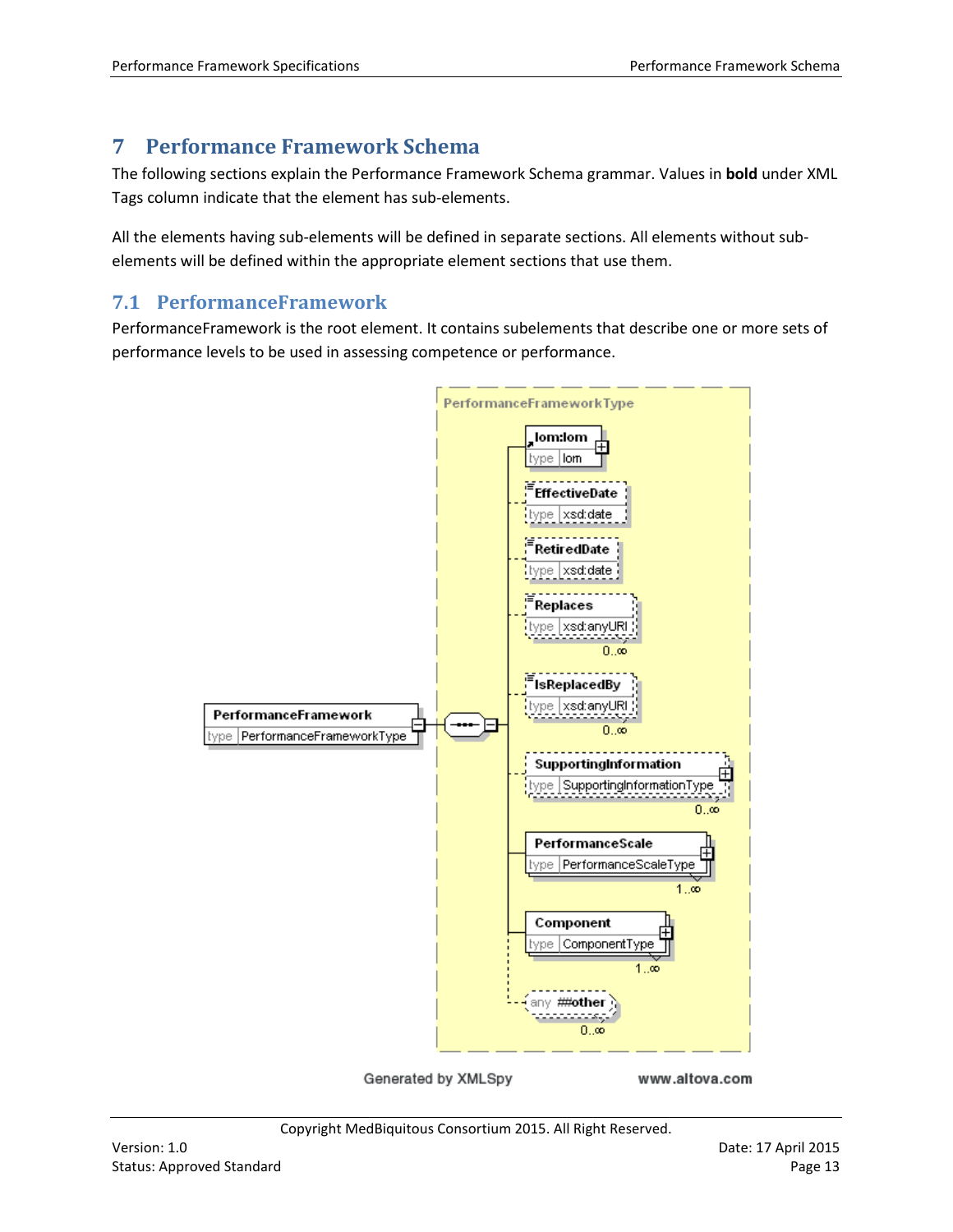## *PerformanceFramework Element Information*

| <b>Element</b>       | <b>Description</b>                                                                                                                                                                                                                                                                                                                                                                                                                                                                                                                                                                                                          | <b>Required</b> | <b>Multiplicity</b> | <b>Datatype</b>                                                                   |
|----------------------|-----------------------------------------------------------------------------------------------------------------------------------------------------------------------------------------------------------------------------------------------------------------------------------------------------------------------------------------------------------------------------------------------------------------------------------------------------------------------------------------------------------------------------------------------------------------------------------------------------------------------------|-----------------|---------------------|-----------------------------------------------------------------------------------|
| PerformanceFramework | PerformanceFramework<br>is the root element. It<br>contains subelements<br>that describe one or<br>more sets of<br>performance levels to be<br>used in assessing<br>competence or<br>performance.                                                                                                                                                                                                                                                                                                                                                                                                                           | Required        | 1                   | Container                                                                         |
| lom                  | Lom contains<br>subelements that define<br>title, publisher, and<br>other descriptive<br>information about this<br>performance<br>framework.<br>The lom element is<br>defined in the<br><b>Healthcare Learning</b><br>Object Metadata<br>standard defined by<br>MedBiquitous. Please<br>see the Healthcare<br>Learning Object<br><b>Metadata Specifications</b><br>and Description<br>document for more<br>information on the sub-<br>elements of lom. For<br>information on which<br>subelements of lom are<br>required or<br>recommended for<br>Performance<br>Frameworks, see section<br>Lom Required and<br>Recommended | Required        | $\mathbf{1}$        | Container<br>For more<br>information,<br>see<br>[Healthcare<br>LOM] and<br>[LOM]. |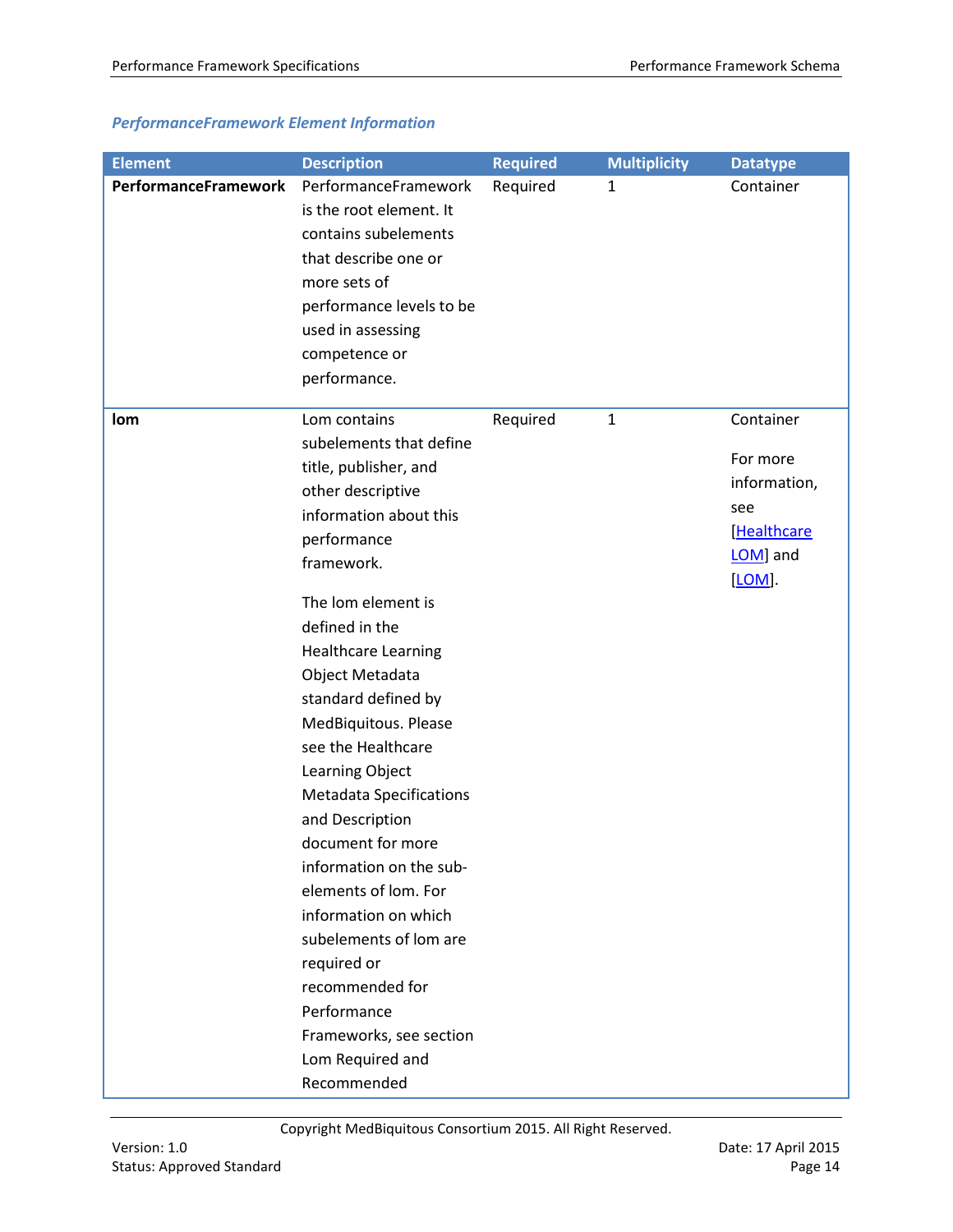| <b>Element</b> | <b>Description</b>                                                                                                                                                                                                                                                                                       | <b>Required</b> | <b>Multiplicity</b> | <b>Datatype</b> |
|----------------|----------------------------------------------------------------------------------------------------------------------------------------------------------------------------------------------------------------------------------------------------------------------------------------------------------|-----------------|---------------------|-----------------|
|                | Elements.                                                                                                                                                                                                                                                                                                |                 |                     |                 |
| EffectiveDate  | The date this<br>performance framework<br>becomes or became<br>effective.                                                                                                                                                                                                                                | Optional        | 0 or 1              | Date            |
| RetiredDate    | The date upon which<br>this performance<br>framework was retired.                                                                                                                                                                                                                                        | Optional        | 0 or 1              | Date            |
| Replaces       | A related performance<br>framework that is<br>supplanted, displaced,<br>or superseded by the<br>described framework.<br>Implementers must use<br>a URI to represent the<br>related framework.<br>Replaces is based on the<br>Dublin Core term<br>replaces. For more<br>information, see<br>[DCMITerms].  | Optional        | 0 or more           | anyURI          |
| IsReplacedBy   | A related performance<br>framework that<br>supplants, displaces, or<br>supersedes the<br>described framework.<br>Implementers must use<br>a URI to represent the<br>related framework.<br>IsReplacedBy is based on<br>the Dublin Core term<br>isReplacedBy. For more<br>information, see<br>[DCMITerms]. | Optional        | 0 or more           | anyURI          |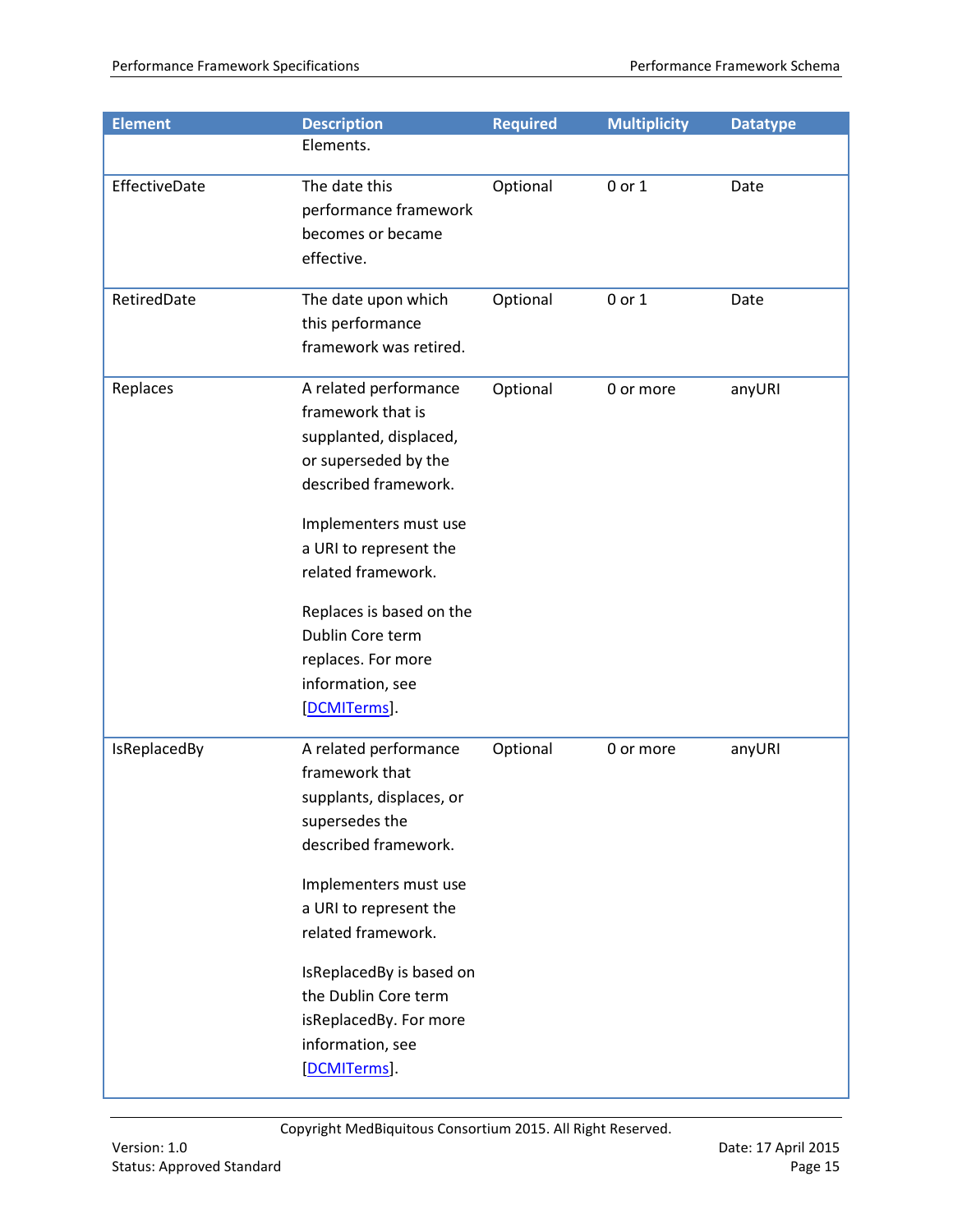| <b>Element</b>                    | <b>Description</b>                                                                                                                                                                                                                                                            | Required | <b>Multiplicity</b> | <b>Datatype</b> |
|-----------------------------------|-------------------------------------------------------------------------------------------------------------------------------------------------------------------------------------------------------------------------------------------------------------------------------|----------|---------------------|-----------------|
| SupportingInformation             | SupportingInformation<br>contains subelements<br>that include or point to<br>supporting information,<br>such as descriptions of<br>the rationale for<br>developing the<br>framework and its<br>intended use. See<br>section<br>SupportingInformation<br>for more information. | Optional | 0 or more           | Container       |
| PerformanceScale                  | PerformanceScale<br>contains subelements<br>that define a numeric<br>scale used in this<br>performance<br>framework. See section<br>PerformanceScale for<br>more information.                                                                                                 | Required | 1 or more           | Container       |
| Component                         | Component contains<br>subelements that define<br>a component of this<br>performance<br>framework. See section<br>Component for more<br>information.                                                                                                                           | Required | 1 or more           | Container       |
| Elements from other<br>namespaces | PerformanceFramework<br>may include elements<br>from other namespaces<br>provided those elements<br>are namespace<br>qualified.                                                                                                                                               | Optional | 0 or more           | any             |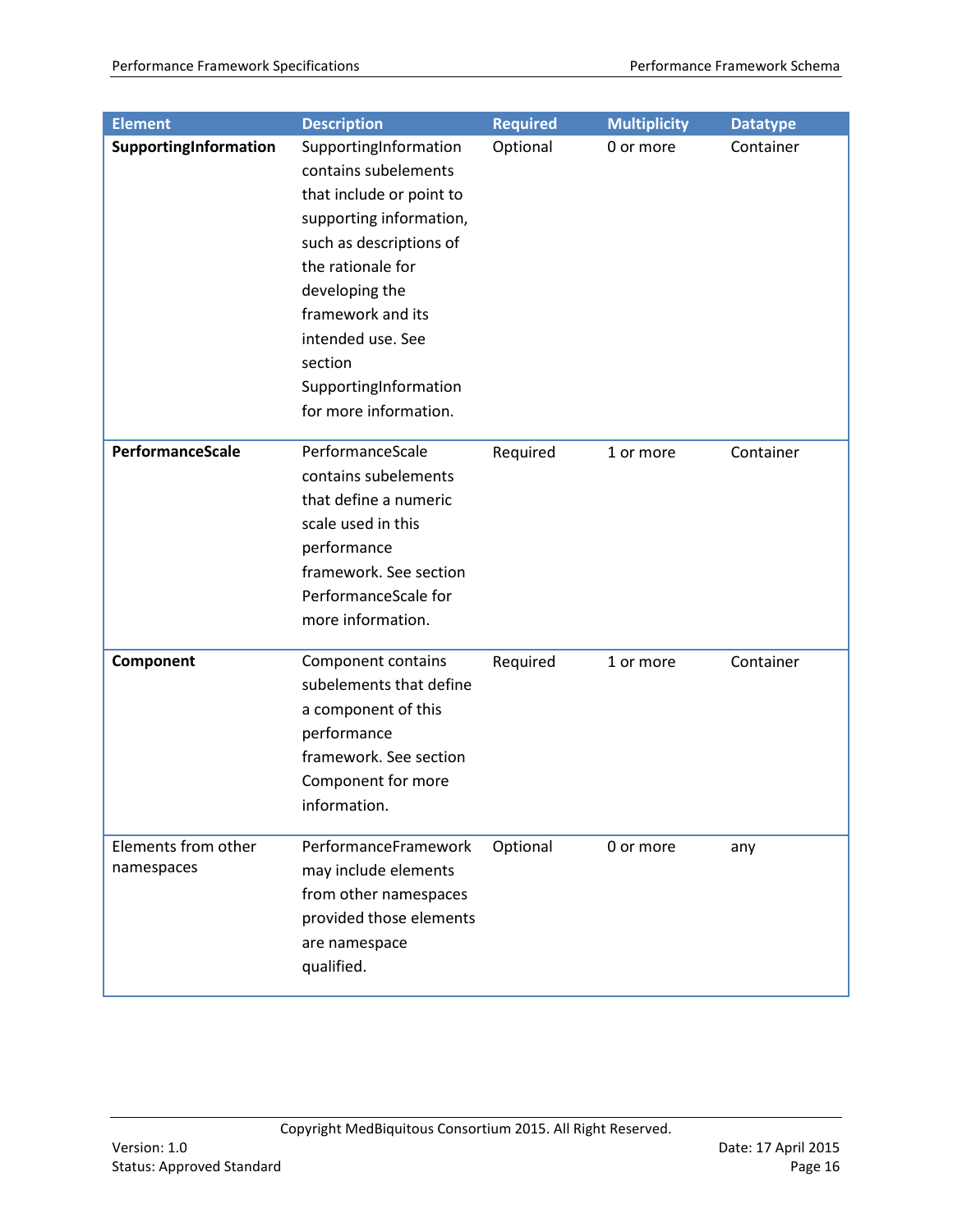#### Example:

```
<PerformanceFramework>
   <lom:lom>
. . .
   </lom:lom>
   <EffectiveDate>2013-01-01</EffectiveDate>
   <SupportingInformation>
. . .
   </SupportingInformation>
  <PerformanceScale id="xyz">
\mathbf{.} . \mathbf{.} </PerformanceScale>
   <Component id="c123">
. . .
  </Component>
   <Component id="c234">
. . .
   </Component>
  <Component id="c345">
. . .
   </Component>
. . . . .
</PerformanceFramework>
```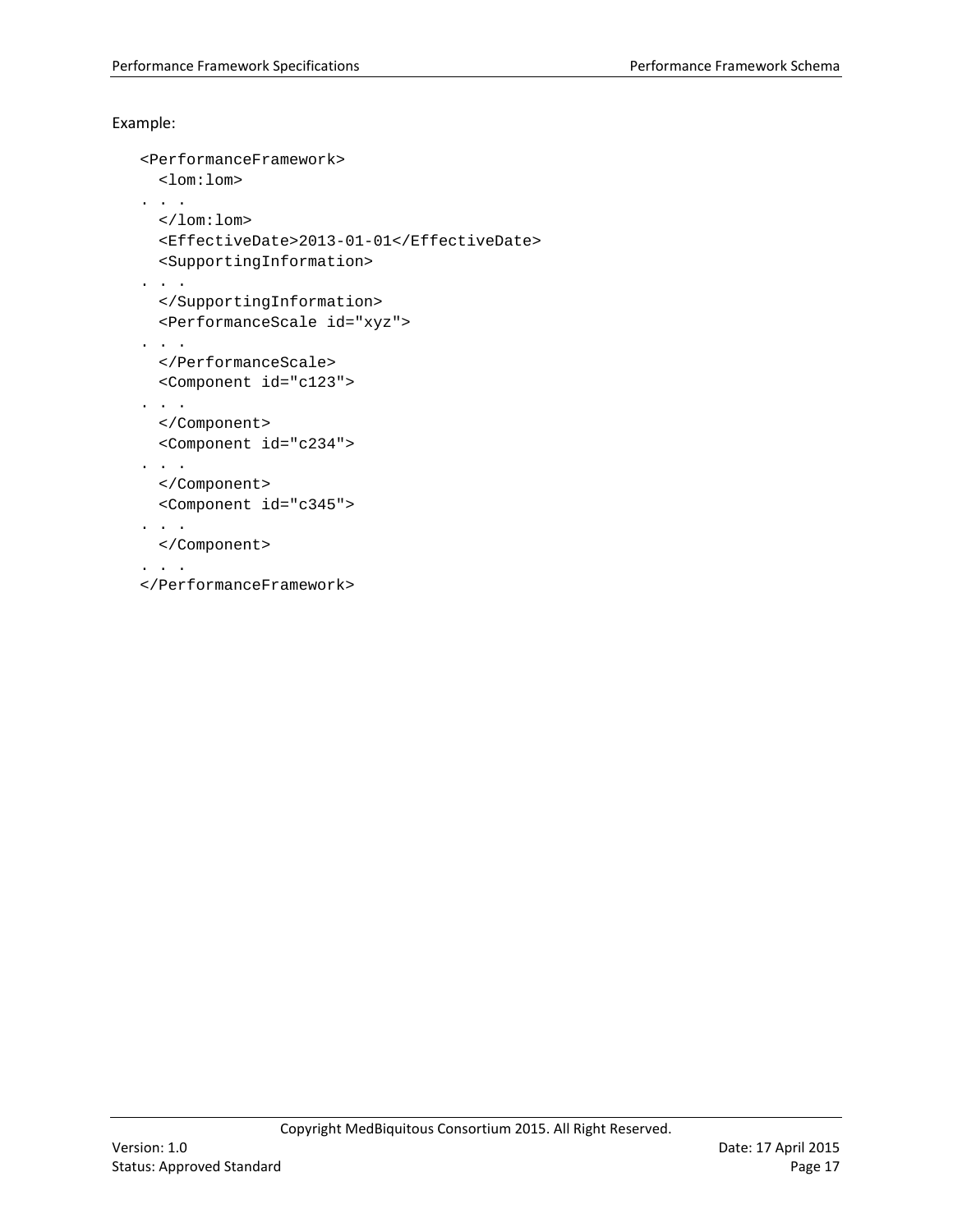## <span id="page-17-0"></span>**7.2 Lom Required and Recommended Elements**

Lom contains subelements that define title, publisher, and other descriptive information about this performance framework.



The table that follows indicates which elements of healthcare lom are required or recommended for use in the Performance Framework. Note that additional lom elements may be used.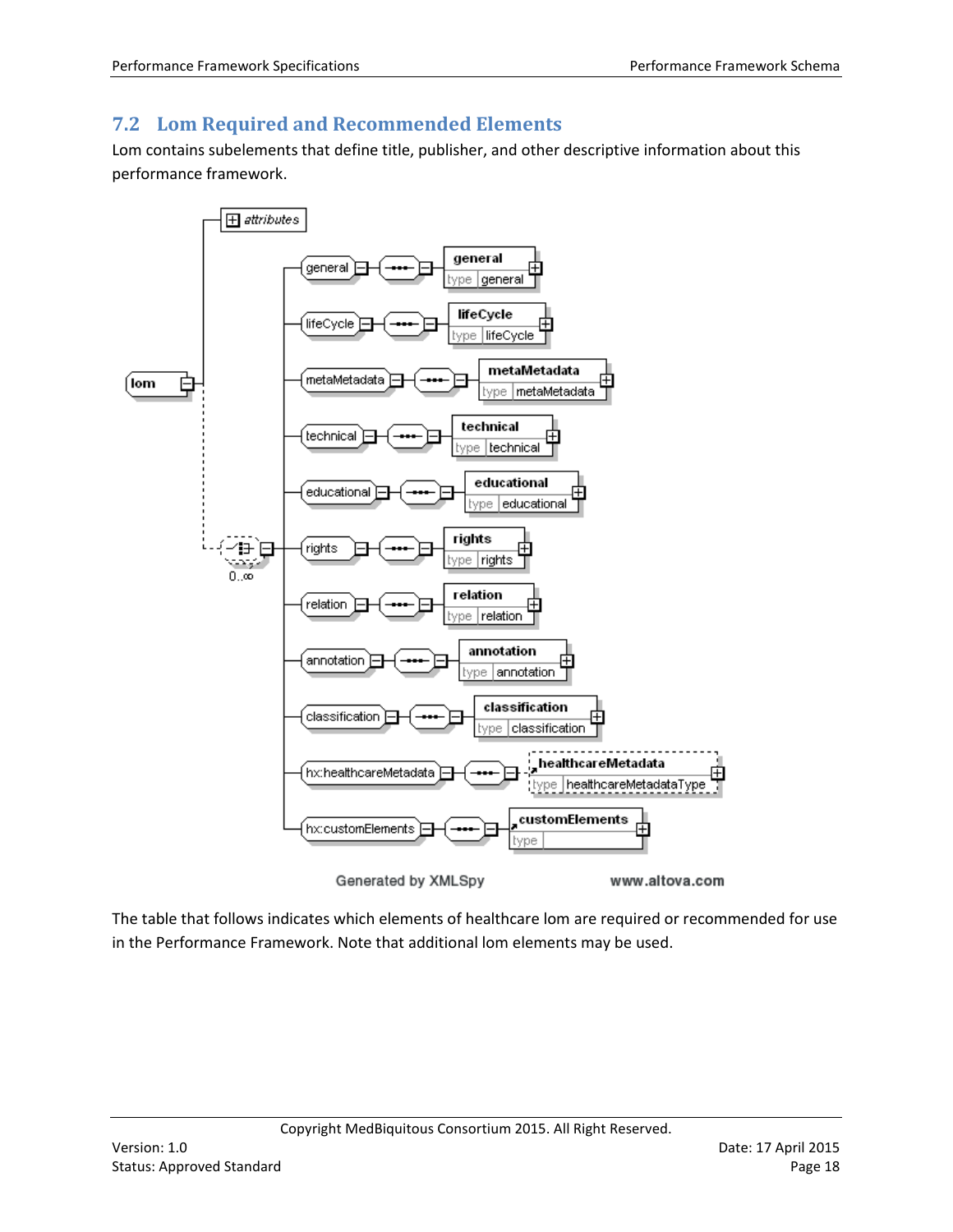## *lom Element Usage Information*

| <b>Element</b>     | <b>Description</b>                                                                                                                        | <b>Required</b> | <b>Multiplicit</b><br>y | <b>Datatype</b>                                                               |
|--------------------|-------------------------------------------------------------------------------------------------------------------------------------------|-----------------|-------------------------|-------------------------------------------------------------------------------|
| lom                | lom contains subelements<br>that define title,<br>publisher, and other<br>descriptive information<br>about this performance<br>framework. | Required        | $\mathbf{1}$            | Container<br>For more<br>information on<br>lom and its<br>subelements,<br>see |
|                    | For more information on<br>these elements, see<br>[LOM] and [Healthcare<br>LOM].                                                          |                 |                         | [Healthcare<br>LOM] and<br>[LOM].                                             |
| general            | A container for general<br>metadata elements.                                                                                             | Required        | $\mathbf{1}$            | Container                                                                     |
| general:identifier | A container for identifier<br>information.                                                                                                | Required        | 1 or more               | Container                                                                     |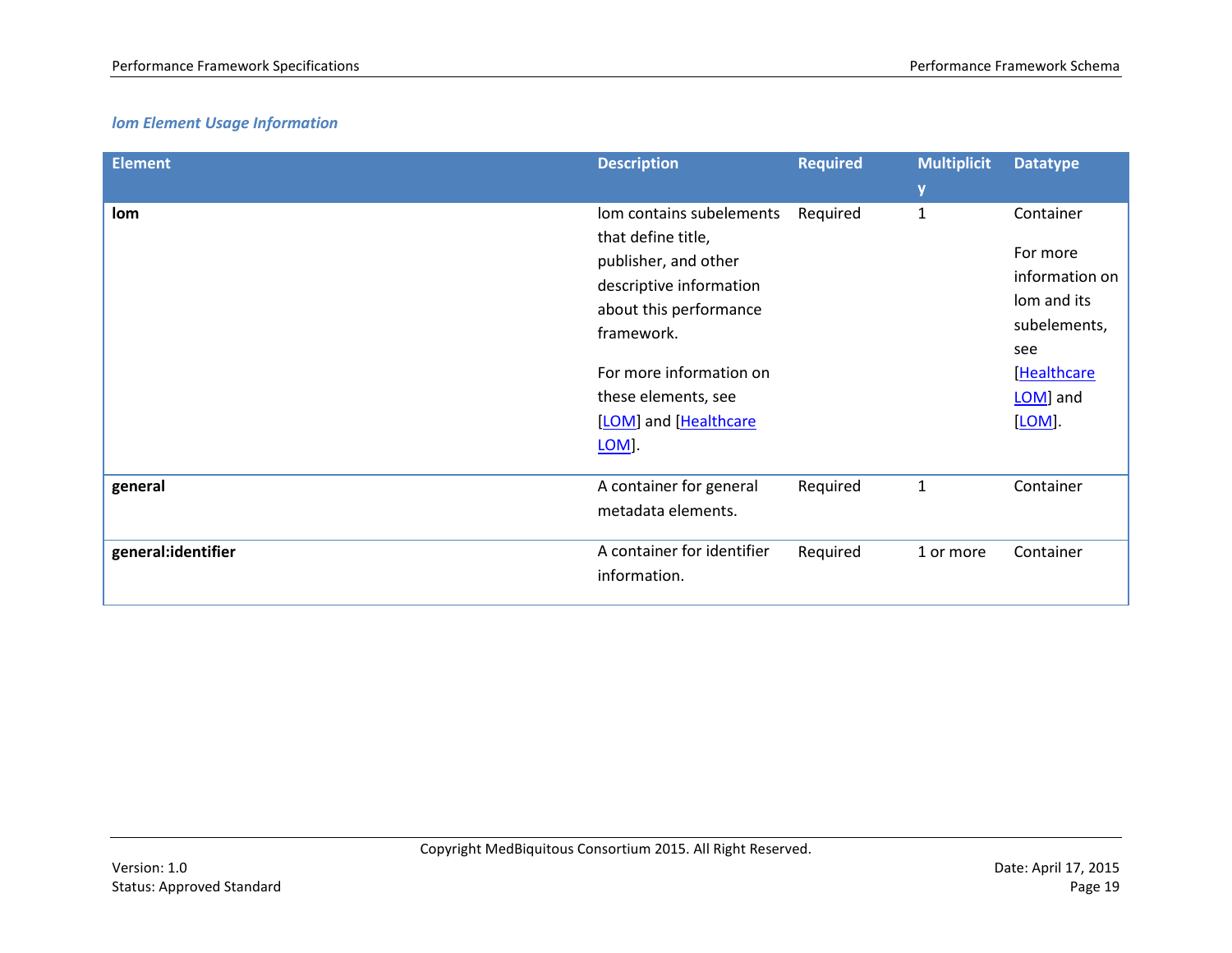| <b>Element</b>             | <b>Description</b>                                                                                                                                                       | <b>Required</b> | <b>Multiplicit</b><br>y | <b>Datatype</b>                                |
|----------------------------|--------------------------------------------------------------------------------------------------------------------------------------------------------------------------|-----------------|-------------------------|------------------------------------------------|
| general:identifier:catalog | The cataloging system for<br>the unique identifier. For<br>performance frameworks,<br>the catalog must be URI.                                                           | Required        | $\mathbf{1}$            | Restricted. See<br>Description for<br>details. |
|                            | Note that organizations<br>may include a catalog<br>other than URI for use<br>within local systems as<br>long as a URI identifier is<br>present in the XML<br>document.  |                 |                         |                                                |
| general:identifier:entry   | Defines a unique<br>identifier for the<br>performance framework.<br>For performance<br>frameworks, identifiers<br>must be in the form of a<br>URI.                       | Required        | $\mathbf{1}$            | anyURI                                         |
|                            | Note that organizations<br>may include an entry<br>other than a URI for use<br>within local systems as<br>long as a URI identifier is<br>present in the XML<br>document. |                 |                         |                                                |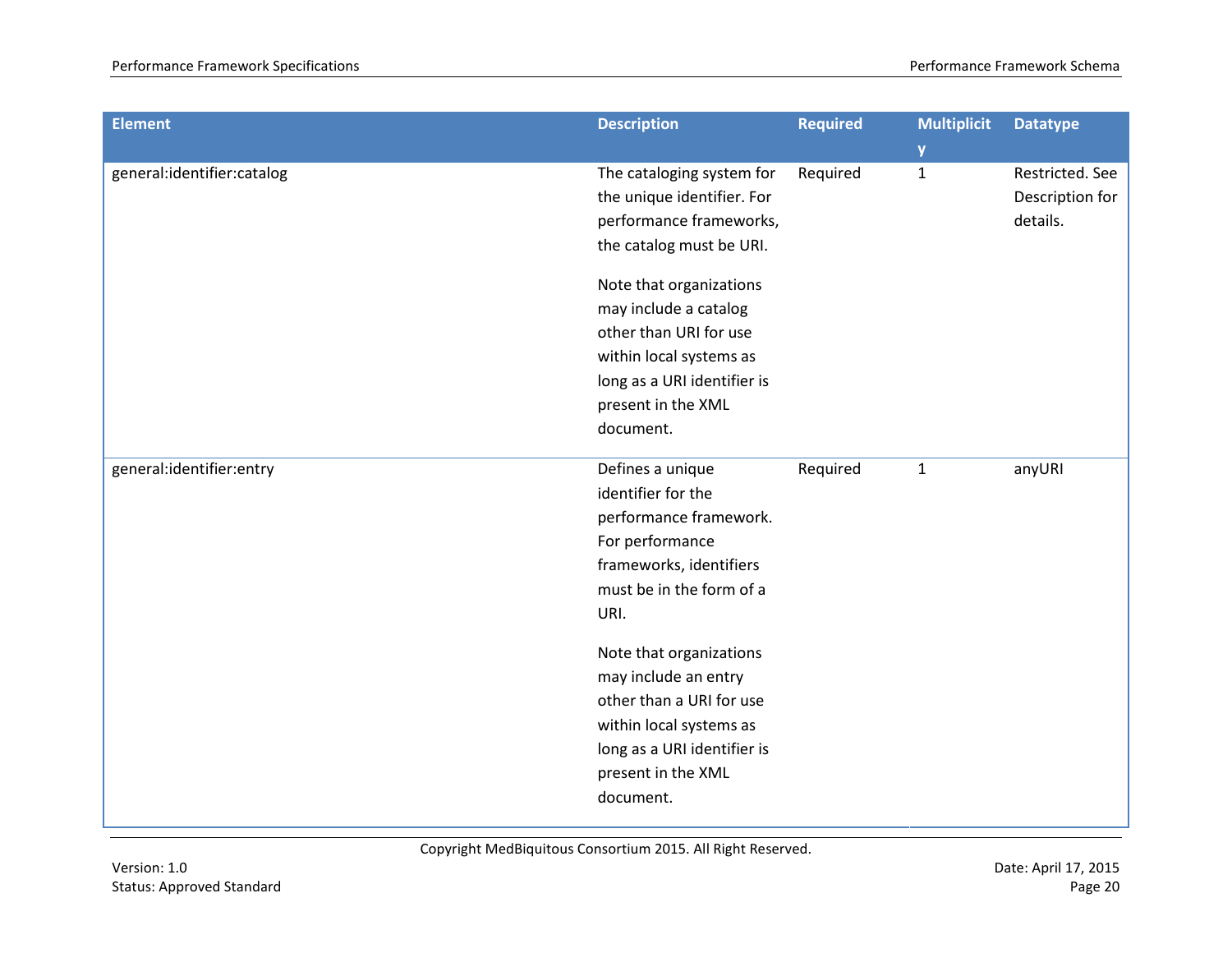| y<br>Defines the title for this<br>general:title<br>Required<br>LanguageStrin<br>$\mathbf{1}$<br>performance framework<br>g<br>in one or more languages. |
|----------------------------------------------------------------------------------------------------------------------------------------------------------|
|                                                                                                                                                          |
|                                                                                                                                                          |
|                                                                                                                                                          |
|                                                                                                                                                          |
| general:description<br>A short description of the<br>Recommende<br>LanguageStrin<br>0 or more                                                            |
| performance framework.<br>d<br>g                                                                                                                         |
| A container for elements<br>lifecycle<br>Recommende<br>0 or 1<br>Container                                                                               |
| relating to the lifecycle of<br>d                                                                                                                        |
| the framework.                                                                                                                                           |
| A container for elements<br>Recommende<br>lifecycle:status<br>0 or 1<br>Container                                                                        |
| describing the status of<br>d                                                                                                                            |
| the performance                                                                                                                                          |
| framework.                                                                                                                                               |
| The source of the<br><b>Restricted See</b><br>Recommende<br>0 or 1<br>lifecycle:status:source                                                            |
| vocabulary for status.<br>Description for<br>d                                                                                                           |
| Use LOMv1.0.<br>details.                                                                                                                                 |
| The status of the<br>Recommende<br>0 or 1<br>Restricted. See<br>lifecycle:status:value                                                                   |
| performance framework.<br>Description for<br>d                                                                                                           |
| Valid values are: draft,<br>details.                                                                                                                     |
| final, revised, unavailable.                                                                                                                             |
| Use of draft and final                                                                                                                                   |
| values is recommended.                                                                                                                                   |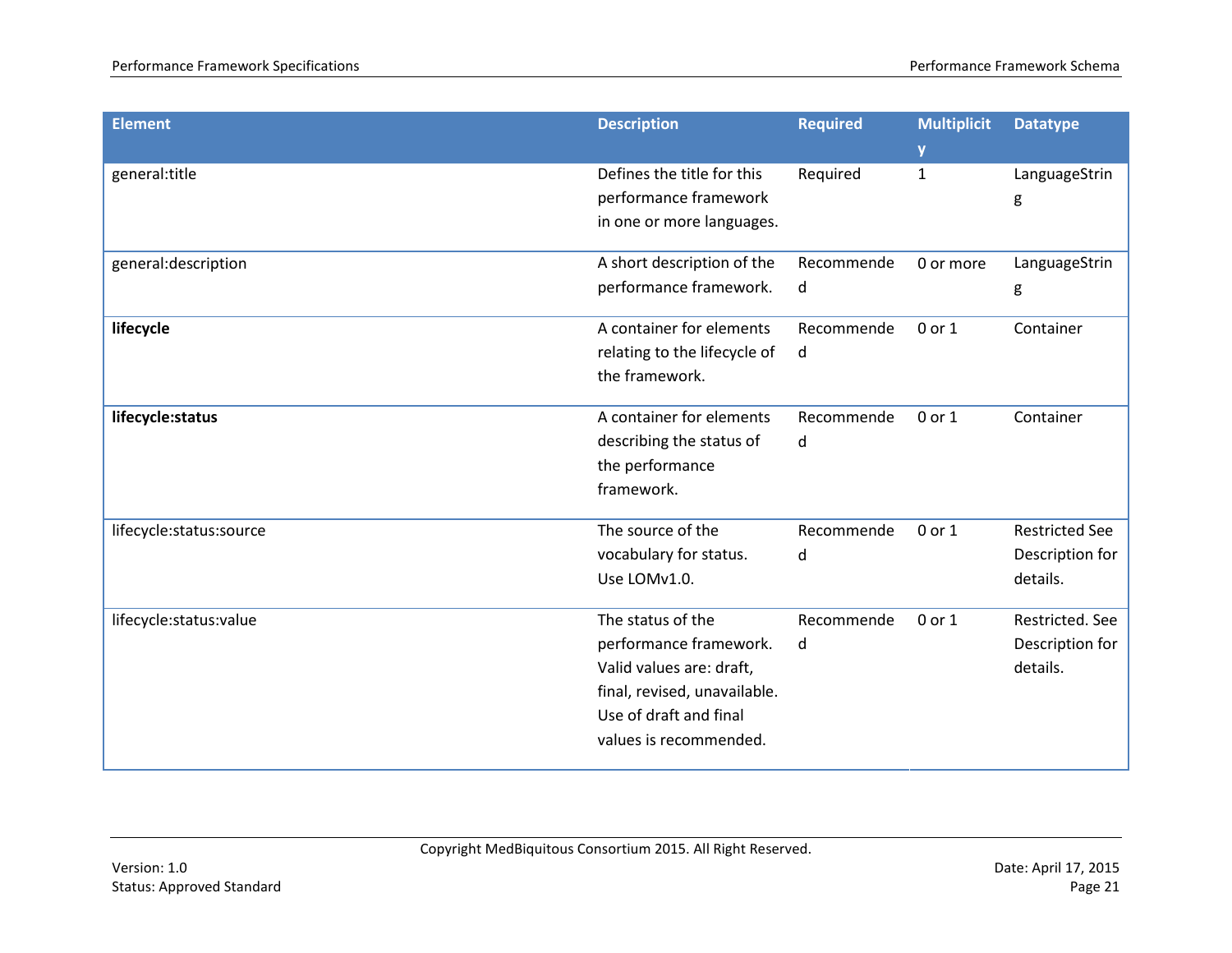| <b>Element</b>                   | <b>Description</b>                                                                                                                                                                                                                                                                                                                                                               | <b>Required</b> | <b>Multiplicit</b><br><b>y</b> | <b>Datatype</b>                                |
|----------------------------------|----------------------------------------------------------------------------------------------------------------------------------------------------------------------------------------------------------------------------------------------------------------------------------------------------------------------------------------------------------------------------------|-----------------|--------------------------------|------------------------------------------------|
| lifecycle:contribute             | A container for elements<br>the people and<br>organizations that have<br>contributed to the<br>performance framework.                                                                                                                                                                                                                                                            | Recommende<br>d | 0 or 1                         | Container                                      |
| lifecycle:contribute:role        | A container for elements<br>describing the publisher<br>and other entities<br>involved in the<br>development of this<br>framework. Use the role<br>and entity elements<br>within the lifecycle<br>element to indicate the<br>publisher of the<br>performance framework.<br>Role should have a value<br>of publisher and be paired<br>with an entity describing<br>the publisher. | Recommende<br>d | 0 or more                      | Container                                      |
| lifecycle:contribute:role:source | The source of the<br>vocabulary for role.<br>When describing the<br>publisher, use LOMv1.0.                                                                                                                                                                                                                                                                                      | Recommende<br>d | 0 or 1                         | Restricted. See<br>Description for<br>details. |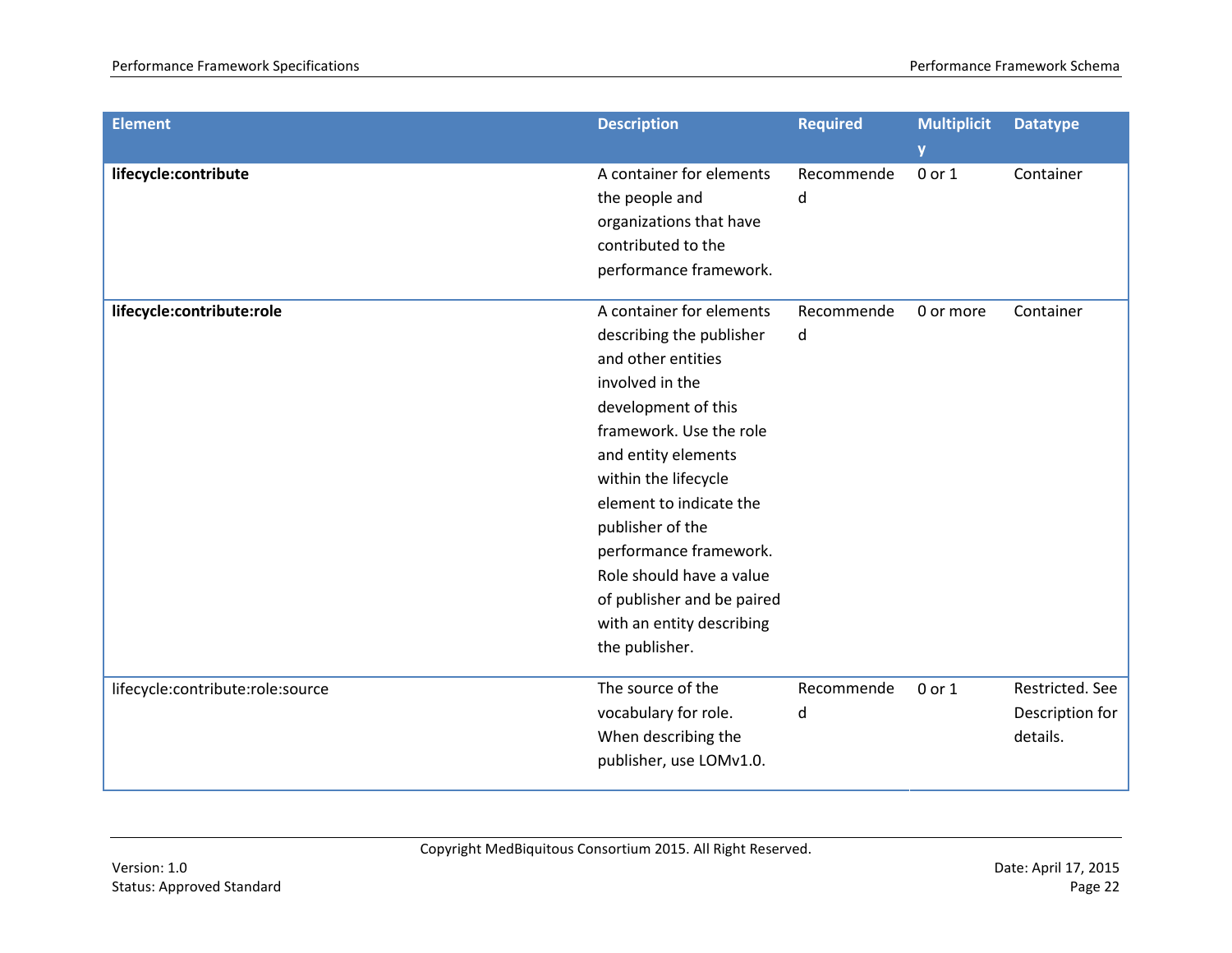| <b>Element</b>                  | <b>Description</b>                                                                                                                                                                                                                                                     | <b>Required</b> | <b>Multiplicit</b><br>y | <b>Datatype</b>                                                      |
|---------------------------------|------------------------------------------------------------------------------------------------------------------------------------------------------------------------------------------------------------------------------------------------------------------------|-----------------|-------------------------|----------------------------------------------------------------------|
| lifecycle:contribute:role:value | The role being described.<br>To describe the publisher,<br>value should be publisher.                                                                                                                                                                                  | Recommende<br>d | 0 or 1                  | Restricted. See<br>Description for<br>details.                       |
| lifecycle:contribute:entity     | Use the role and entity<br>elements within the<br>lifecycle element to<br>indicate the publisher of<br>the performance<br>framework. Entity<br>includes a vcard reference<br>to the publisher and<br>should be paired with a<br>role that has a value of<br>publisher. | Recommende<br>d | 0 or more               | CharacterStrin<br>g in VCARD<br>format. See<br>[LOM] for<br>details. |
| educational                     | A container element for<br>elements related to the<br>educational aspects of the<br>framework.                                                                                                                                                                         | Recommende<br>d | 0 or 1                  | Container                                                            |
| educational:context             | A container for elements<br>describing the<br>educational environment<br>for which the<br>performance framework<br>is intended.                                                                                                                                        | Recommende<br>d | 0 or more               | Container                                                            |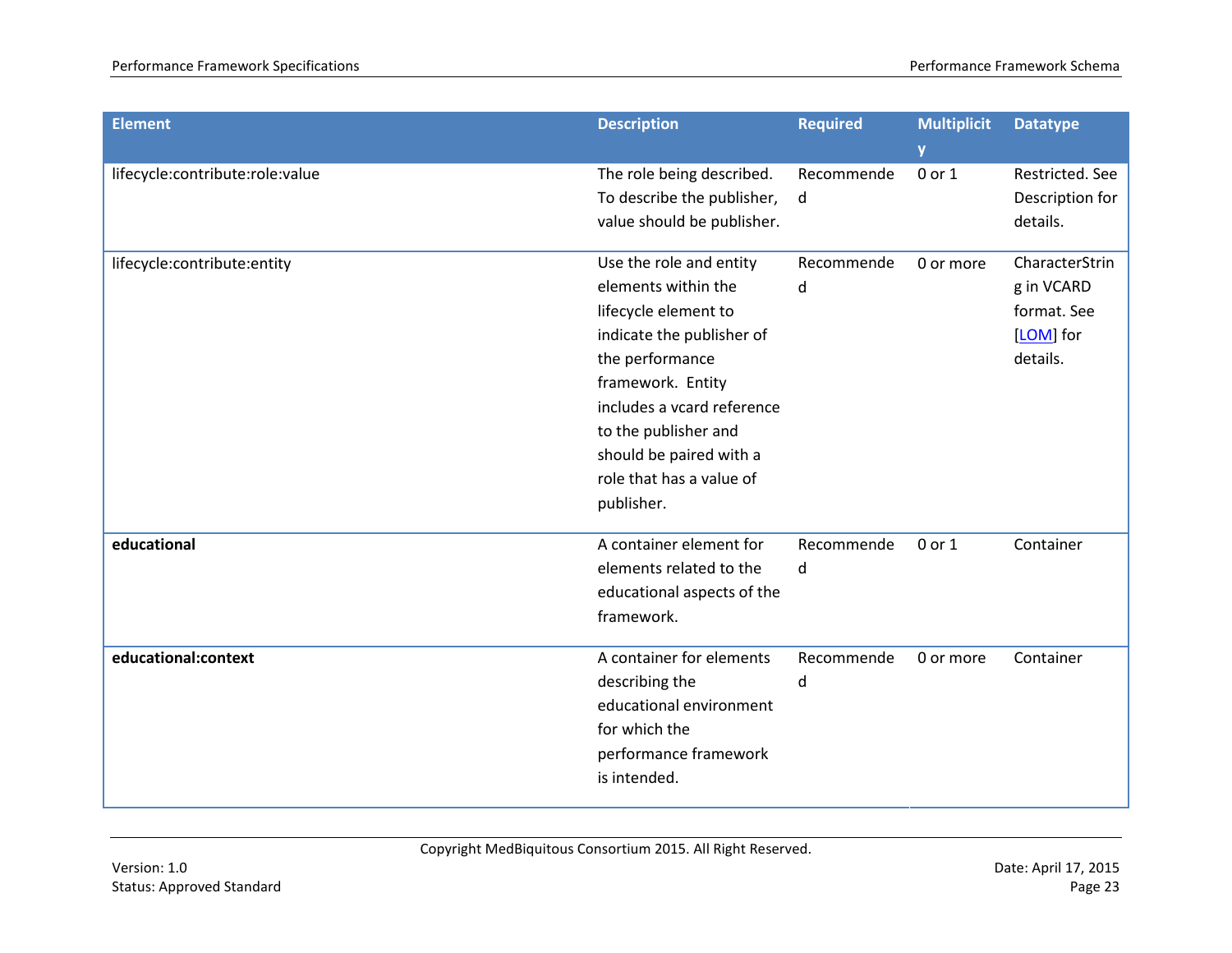| <b>Element</b>             | <b>Description</b>                                                                                                             | <b>Required</b> | <b>Multiplicit</b><br>V | <b>Datatype</b>                                |
|----------------------------|--------------------------------------------------------------------------------------------------------------------------------|-----------------|-------------------------|------------------------------------------------|
| educational:context:source | The source of the<br>vocabulary for<br>educational context. To<br>use the MedBiquitous<br>vocabulary, use<br>HEALTHCARE LOMv1. | Recommende<br>d | 0 or 1                  | Restricted. See<br>Description for<br>details. |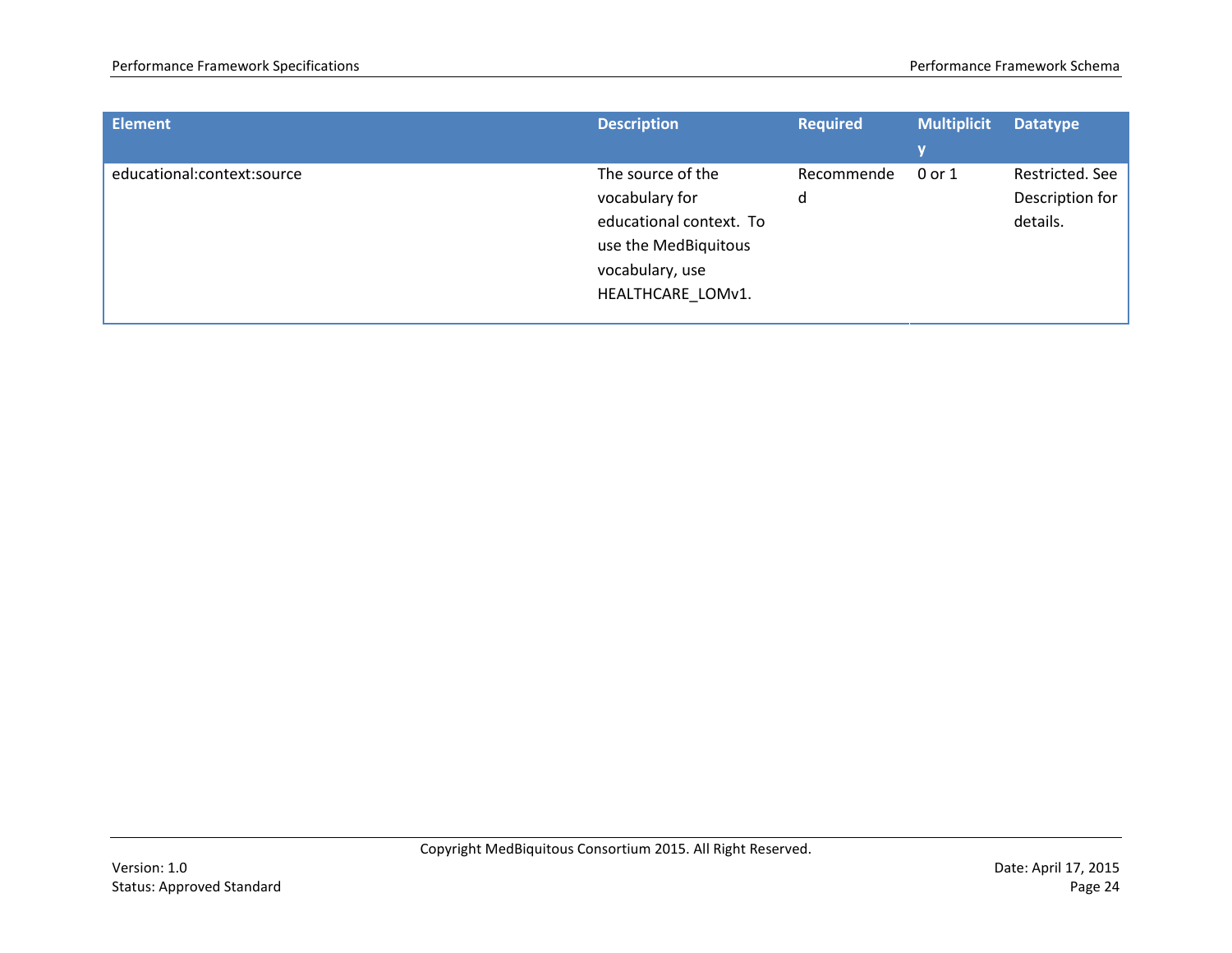| <b>Description</b>                                                                                                                                                                                                                                                                                                                                                              | <b>Required</b>             | <b>Multiplicit</b><br>y | <b>Datatype</b>                                |
|---------------------------------------------------------------------------------------------------------------------------------------------------------------------------------------------------------------------------------------------------------------------------------------------------------------------------------------------------------------------------------|-----------------------------|-------------------------|------------------------------------------------|
| The educational context<br>for which the framework<br>is intended. Use a term<br>from the following<br>MedBiquitous vocabulary<br>(described in<br>HealthcareLOM):                                                                                                                                                                                                              | Recommende<br>d             | 0 or 1                  | Restricted. See<br>Description for<br>details. |
| patient education<br>$\bullet$<br>caregiver<br>$\bullet$<br>education<br>primary<br>$\bullet$<br>education<br>secondary<br>$\bullet$<br>education<br>vocational<br>$\bullet$<br>training<br>undergraduate<br>$\bullet$<br>education<br>undergraduate<br>$\bullet$<br>professional<br>education<br>graduate<br>$\bullet$<br>professional<br>education<br>continuing<br>$\bullet$ |                             |                         |                                                |
|                                                                                                                                                                                                                                                                                                                                                                                 | professional<br>development |                         |                                                |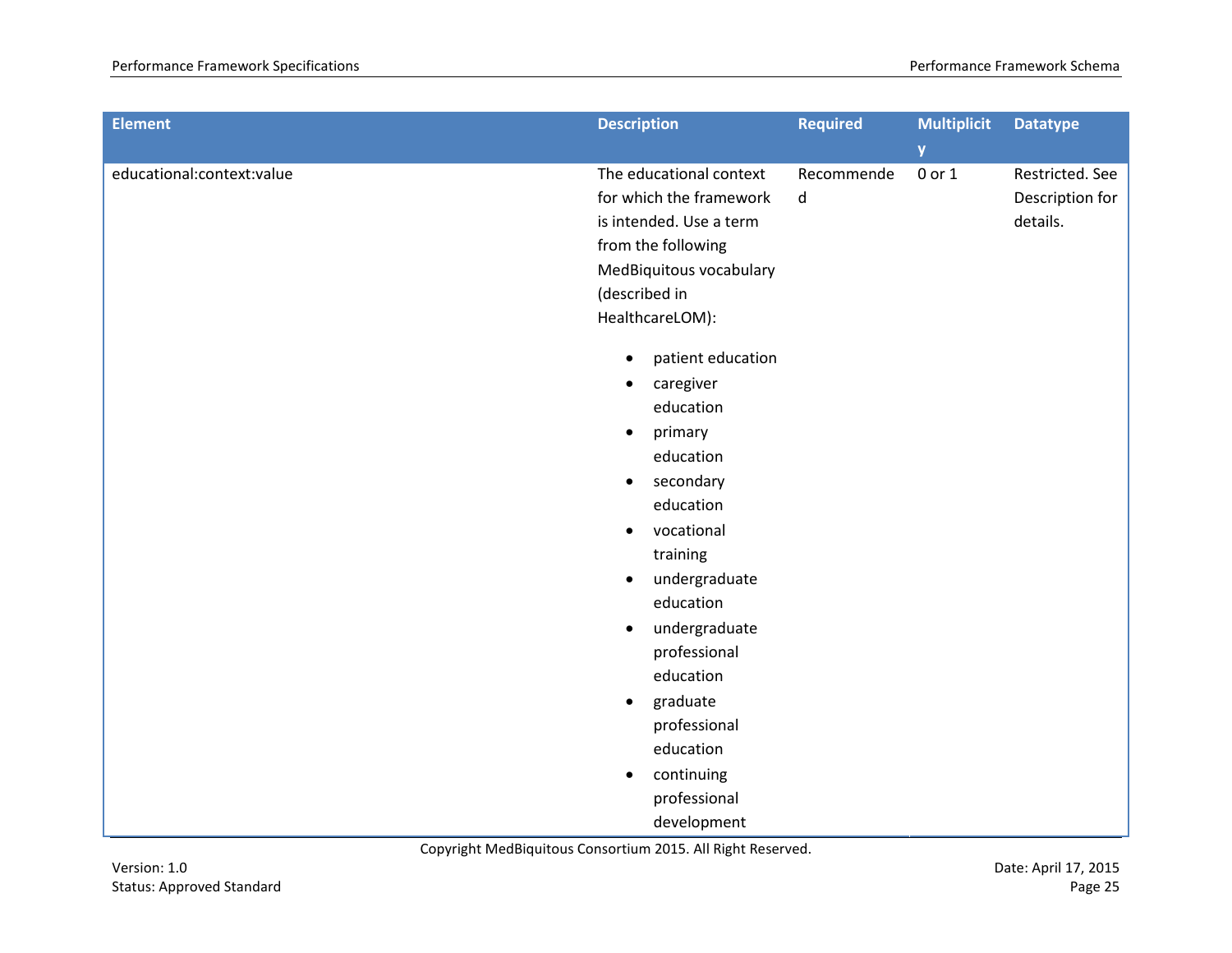| <b>Element</b>                              | <b>Description</b>                                                                                                                     | <b>Required</b> | <b>Multiplicit</b><br>y | <b>Datatype</b>                                |
|---------------------------------------------|----------------------------------------------------------------------------------------------------------------------------------------|-----------------|-------------------------|------------------------------------------------|
| rights                                      | A container element for<br>information on copyright<br>and other restrictions.                                                         | Recommende<br>d | 0 or 1                  | Container                                      |
| rights:copyrightAndOtherRestrictions        | A container for elements<br>indicating whether or not<br>copyright or other<br>restrictions exist on the<br>competency framework.      | Recommende<br>d | 0 or 1                  | Container                                      |
| rights:copyrightAndOtherRestrictions:source | The source of the<br>vocabulary used to<br>describe copyright and<br>other restrictions. To use<br>the lom vocabulary, use<br>LOMv1.0. | Recommende<br>d | 0 or 1                  | Restricted. See<br>Description for<br>details. |
| rights:copyrightAndOtherRestrictions:value  | Indicates whether or not<br>copyright and other<br>restrictions exist. Valid<br>values are yes and no.                                 | Recommende<br>d | 0 or 1                  | Restricted. See<br>Description for<br>details. |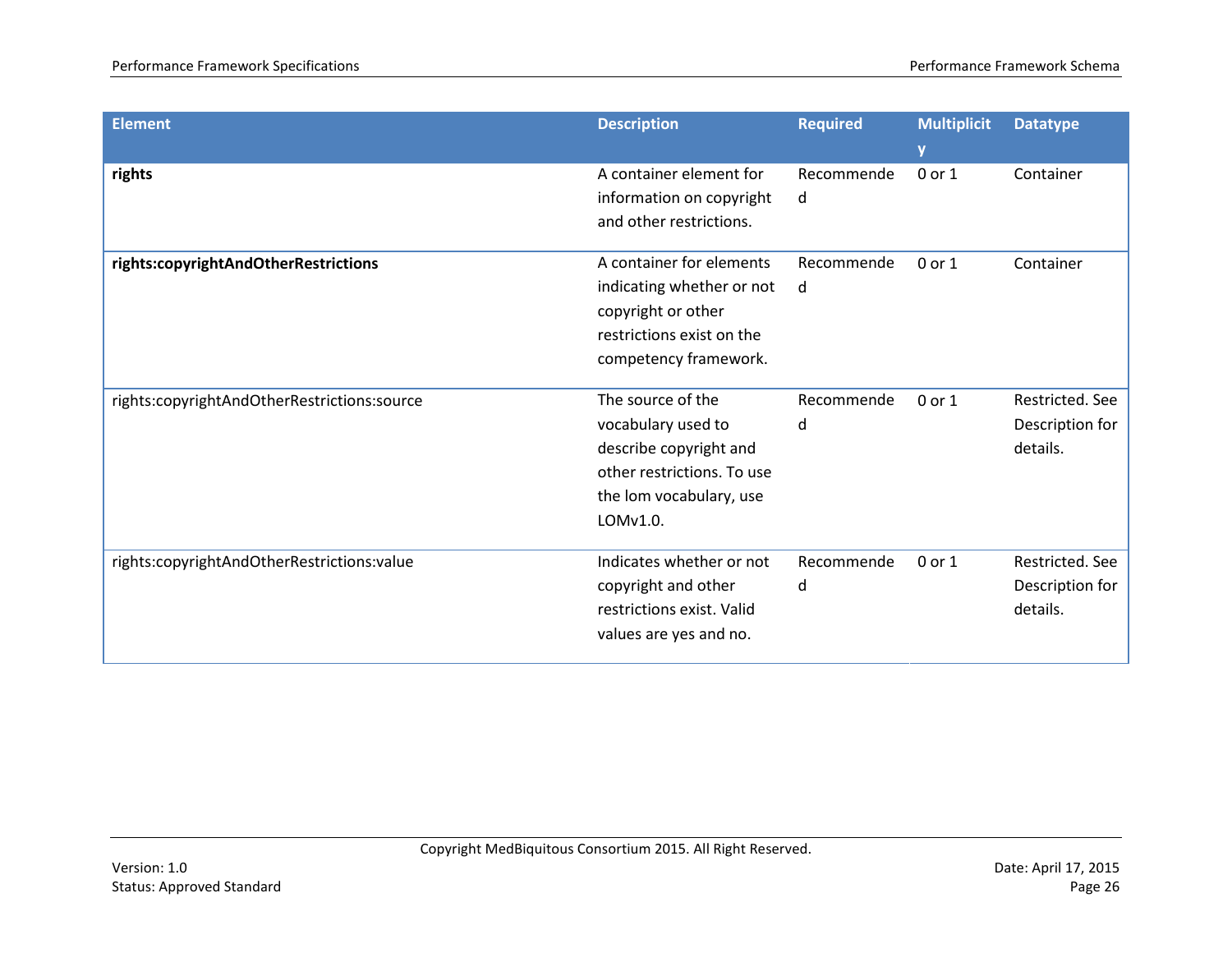| <b>Element</b>                                                       | <b>Description</b>                                                                                                                                                                                           | <b>Required</b> | <b>Multiplicit</b><br>y | <b>Datatype</b>    |
|----------------------------------------------------------------------|--------------------------------------------------------------------------------------------------------------------------------------------------------------------------------------------------------------|-----------------|-------------------------|--------------------|
| rights:description                                                   | The description element<br>within rights provides a<br>brief description of the<br>copyright or other<br>constraints on the<br>performance framework.<br>The description may<br>include a link to a license. | Recommende<br>d | 0 or 1                  | LanguageStrin<br>g |
| healthcareMetadata                                                   | A container element for<br>healthcare related<br>metadata.                                                                                                                                                   | Recommende<br>d | 0 or 1                  | Container          |
| healthcareMetadata:healthcareEducation                               | A container element for<br>healthcare education<br>related metadata.                                                                                                                                         | Recommende<br>d | 0 or 1                  | Container          |
| healthcareMetadata:healthcareEducation targetAudience                | A container element for<br>information about the<br>target audience for whom<br>this framework is<br>intended.                                                                                               | Recommende<br>d | 0 or 1                  | Container          |
| healthcareMetadata:healthcareEducation:targetAudience:professi<br>on | The health profession for<br>which this performance<br>framework is intended.                                                                                                                                | Recommende<br>d | 0 or 1                  | LanguageStrin<br>g |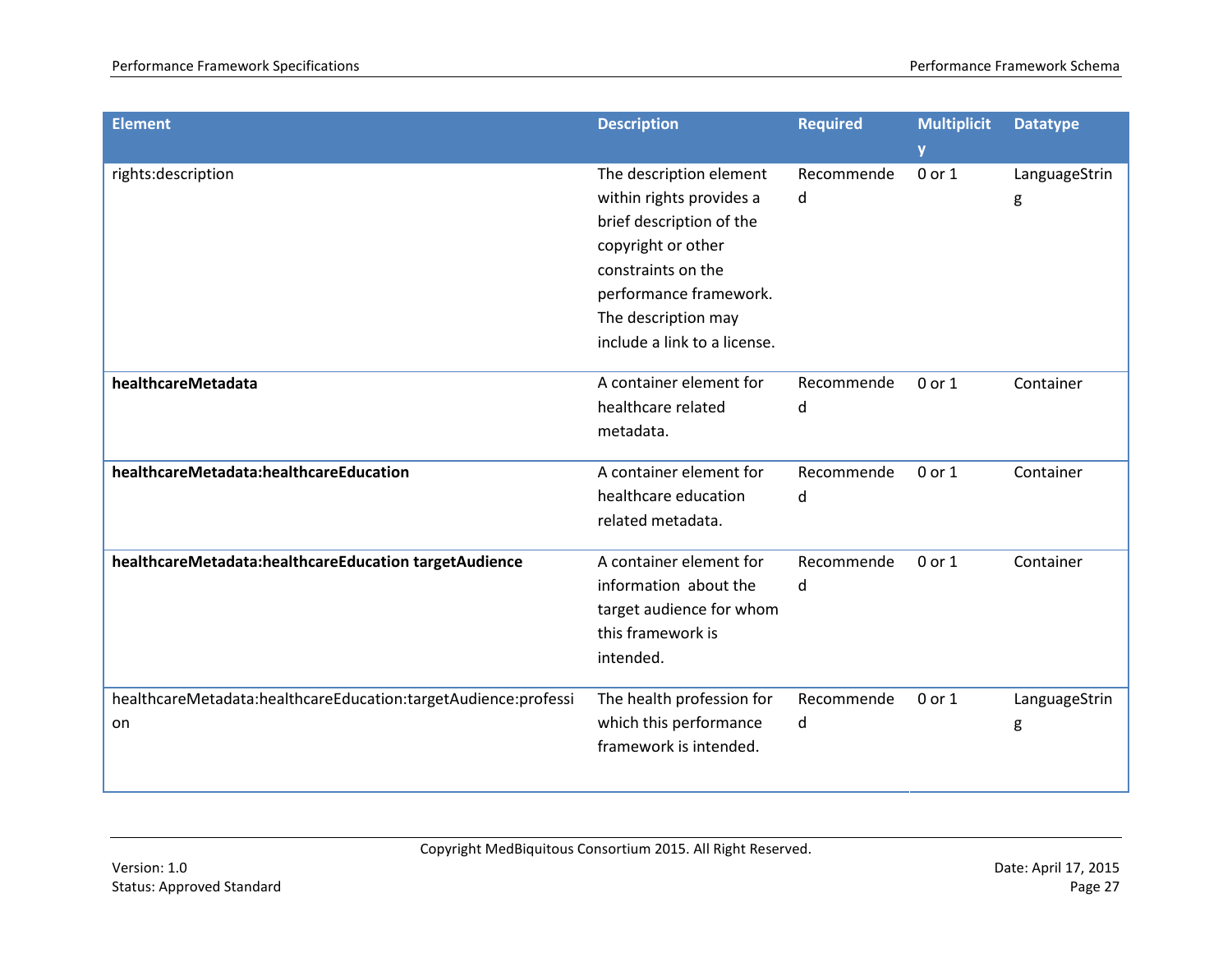$\leq$ lom:lom>

<lom:general>

<lom:identifier>

<lom:catalog>URI</lom:catalog>

<lom:entry>http://www.example.com/internal\_medicine\_milestones\_2013\_us</lom:entry>

</lom:identifier>

<lom:description>

<lom:string>The framework is designed only for use in evaluation of resident physicians in the context of their participation in accredited residency programs. The framework is for the assessment of the development of the resident physician. It does not represent the entirety of physician competency.</lom:string>

</lom:description>

</lom:general>

<lom:lifeCycle>

<lom:status>

<lom:source>LOMv1.0</lom:source>

<lom:value>final</lom:value>

```
</lom:status>
```
<lom:contribute>

<lom:role>

<lom:source>LOMv1.0</lom:source>

<lom:value>publisher</lom:value>

</lom:role>

<lom:entity>BEGIN:VCARD\nFN:Fictional Board of Internal MedicineEND:VCARD</lom:entity>

</lom:contribute>

</lom:lifeCycle>

 $\langle$ lom:lom>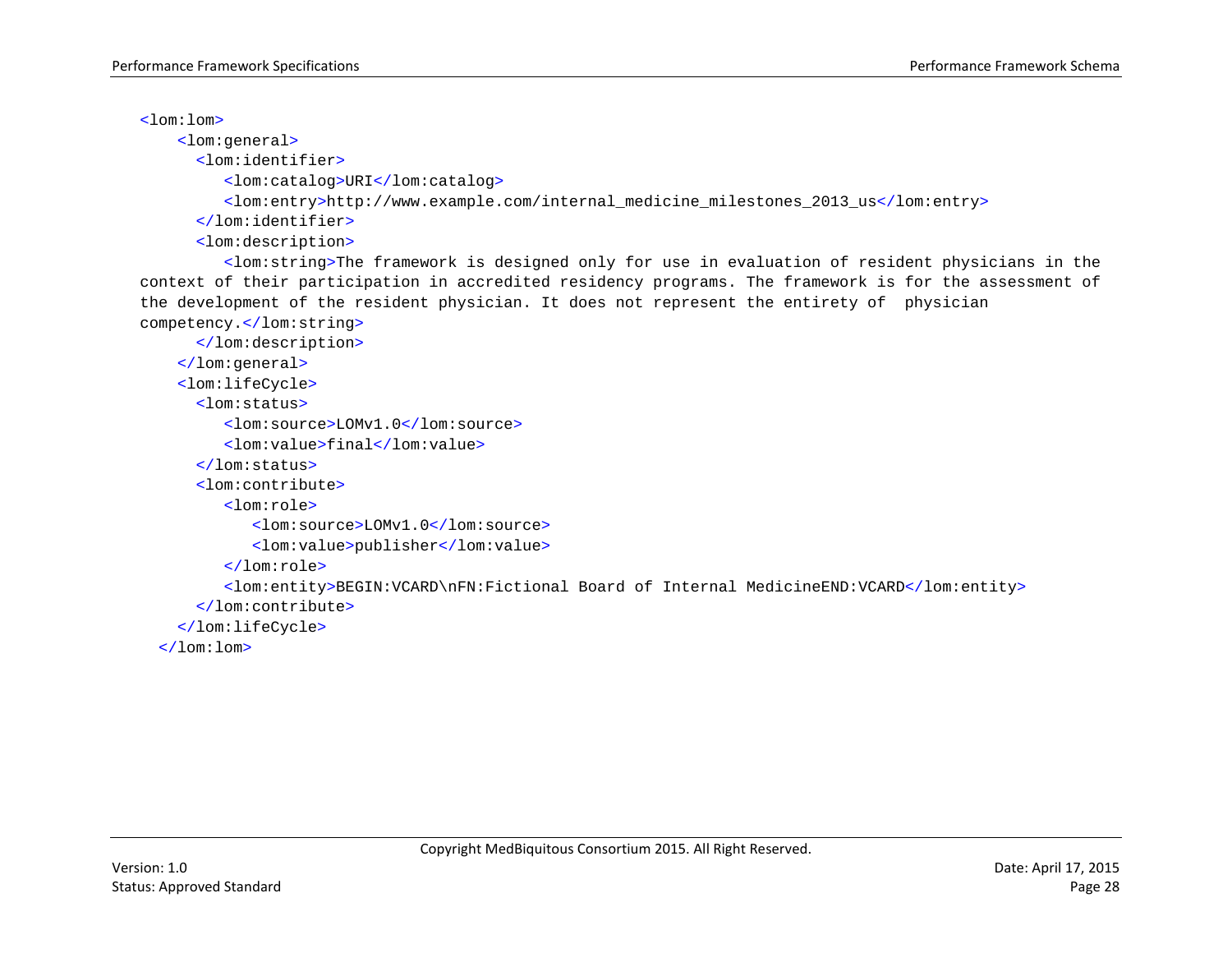## <span id="page-28-0"></span>**7.3 SupportingInformation**

SupportingInformation contains subelements that include or point to supporting information, such as descriptions of the rationale for developing the framework and its intended use.



| <b>Element</b>        | <b>Description</b>                                                                                                                                                                                        | <b>Required</b>                                       | <b>Multiplicity</b> | <b>Datatype</b>                                        |
|-----------------------|-----------------------------------------------------------------------------------------------------------------------------------------------------------------------------------------------------------|-------------------------------------------------------|---------------------|--------------------------------------------------------|
| SupportingInformation | SupportingInformation<br>contains subelements that<br>include or point to<br>supporting information,<br>such as descriptions of the<br>rationale for developing<br>the framework and its<br>intended use. | Optional                                              | 0 or more           | Container                                              |
| Reference             | A reference to the<br>supporting information.<br>The Reference element<br>uses the ReferenceType<br>datatype from the<br>MedBiquitous Common<br>Specifications.                                           | Either<br>reference<br>or<br>xhtml:div is<br>required | $0$ or $1$          | Container<br>For more<br>information, see<br>[Common]. |
| xhtml:div             | A div element is a mixed<br>type element referenced<br>from XHTML. The div<br>element can include a mix<br>of text and XHTML tags as<br>specified by the XHTML<br>schema.                                 | Either<br>Reference<br>or<br>xhtml:div is<br>required | $0$ or $1$          | Container<br>For more<br>information, see<br>[XHTML].  |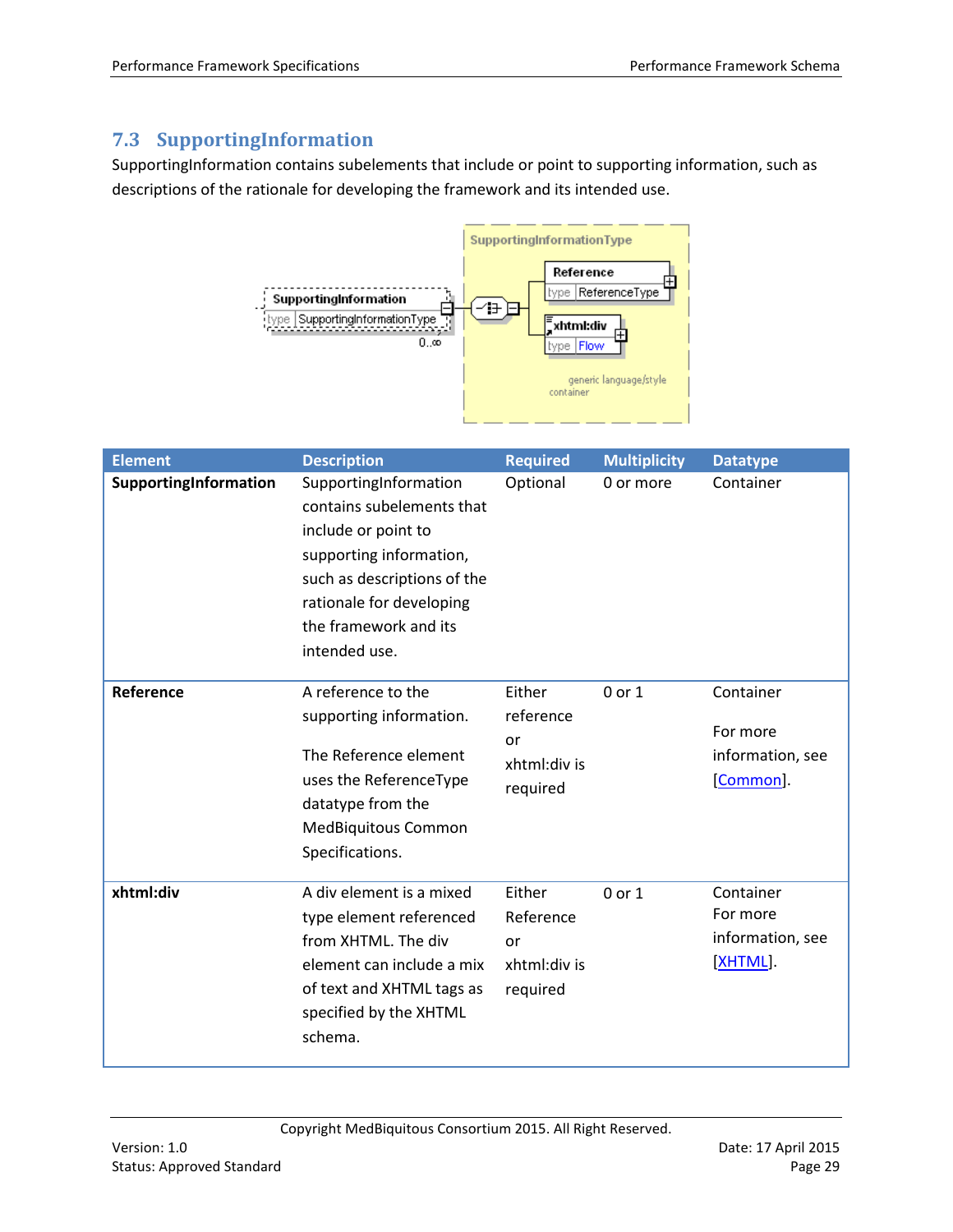#### Example:

```
 <SupportingInformation>
      <Reference>
         <rdf:Description
rdf:about="http://www.example.org/performanceguide2013.pdf"/>
         <dcterms:format>application/pdf</dcterms:format>
      </Reference>
   </SupportingInformation>
   <SupportingInformation>
      <xhtml:div>
         <xhtml:h1>Foreword</xhtml:h1>
         <xhtml:p>
The College is committed to fostering the <xhtml:strong>highest 
standards</xhtml:strong> of surgical care and professional
behaviour. Being a surgeon carries a responsibility for participation in 
lifelong learning, and a
willingness to monitor performance in the workplace.
         </xhtml:p>
         <xhtml:p>
To aid these processes, and to complement the existing program, work was 
undertaken by the <xhtml:em>
Assessment Steering Committee</xhtml:em> during 2010 and 2011, under the 
governance of the
<xhtml:em>Professional Development and Standards Board</xhtml:em>.
         </xhtml:p>
      </xhtml:div>
   </SupportingInformation>
```
## <span id="page-29-0"></span>**7.4 PerformanceScale**

PerformanceScale contains subelements that define a numeric scale used in this performance framework. Most often scales are defined with higher numbers indicating higher levels of competence, but scales may be defined so that lower numbers indicate higher levels of competence. For example, on a scale of 1 to 5, 1 may be least competent or most competent.

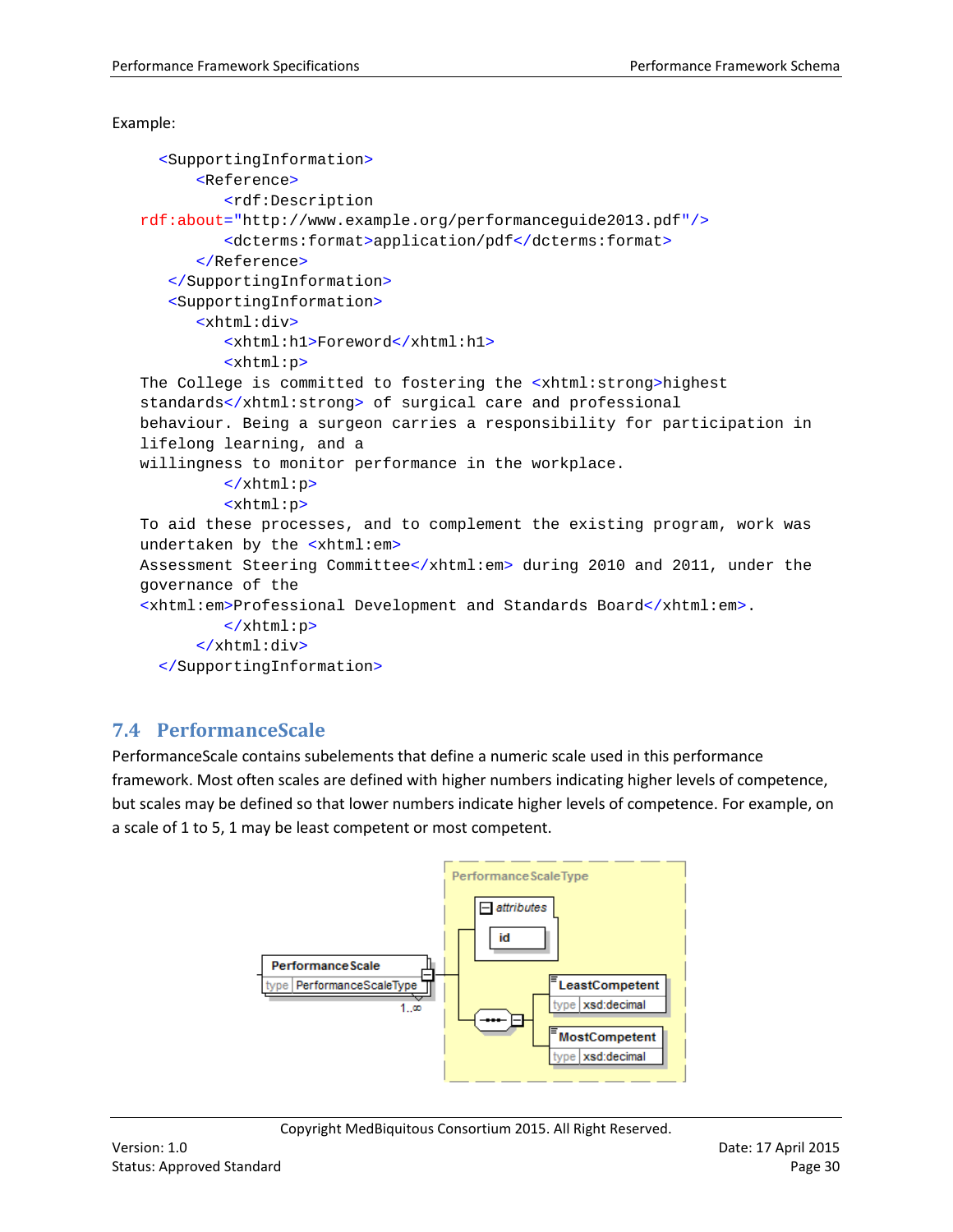| <b>Element</b>        | <b>Description</b>                                                                                                                                                          | <b>Required</b> | <b>Multiplicity</b> | <b>Datatype</b> |
|-----------------------|-----------------------------------------------------------------------------------------------------------------------------------------------------------------------------|-----------------|---------------------|-----------------|
| PerformanceScale      | PerformanceScale<br>contains subelements<br>that define a numeric<br>scale used in this<br>performance<br>framework.                                                        | Required        | 1 or more           | Container       |
|                       | PerformanceScale has<br>the following<br>attribute:                                                                                                                         |                 |                     |                 |
|                       | id<br>a unique identifier for<br>this performance<br>scale. The identifier<br>must be unique within<br>the scope of this<br>report. Use of the id<br>attribute is required. |                 |                     |                 |
| <b>LeastCompetent</b> | The score indicating<br>the lowest level of<br>competence on this<br>scale.                                                                                                 | Required        | $\mathbf{1}$        | Decimal)        |
| <b>MostCompetent</b>  | The score indicating<br>the highest level of<br>competence on this<br>scale.                                                                                                | Required        | $\mathbf{1}$        | Decimal         |

## *PerformanceScale Element Information*

Example:

```
<PerformanceScale id="scale_1to5">
   <LeastCompetent>1</LeastCompetent>
    <MostCompetent>5</MostCompetent>
</PerformanceScale>
```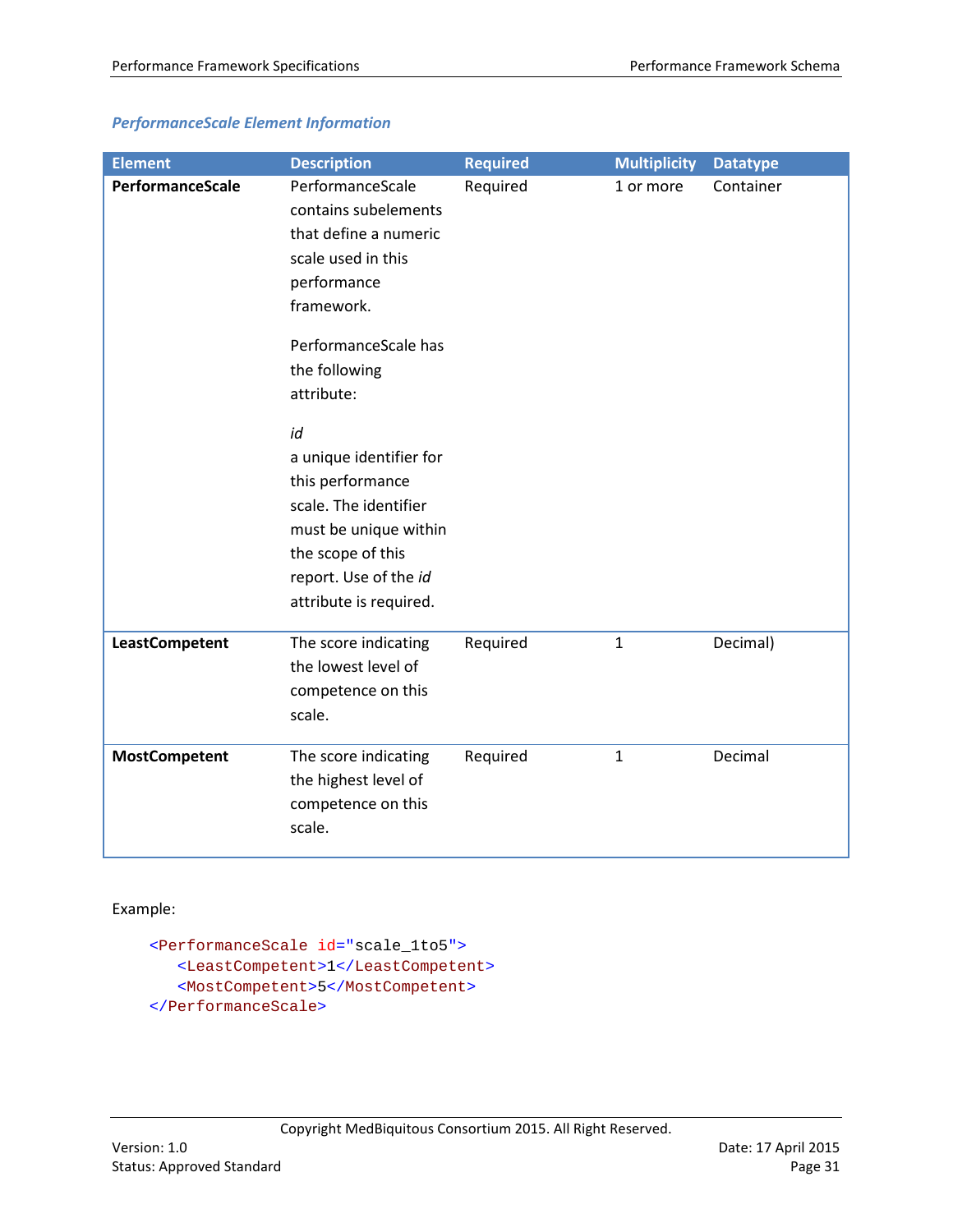## <span id="page-31-0"></span>**7.5 Component**

Component contains subelements that define a component of this performance framework. A component may have nested components defined. Each component describes a spectrum of performance levels and related background or descriptive information.

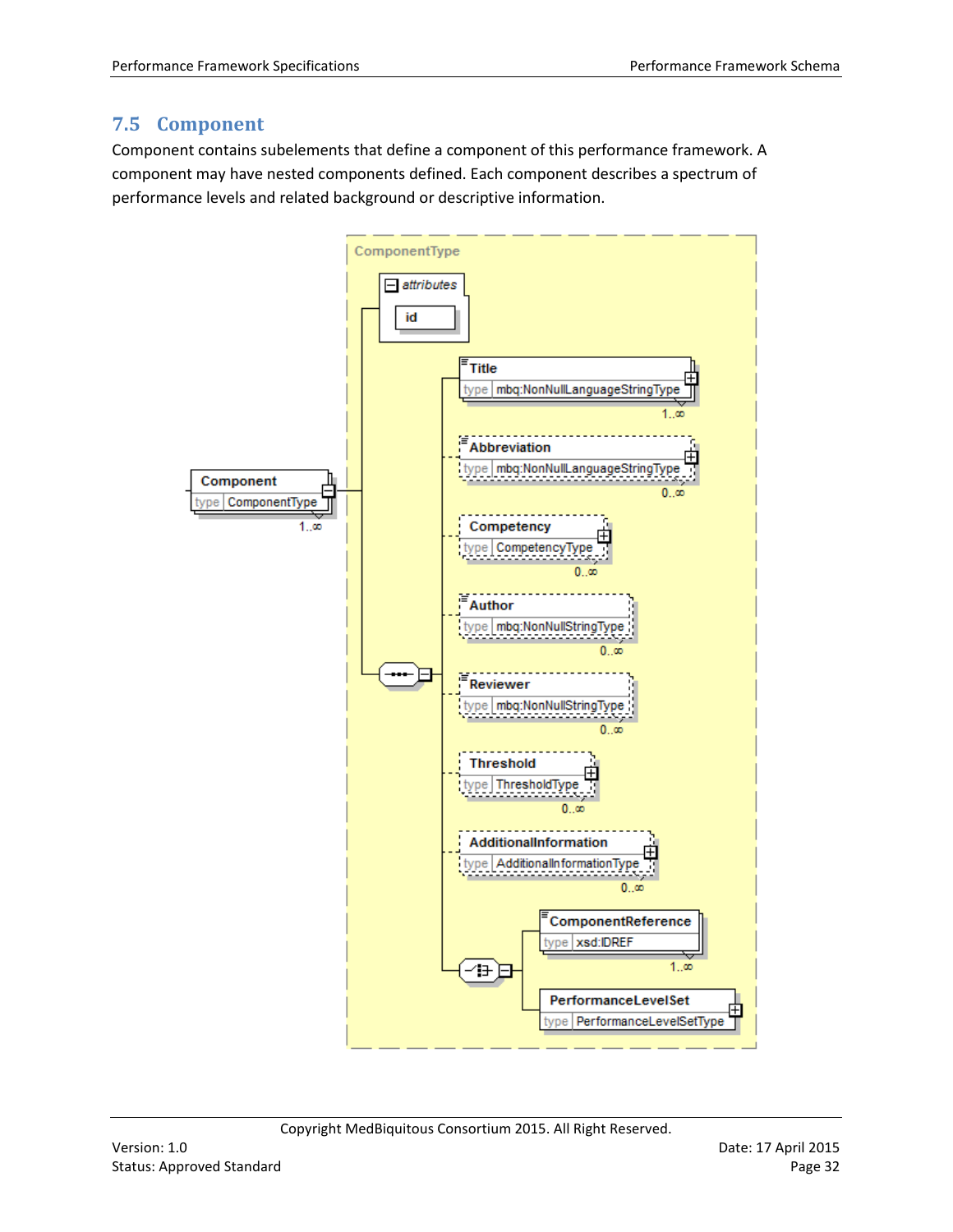## *Component Element Information*

| <b>Element</b> | <b>Description</b>                                                                                                                                                                                                                                                                                                    | <b>Required</b> | <b>Multiplicity</b> | <b>Datatype</b>                                                            |
|----------------|-----------------------------------------------------------------------------------------------------------------------------------------------------------------------------------------------------------------------------------------------------------------------------------------------------------------------|-----------------|---------------------|----------------------------------------------------------------------------|
| Component      | Component contains<br>subelements that<br>define a component<br>of this performance<br>framework.<br>Component has the<br>following attribute:<br>id<br>a unique identifier for<br>this component. The<br>identifier must be<br>unique within the<br>scope of this report.<br>Use of the id attribute<br>is required. | Required        | 1 or more           | Container                                                                  |
| Title          | The title of this<br>component. Often the<br>title mirrors the title<br>of the competency for<br>which the<br>performance levels<br>are detailed.                                                                                                                                                                     | Required        | 1 or more           | NonNullLanguage<br>StringType<br>For more<br>information, see<br>[Common]. |
| Abbreviation   | An abbreviation for<br>the component.                                                                                                                                                                                                                                                                                 | Optional        | 0 or more           | NonNullLanguage<br>StringType<br>For more<br>information, see<br>[Common]. |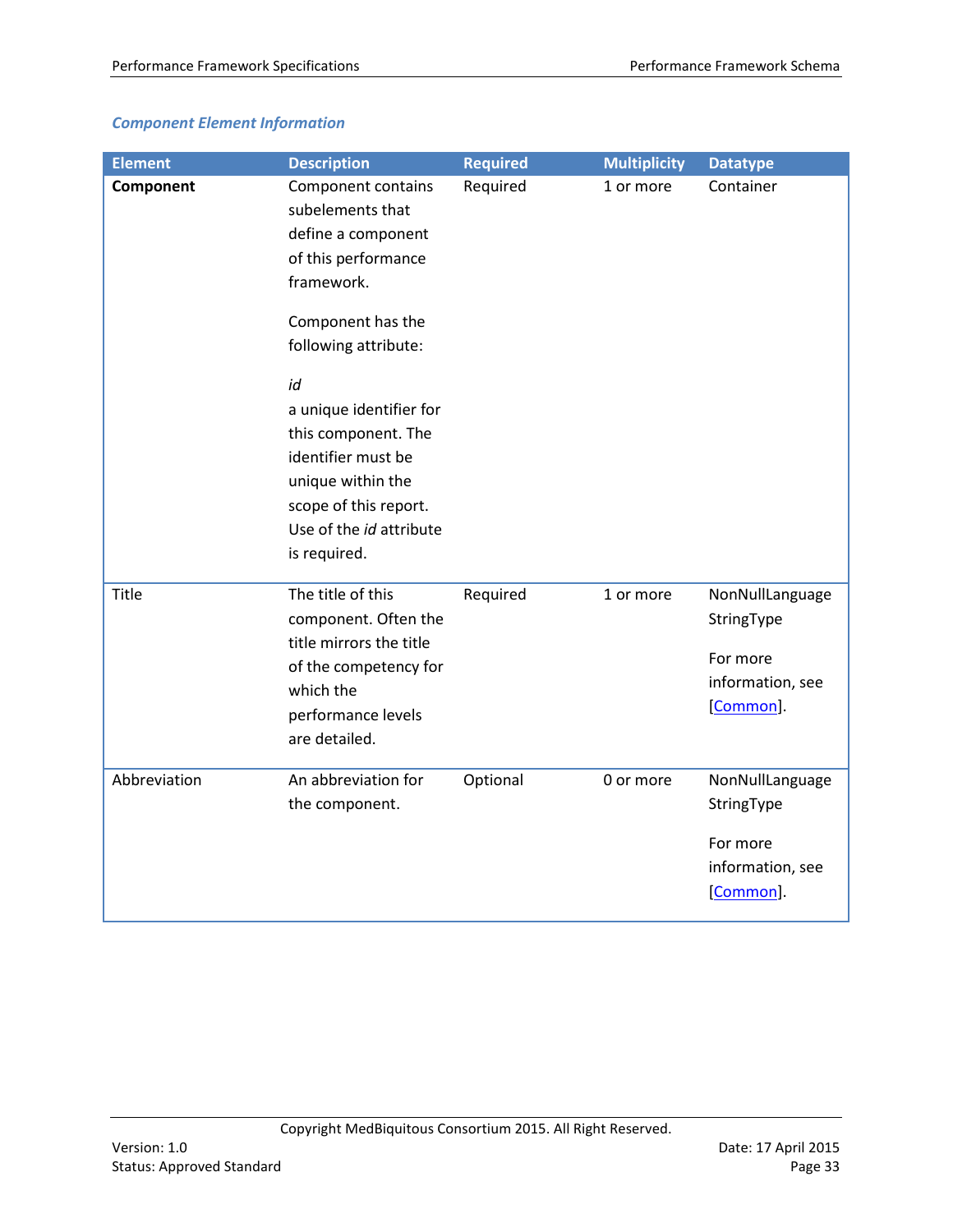| <b>Element</b>        | <b>Description</b>                                                                                                                                                                                                       | <b>Required</b> | <b>Multiplicity</b> | <b>Datatype</b>                                                |
|-----------------------|--------------------------------------------------------------------------------------------------------------------------------------------------------------------------------------------------------------------------|-----------------|---------------------|----------------------------------------------------------------|
| Competency            | Competency contains<br>subelements that<br>reference a<br>competency in a<br>competency<br>framework. See<br>section Competency<br>for more information.                                                                 | Optional        | 0 or more           | Container                                                      |
| Author                | An author of this<br>component of the<br>performance<br>framework.                                                                                                                                                       | Optional        | 0 or more           | NonNullStringType<br>For more<br>information, see<br>[Common]. |
| Reviewer              | A reviewer of this<br>component of the<br>performance<br>framework.                                                                                                                                                      | Optional        | 0 or more           | NonNullStringType<br>For more<br>information, see<br>[Common]. |
| <b>Threshold</b>      | Threshold contains<br>subelements that<br>define a threshold<br>score for a particular<br>action or decision,<br>such as progression in<br>training or<br>entrustment. See<br>section Threshold for<br>more information. | Optional        | 0 or more           | Container                                                      |
| AdditionalInformation | Additonal<br>information, such as<br>background,<br>references.,<br>resources, etc. about<br>this component.<br>See section<br>AdditionalInformation<br>for more information.                                            | Optional        | 0 or more           | Container                                                      |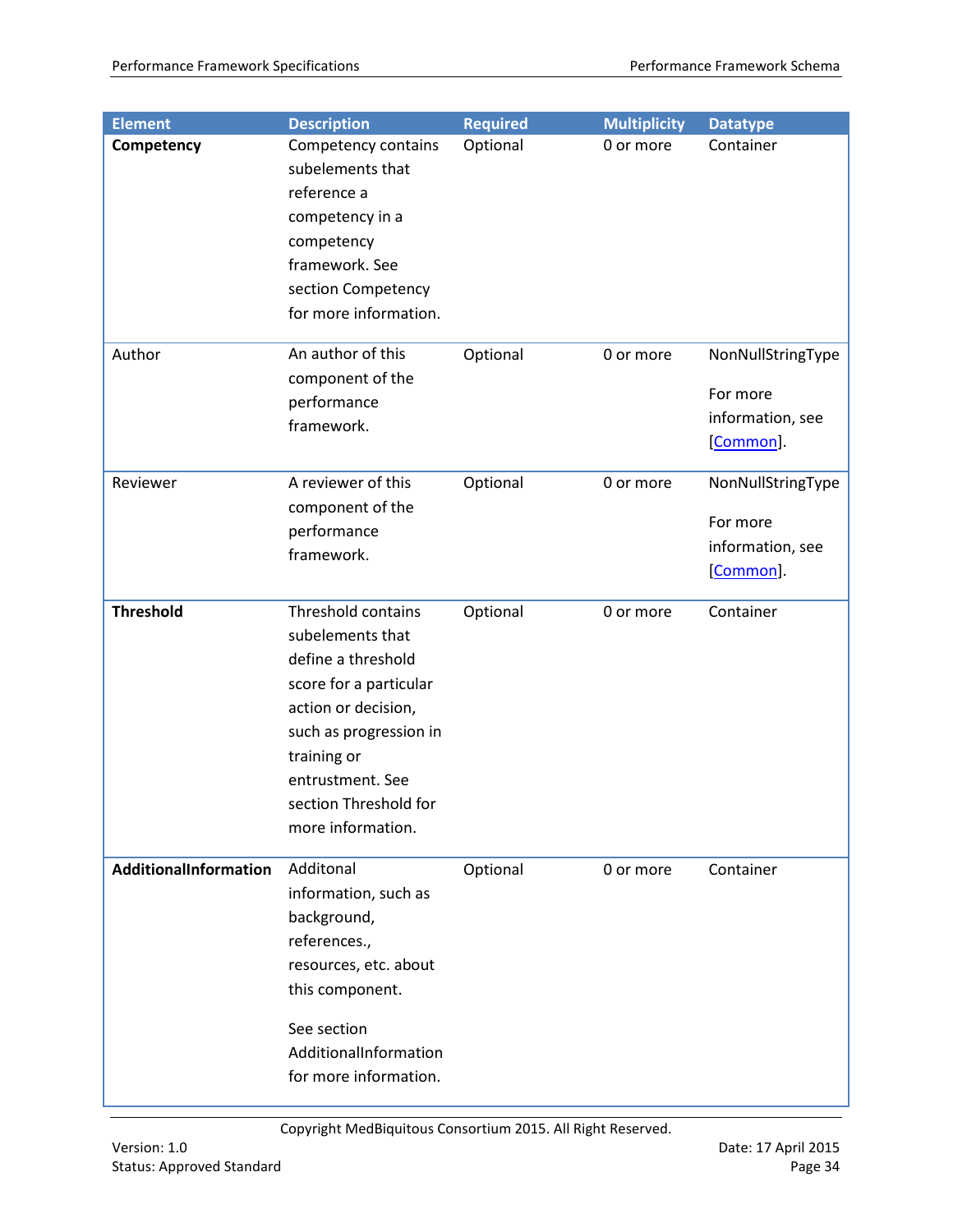| <b>Element</b>             | <b>Description</b>                                                                                                                                                | <b>Required</b>                                                                | <b>Multiplicity</b> | <b>Datatype</b> |
|----------------------------|-------------------------------------------------------------------------------------------------------------------------------------------------------------------|--------------------------------------------------------------------------------|---------------------|-----------------|
| ComponentReference         | The ID of a nested<br>Component.                                                                                                                                  | Either<br>Component<br>Reference or<br>Performance<br>LevelSet is<br>required. | 0 or more           | <b>IDREF</b>    |
| <b>PerformanceLevelSet</b> | PerformanceLevelSet<br>contains subelements<br>that define a<br>spectrum of<br>performance levels.<br>See section<br>PerformanceLevelSet<br>for more information. | Either<br>Component<br>Reference or<br>Performance<br>LevelSet is<br>required  | 0 or 1              | Container       |

Example:

```
<Component id="comp_sbp4">
      <Title xml:lang="en">Transitions patients effectively within and 
across health delivery systems.</Title>
      <Abbreviation xml:lang="en">Transitions patients</Abbreviation>
   <Competency>
. . .
   </Competency>
   <Author>Gertrude Stein</Author>
   <Reviewer>Pablo Picasso</Reviewer>
    <Threshold>
. . . .
    </Threshold>
     <AdditionalInformation>
. . .
   </AdditionalInformation>
     <PerformanceLevelSet>
. . .
     </PerformanceLevelSet>
   </Component>
```
## <span id="page-34-0"></span>**7.5.1 Competency**

Competency contains subelements that reference a competency in a competency framework. These subelements indicate a competency to which the defined components or performance levels apply.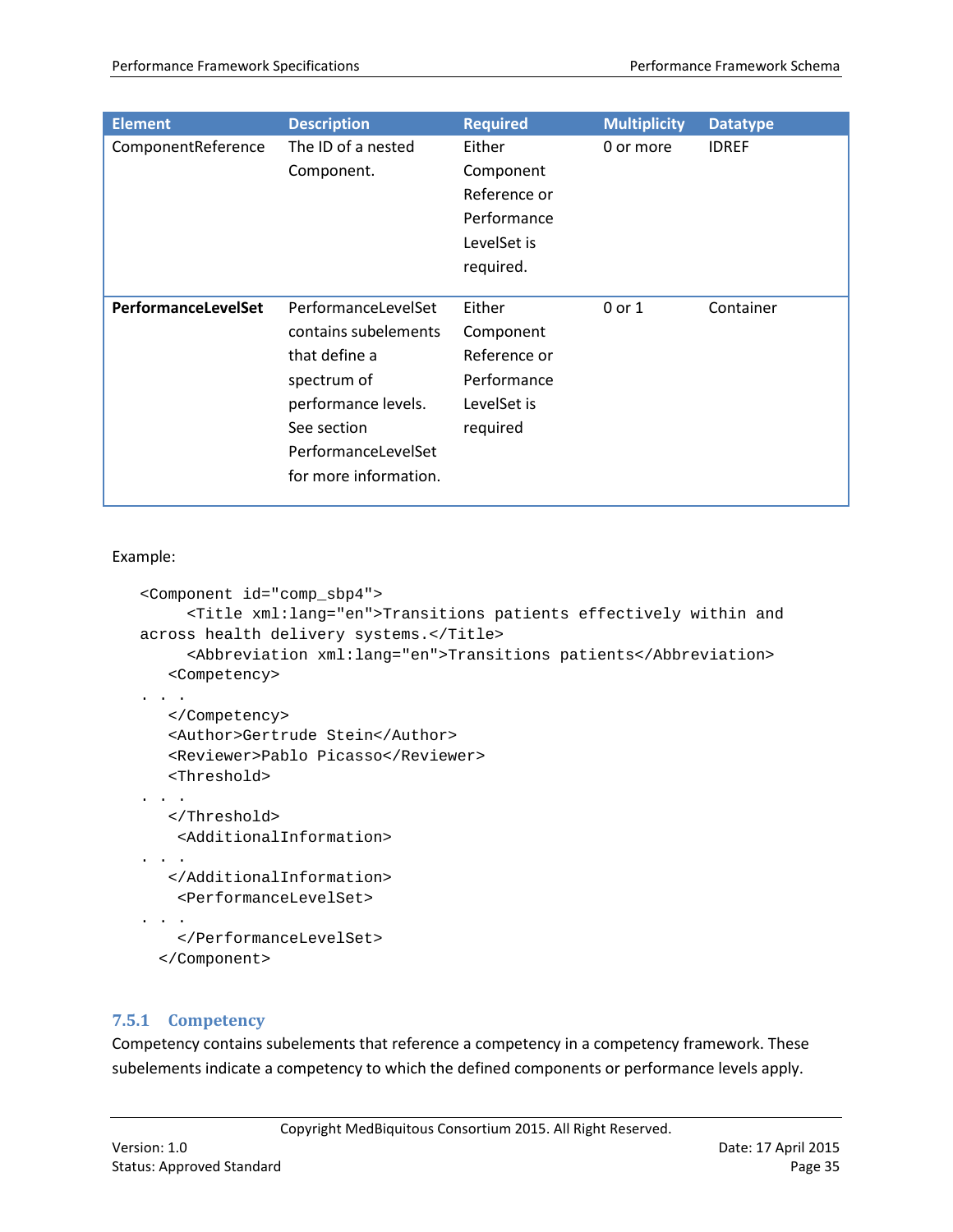

## *Competency Element Information*

| <b>Element</b> | <b>Description</b>                      | <b>Required</b> | <b>Multiplicity</b> | <b>Datatype</b>  |
|----------------|-----------------------------------------|-----------------|---------------------|------------------|
| Competency     | Competency contains<br>subelements that | <b>Optional</b> | 0 or more           | Container        |
|                | reference a                             |                 |                     |                  |
|                | competency in a                         |                 |                     |                  |
|                | competency                              |                 |                     |                  |
|                | framework.                              |                 |                     |                  |
| Reference      | A reference to a                        | Required        | $\overline{2}$      | Container        |
|                | competency object or                    |                 |                     |                  |
|                | competency                              |                 |                     | For more         |
|                | framework.                              |                 |                     | information, see |
|                |                                         |                 |                     | [Common].        |
|                | References should                       |                 |                     |                  |
|                | occur twice: once to                    |                 |                     |                  |
|                | reference a                             |                 |                     |                  |
|                | competency object,                      |                 |                     |                  |
|                | once to reference the                   |                 |                     |                  |
|                | relevant competency                     |                 |                     |                  |
|                | framework including                     |                 |                     |                  |
|                | the referenced                          |                 |                     |                  |
|                | competency object.                      |                 |                     |                  |
|                | The Reference                           |                 |                     |                  |
|                | element uses the                        |                 |                     |                  |
|                | ReferenceType                           |                 |                     |                  |
|                | datatype from the                       |                 |                     |                  |
|                | MedBiquitous                            |                 |                     |                  |
|                | Common                                  |                 |                     |                  |
|                | Specifications.                         |                 |                     |                  |
|                |                                         |                 |                     |                  |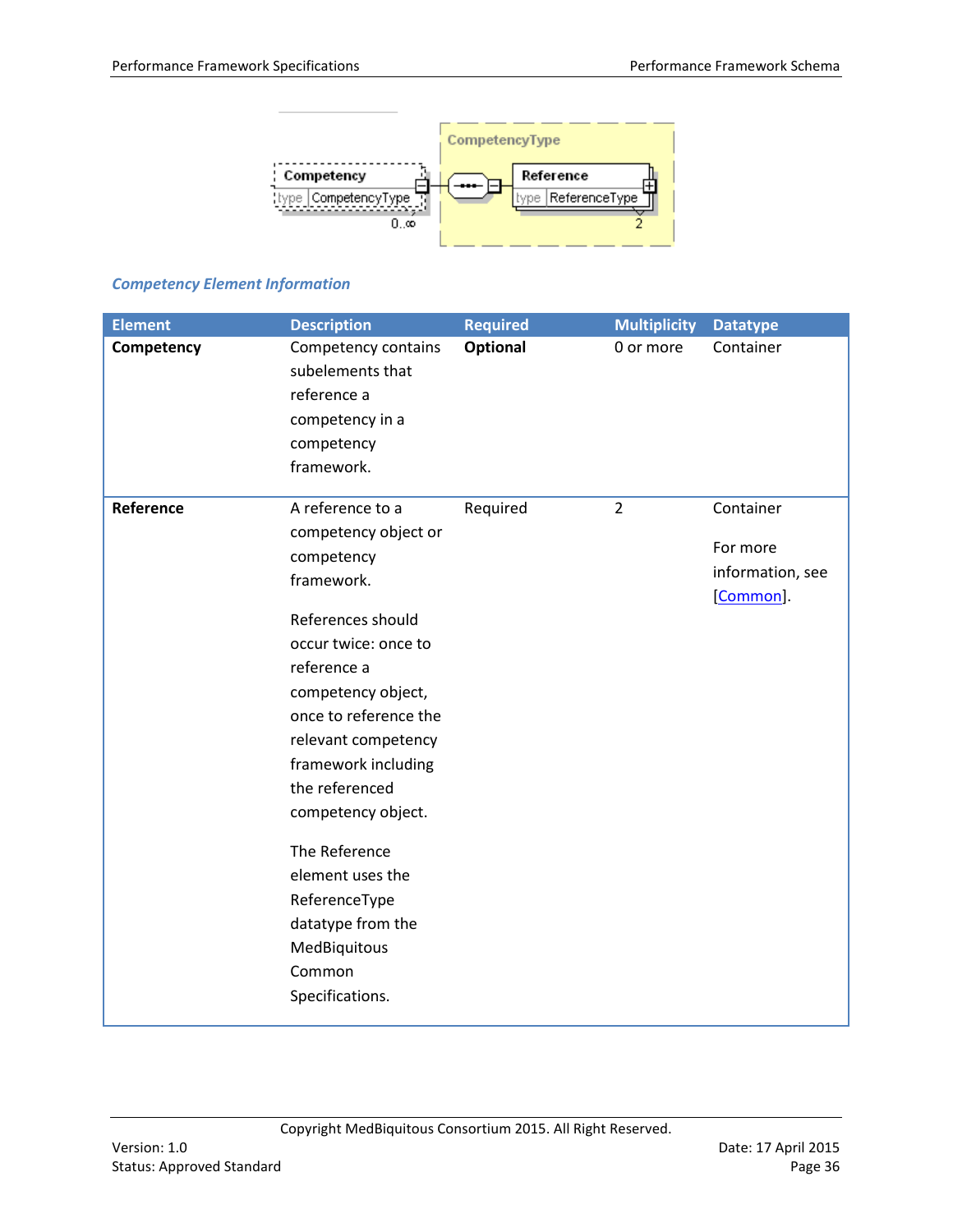#### Example:

```
<Competency>
      <Reference>
         <rdf:description
about="http://www.example.org/milestone/SBP4.xml"/>
         <rdf:type
rdf:resource="http://ns.medbiq.org/competencyobject/v1/"/>
      </Reference>
      <Reference>
         <rdf:description
about="http://www.example.org/im_milestones.xml"/>
         <rdf:type
rdf:resource="http://ns.medbiq.org/competencyframework/v1/"/>
         <dcterms:format>application/xml</dcterms:format>
      </Reference>
   </Competency>
```
#### <span id="page-36-0"></span>**7.5.2 Threshold**

Threshold contains subelements that define a threshold score for a particular action or decision, such as progression in training or entrustment. For example, a regulatory body may wish to indicate that a score of 2 on this component is required to progress to the second phase of training.



| <b>Threshold</b><br>Threshold contains<br>Optional<br>Container<br>0 or more<br>subelements that<br>define a threshold<br>score for a particular<br>action or decision,<br>such as progression | <b>Element</b> | <b>Description</b> | <b>Required</b> | <b>Multiplicity</b> | <b>Datatype</b> |
|------------------------------------------------------------------------------------------------------------------------------------------------------------------------------------------------|----------------|--------------------|-----------------|---------------------|-----------------|
|                                                                                                                                                                                                |                |                    |                 |                     |                 |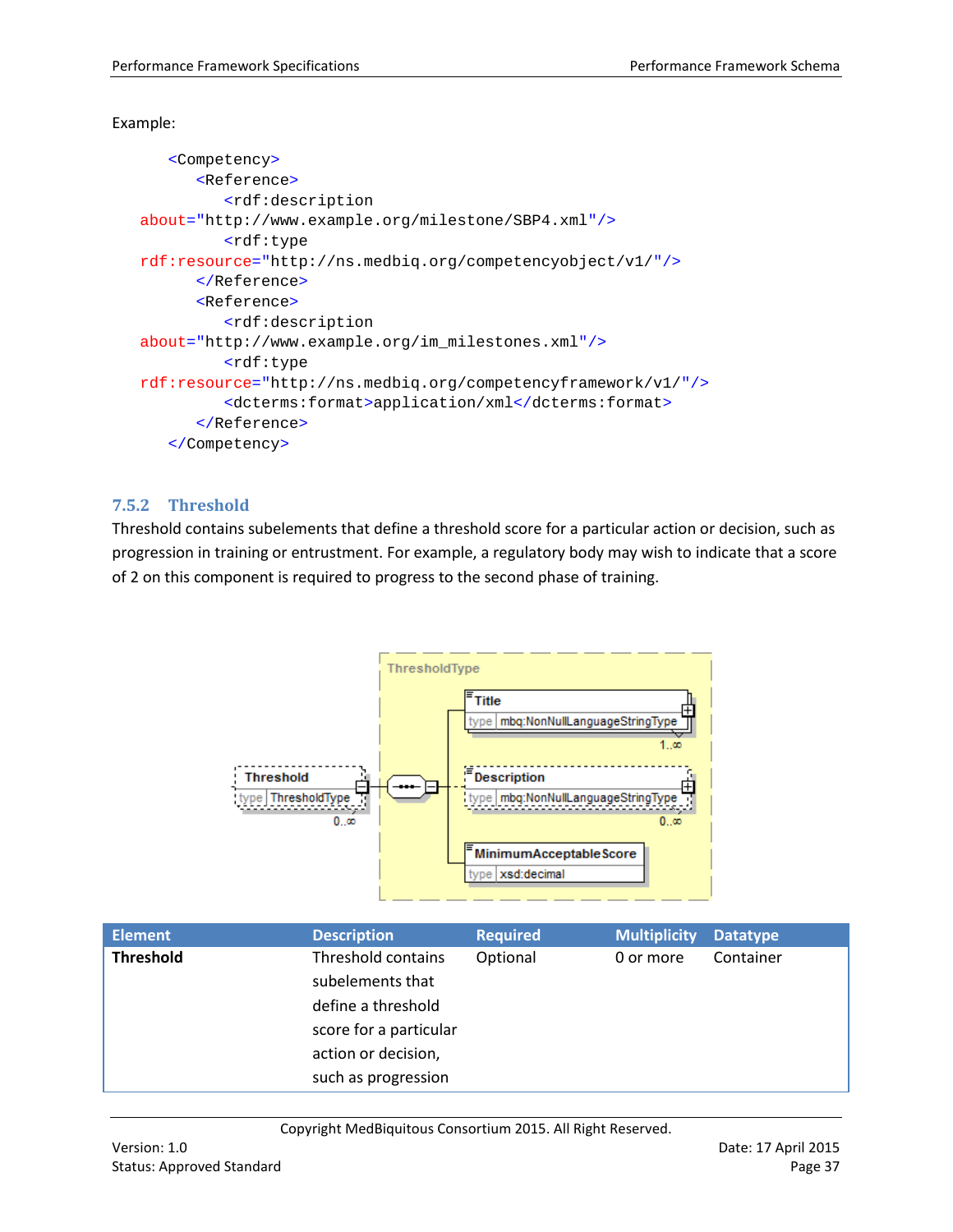|                        | in training or<br>entrustment.                                               |          |              |                                                                            |
|------------------------|------------------------------------------------------------------------------|----------|--------------|----------------------------------------------------------------------------|
| <b>Title</b>           | The title of this<br>threshold. For<br>example,<br>Progression to Phase<br>2 | Required | 1 or more    | NonNullLanguage<br>StringType<br>For more<br>information, see<br>[Common]. |
| Description            | A description of the<br>threshold.                                           | Optional | 0 or more    | NonNullLanguage<br>StringType<br>For more<br>information, see<br>[Common]. |
| MinimumAcceptableScore | The minimum<br>acceptable score<br>associated with this<br>threshold.        | Required | $\mathbf{1}$ | Decimal                                                                    |

Example:

```
 <Threshold>
      <Title xml:lang="en">Entrustment</Title>
      <Description xml:lang="en">The level of attainment trainees must 
demonstrate to be considered eligible for entrustment with regard to this
competency.</Description>
      <MinimumAcceptableScore>4</MinimumAcceptableScore>
     </Threshold>
```
## <span id="page-37-0"></span>**7.5.3 AdditionalInformation**

Additonal information allows framework developers to include additional information in a performance framework, including background, references, resources, assessment methods, examples, and notes, to name a few. AdditionalInformation may be associated with a Component, Performance level, or Indicator.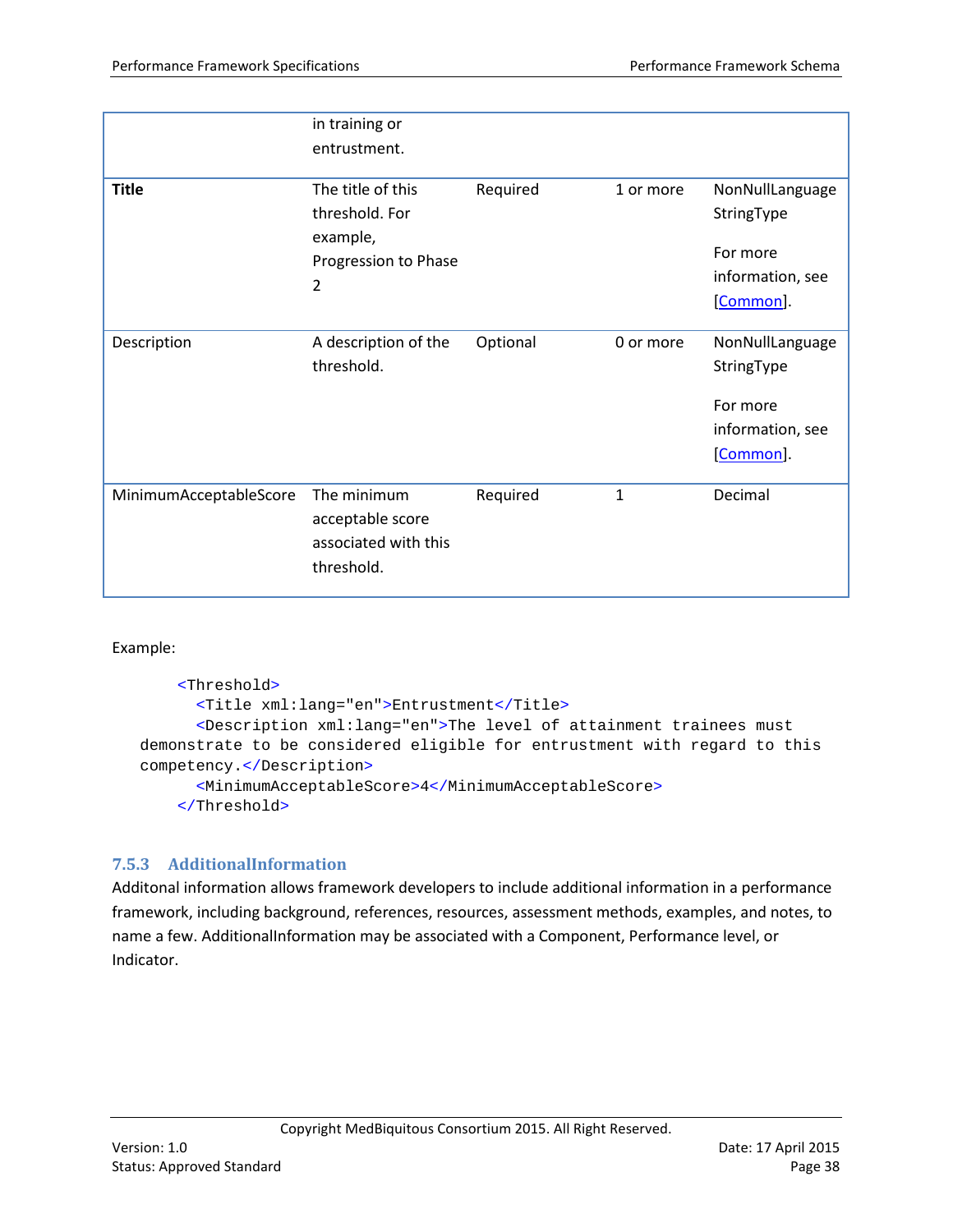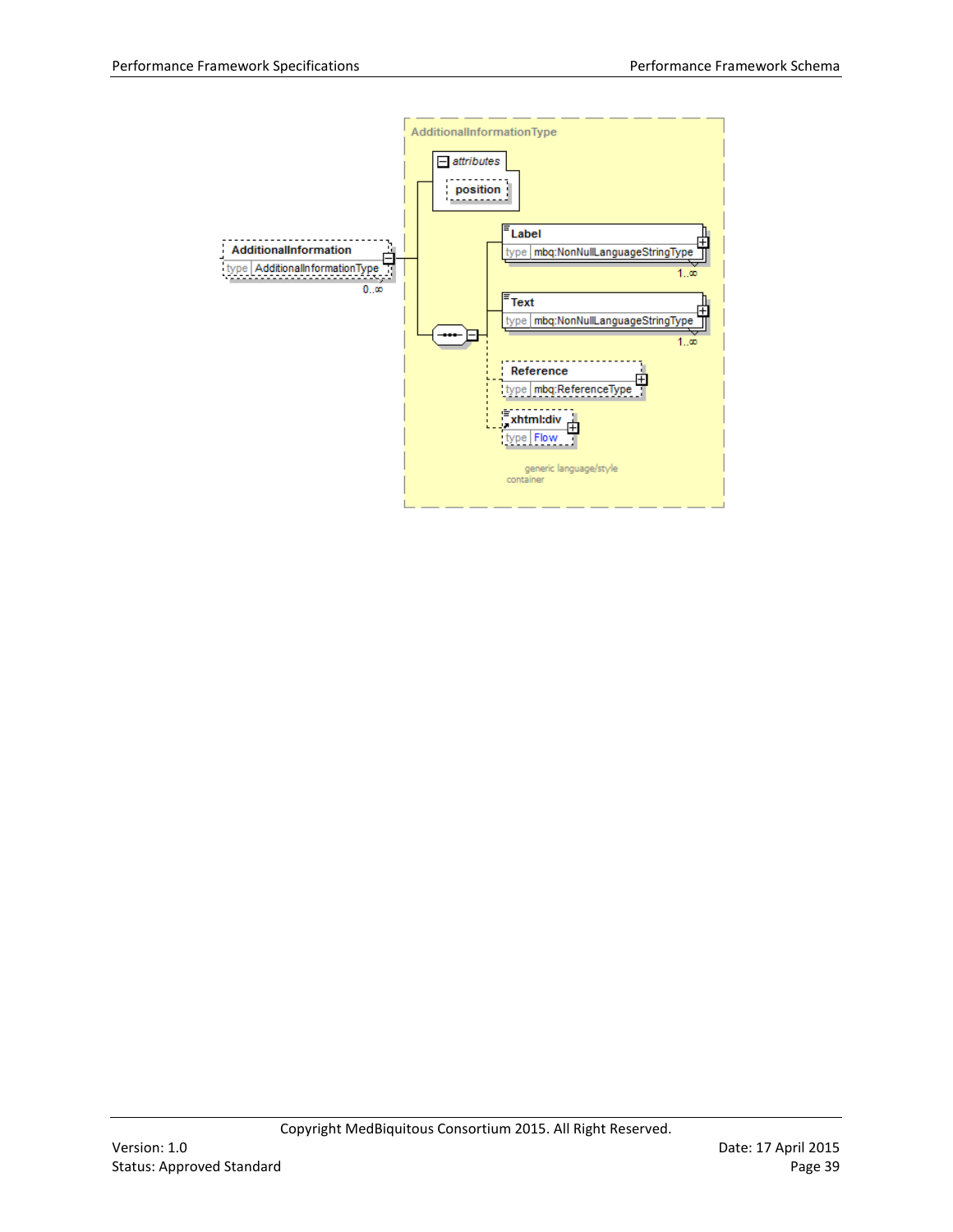#### *AdditionalInformation Element Information*

| <b>Element</b>        | <b>Description</b>                                                                                                                                                                                                                                                                                                                                                                                                                                                                                                                  | <b>Required</b> | <b>Multiplicity</b> | <b>Datatype</b>                                                    |
|-----------------------|-------------------------------------------------------------------------------------------------------------------------------------------------------------------------------------------------------------------------------------------------------------------------------------------------------------------------------------------------------------------------------------------------------------------------------------------------------------------------------------------------------------------------------------|-----------------|---------------------|--------------------------------------------------------------------|
| AdditionalInformation | AdditionalInformation includes<br>subelements that provide additional<br>information about a component,<br>performance level, or indicator.<br>AdditionalInformation has the<br>following attribute:<br>position<br>An integer indicating the position of<br>this additional information in relation<br>to other additional information with<br>the same label. Position can be used to<br>order notes, references, etc. Position<br>should be unique within the scope of<br>AdditionalInformation elements with<br>the same label. | Optional        | 0 or more           | Container                                                          |
| Label                 | A label for this additional information.<br>Recommended values are: assessment<br>method, background, example, note,<br>reference, and resource.                                                                                                                                                                                                                                                                                                                                                                                    | Required        | 1 or more           | NonNullLanguageStringType                                          |
| Text                  | The text of the additional information.                                                                                                                                                                                                                                                                                                                                                                                                                                                                                             | Required        | 1 or more           | NonNullLanguageStringType<br>For more information, see<br>[Common] |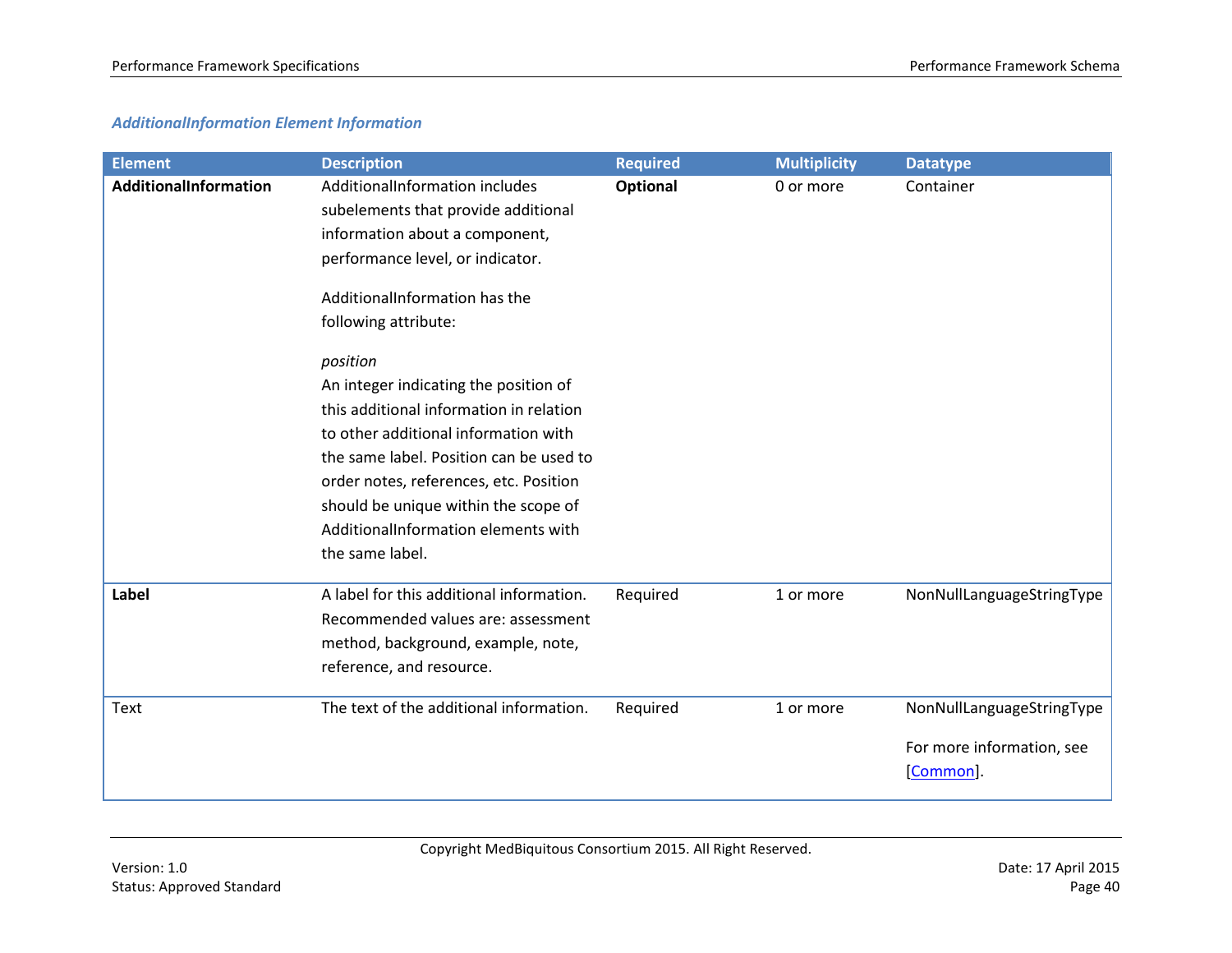| <b>Element</b> | <b>Description</b>                                                                                                                                                  | <b>Required</b> | <b>Multiplicity</b> | <b>Datatype</b>                                   |
|----------------|---------------------------------------------------------------------------------------------------------------------------------------------------------------------|-----------------|---------------------|---------------------------------------------------|
| Reference      | A reference to an external resource.                                                                                                                                | Optional        | $0$ or $1$          | Container                                         |
|                | MedBiquitous uses RDF and DCMI<br>subelements to specify details about<br>references. See section Reference for<br>more information.                                |                 |                     |                                                   |
| xhtml:div      | A div element is a mixed type element<br>referenced from XHTML. The div<br>element can include a mix of text and<br>XHTML tags as specified by the XHTML<br>schema. | Optional        | $0$ or $1$          | Container<br>For more information, see<br>[XHTML] |

Example:

```
 <AdditionalInformation position="1">
      <Label xml:lang="en">Note</Label>
      <Text xml:lang="en">Residents must ensure excellent transitions of care when they are unable to 
provide direct care for patients. </Text>
   </AdditionalInformation>
   <AdditionalInformation label="resource">
      <Text>The Joint Commission Transitions of Care Portal</Text>
      <Reference>
         <rdf:Description rdf:about="http://www.jointcommission.org/toc.aspx"/>
         <dcterms:format>text/html</dcterms:format>
      </Reference>
   </AdditionalInformation>
```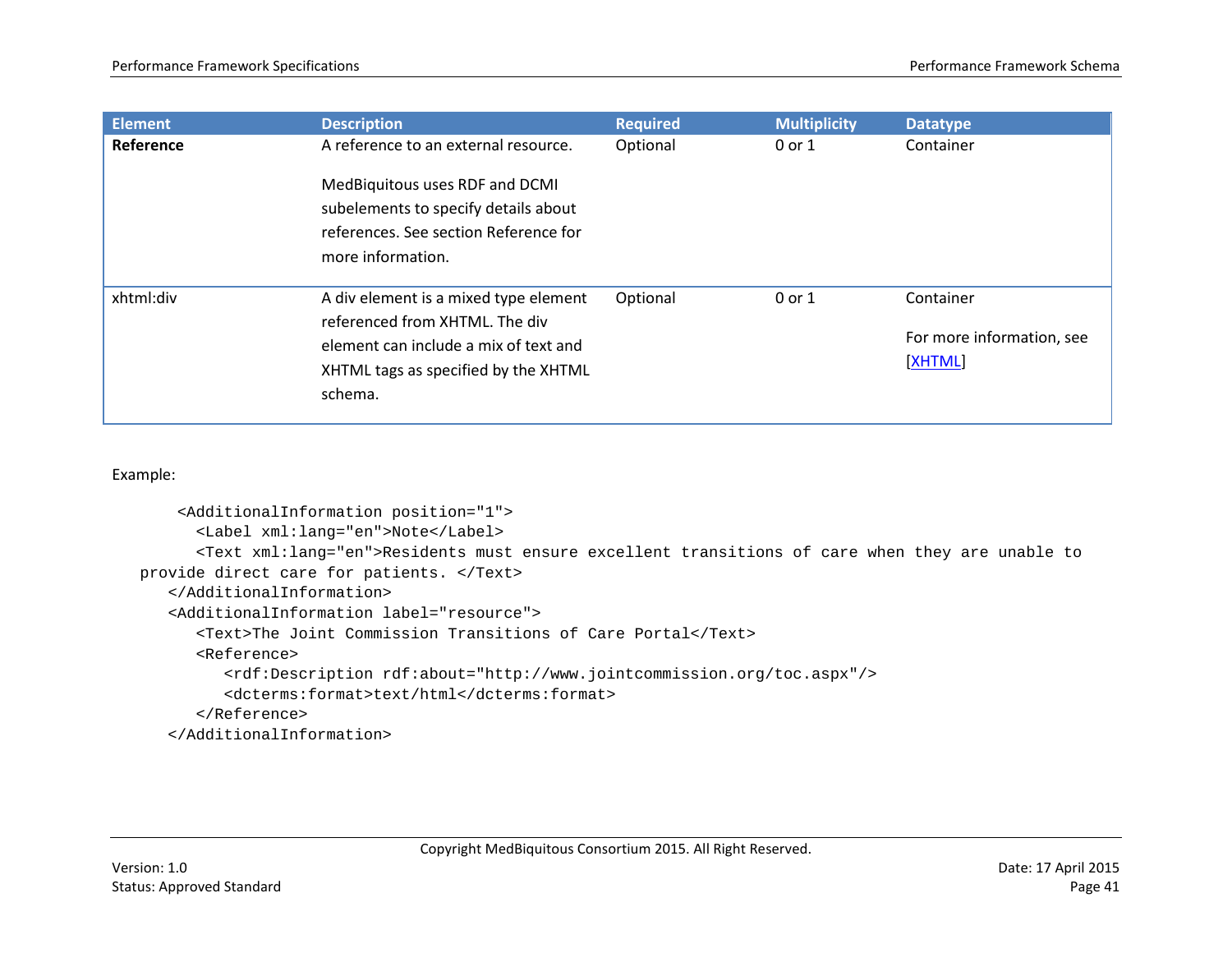#### **7.5.4 PerformanceLevelSet**

PerformanceLevelSet contains subelements that define a spectrum of performance levels. A performance level set may be defined to describe the spectrum of performance for a specific competency, or a performance level set may be defined to be generally applied across competencies.



#### <span id="page-41-0"></span>*PerformanceLevelSet Element Information*

| <b>Element</b>            | <b>Description</b>                                                                                         | <b>Required</b>             | <b>Multiplicity</b> | <b>Datatype</b> |
|---------------------------|------------------------------------------------------------------------------------------------------------|-----------------------------|---------------------|-----------------|
| PerformanceLevelSet       | PerformanceLevelSet contains subelements that                                                              | Either a ComponentReference | 0 or 1              | Container       |
|                           | define a spectrum of performance levels.                                                                   | or a PerformanceLevelSet is |                     |                 |
|                           |                                                                                                            | required.                   |                     |                 |
|                           |                                                                                                            |                             |                     |                 |
| PerformanceScaleReference | The identifier of a Performance Scale defined in this<br>document. The PerformanceScaleReference indicates | Required                    |                     | <b>IDREF</b>    |
|                           | the scale used for this performance level set.                                                             |                             |                     |                 |
| PerformanceLevel          | PerformanceLevel contains subelements that describe                                                        | Required                    | 2 or more           | Container       |
|                           | a single level of performance within this performance                                                      |                             |                     |                 |
|                           | level set. See section PerformanceLevel for more                                                           |                             |                     |                 |
|                           | information.                                                                                               |                             |                     |                 |
|                           |                                                                                                            |                             |                     |                 |

Example: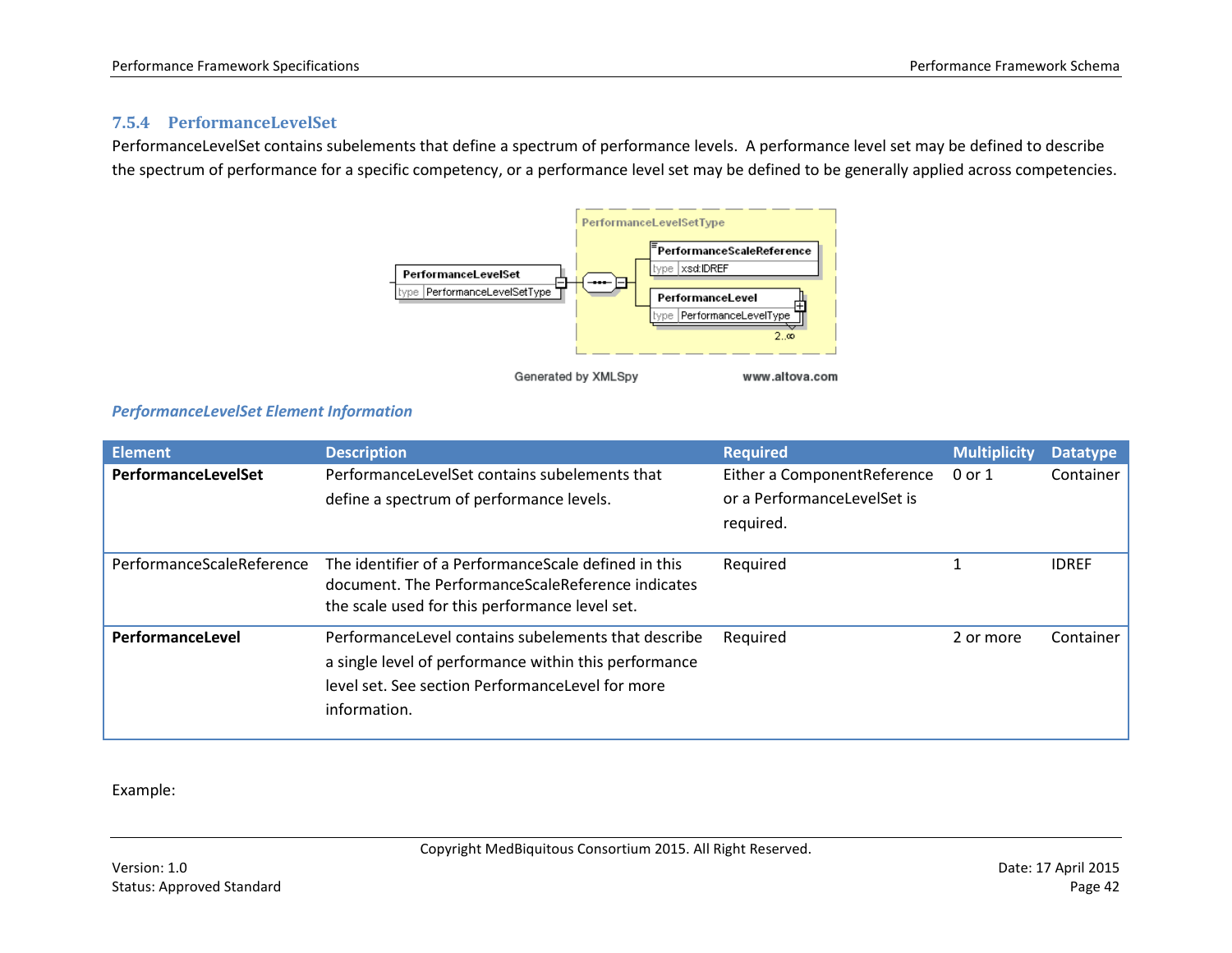```
<PerformanceLevelSet>
```

```
<PerformanceScaleReference>scale_1to5</PerformanceScaleReference>
   <PerformanceLevel>
```

```
 </PerformanceLevel>
 <PerformanceLevel>
```

```
. . .
```
. . .

```
 </PerformanceLevel>
 <PerformanceLevel>
```

```
. . .
```

```
 </PerformanceLevel>
```

```
 </PerformanceLevelSet>
```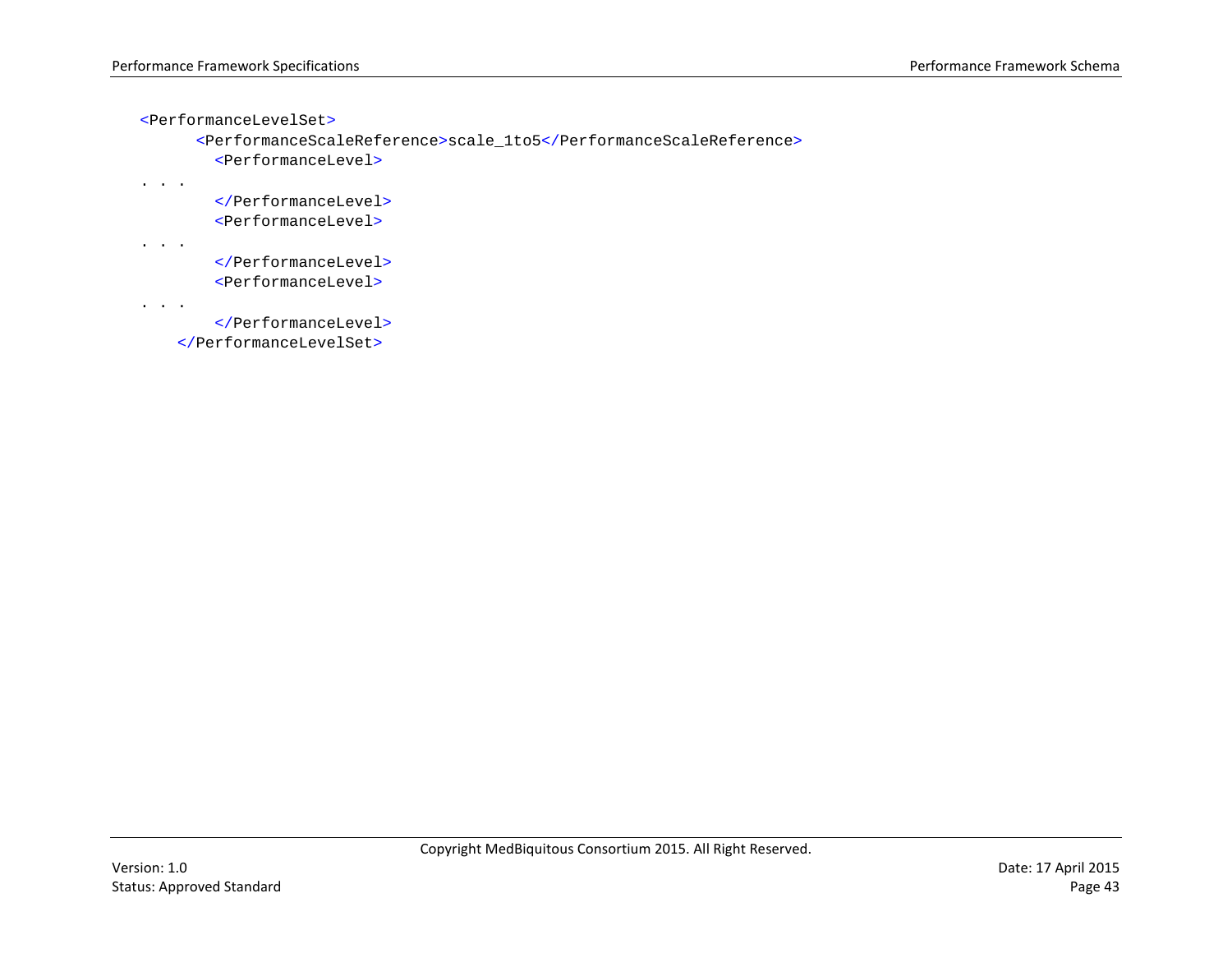#### *7.5.4.1 PerformanceLevel*

The subelements of PerformanceLevel define a single level of performance in detail. There are multiple performance levels in a set. Together, they create a scale of performance with behavioral measures.



#### *PerformanceLevel Element Information*

| <b>Element</b>      | <b>Description</b>                                                                                                                                                       | <b>Required</b> | <b>Multiplicity</b> | <b>Datatype</b> |
|---------------------|--------------------------------------------------------------------------------------------------------------------------------------------------------------------------|-----------------|---------------------|-----------------|
| PerformanceLevel    | PerformanceLevel<br>contains subelements<br>that describe a single<br>level of performance<br>within this<br>performance level set.                                      | Required        | 2 or more           | Container       |
| <b>DisplayOrder</b> | A positive integer<br>indicating the order of<br>display for this<br>performance level in<br>relation to other<br>performance levels in<br>the performance level<br>set. | Required        | 1                   | positiveInteger |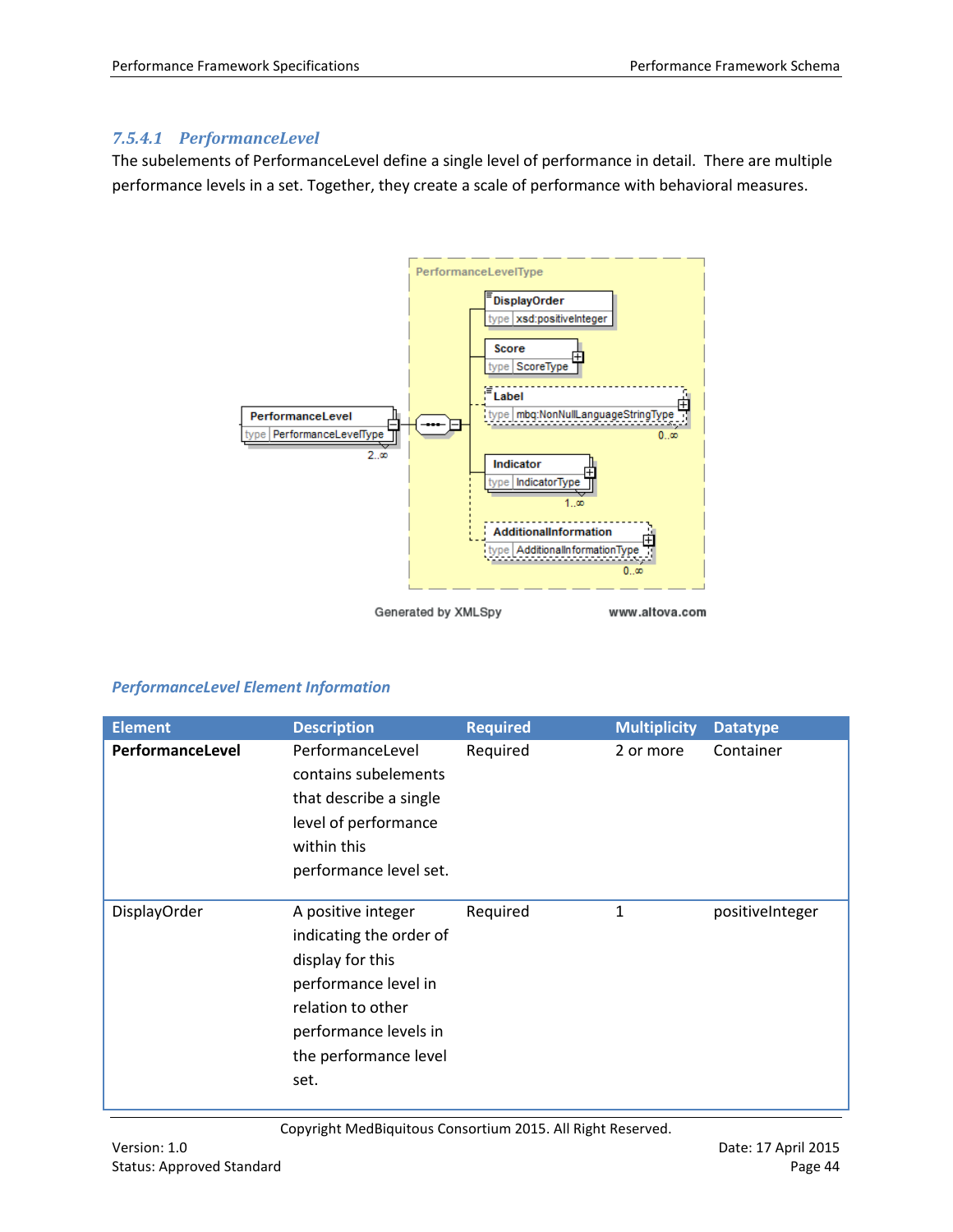| <b>Element</b>         | <b>Description</b>                                                                                                                                                                                | <b>Required</b> | <b>Multiplicity</b> | <b>Datatype</b>                                                            |
|------------------------|---------------------------------------------------------------------------------------------------------------------------------------------------------------------------------------------------|-----------------|---------------------|----------------------------------------------------------------------------|
| <b>Score</b>           | Score contains<br>subelements that<br>describe either a<br>single score value or a<br>range of values<br>associated with this<br>performance level.<br>See section Score for<br>more information. | Required        | 1                   | Container                                                                  |
| Label                  | A label associated<br>with this performance<br>level. For example,<br>Aspirational.                                                                                                               | Optional        | 0 or more           | NonNullLanguage<br>StringType<br>For more<br>information, see<br>[Common]. |
| <b>Indicator</b>       | Indicator contains<br>subelements that<br>describe an indicator<br>or behavioral marker<br>associated with this<br>performance level.<br>See section Indicator<br>for more information.           | Required        | 1 or more           | Container                                                                  |
| AdditionalIInformation | Additonal<br>information, such as<br>background,<br>references.,<br>resources, etc. about<br>this performance<br>level.<br>See section<br>AdditionalInformation<br>for more information.          | Optional        | 0 or more           | Container                                                                  |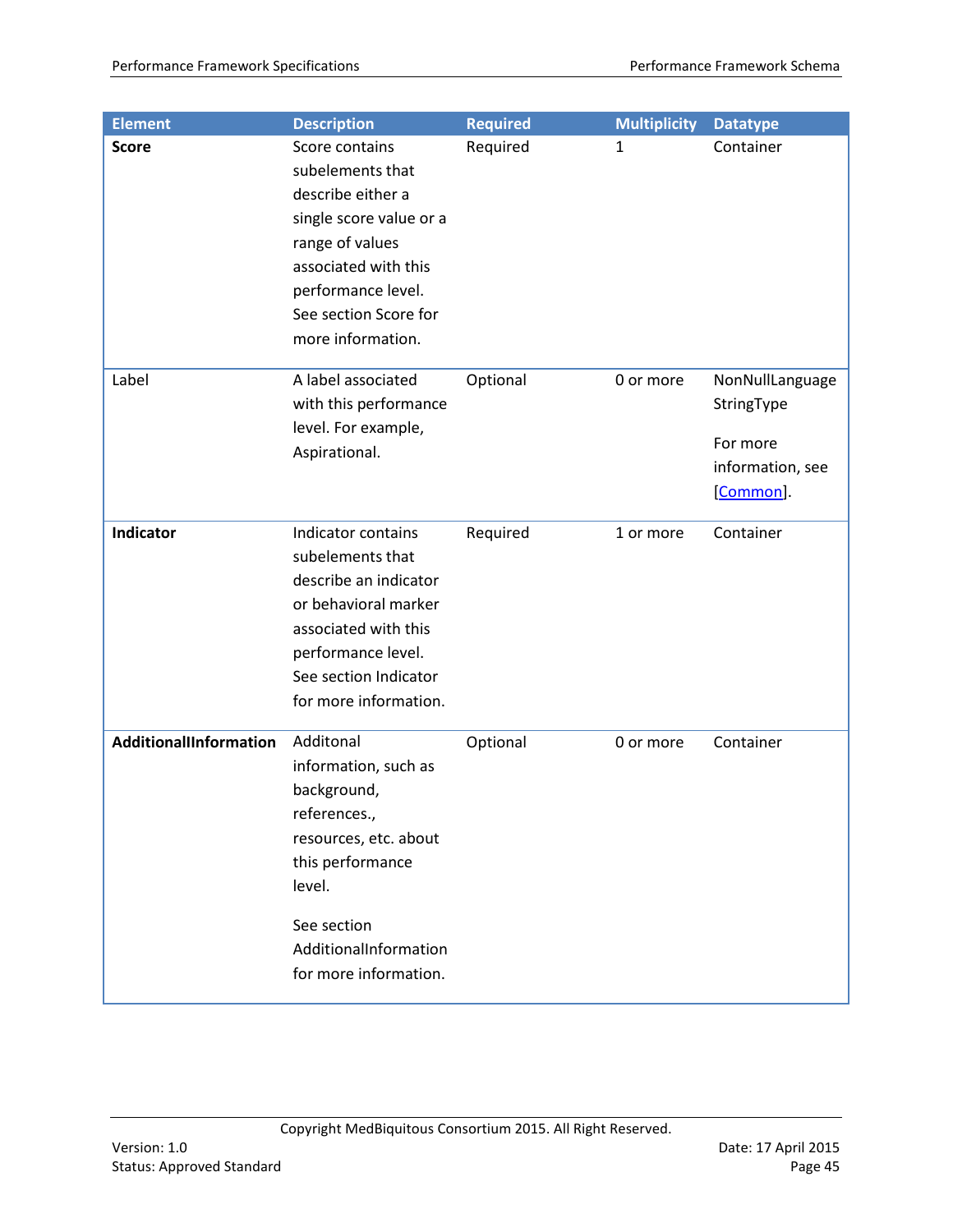#### Example:

```
 <PerformanceLevel>
    <DisplayOrder>1</DisplayOrder>
    <Score>
     <SingleValue>1</SingleValue>
  </Score>
    <Label xml:lang="en">Critical Deficiencies</Label> 
    <Indicator id="sbp4_1_1">
   . . .
  </Indicator>
  <Indicator id="sbp4_1_2">
   . . .
   </Indicator>
  </PerformanceLevel>
```
#### *7.5.4.2 Score*

Score contains subelements that describe either a single score value or a range of values associated with a performance level.



#### *Score Element Information*

| <b>Element</b> | <b>Description</b>                                                                                                                                  | <b>Required</b>                               | <b>Multiplicity</b> | <b>Datatype</b> |
|----------------|-----------------------------------------------------------------------------------------------------------------------------------------------------|-----------------------------------------------|---------------------|-----------------|
| <b>Score</b>   | Score contains<br>subelements that<br>describe either a<br>single score value or a<br>range of values<br>associated with this<br>performance level. | Required                                      | 1                   | Container       |
| SingleValue    | An integer indicating a<br>single score<br>associated with this<br>performance level.                                                               | Either SingleValue<br>or Range is<br>required | $0$ or $1$          | Decimal         |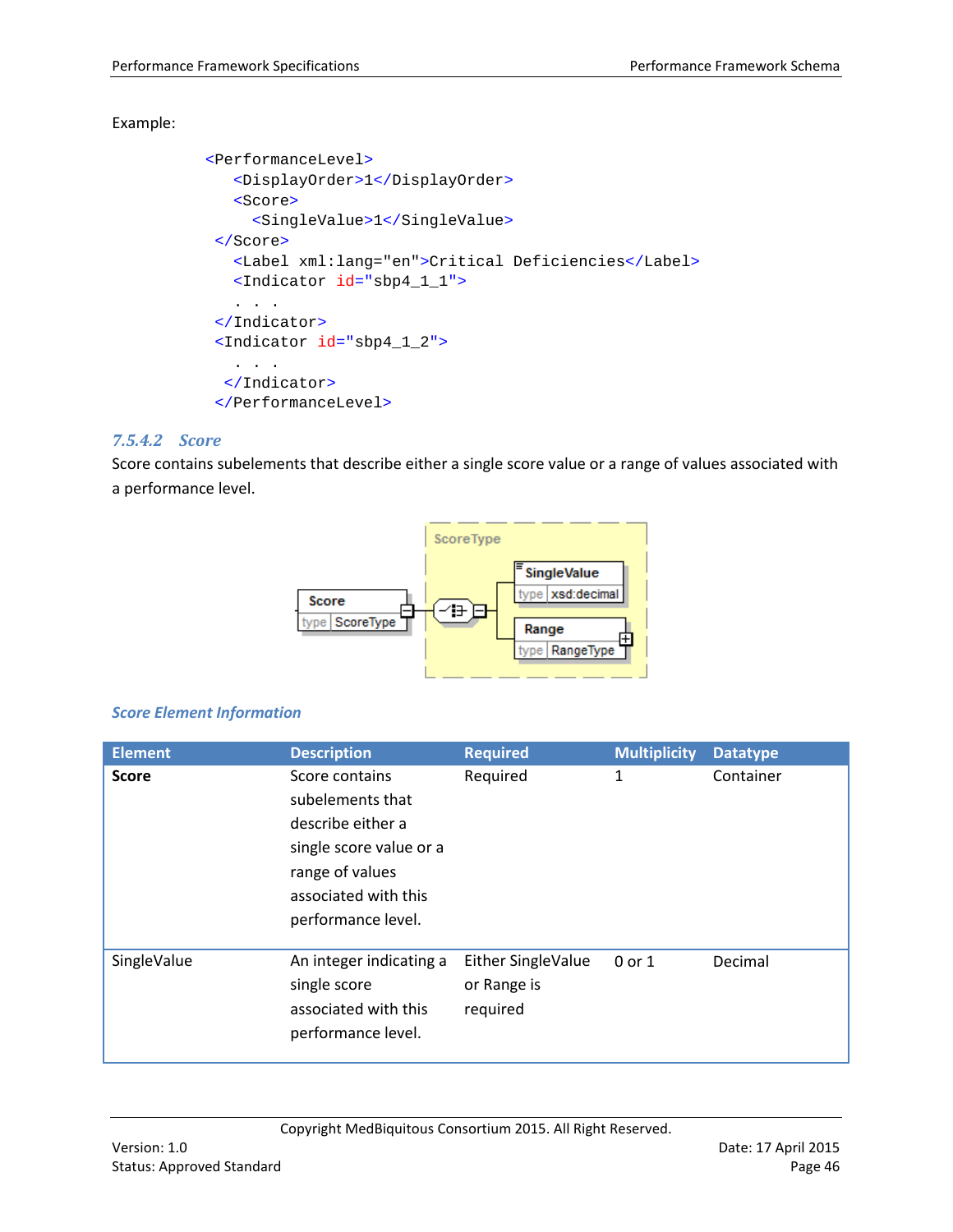| <b>Element</b> | <b>Description</b>     | <b>Required</b>    | <b>Multiplicity</b> | <b>Datatype</b> |
|----------------|------------------------|--------------------|---------------------|-----------------|
| Range          | Range contains         | Either SingleValue | $0$ or $1$          | Container       |
|                | subelements that       | or Range is        |                     |                 |
|                | describe a range of    | required           |                     |                 |
|                | scores associated with |                    |                     |                 |
|                | this performance       |                    |                     |                 |
|                | level. See section     |                    |                     |                 |
|                | Range for more         |                    |                     |                 |
|                | information.           |                    |                     |                 |
|                |                        |                    |                     |                 |

#### Example1 :

```
 <Score>
    <SingleValue>4</SingleValue>
 </Score>
```
#### Example 2:

```
<Score>
   <Range>
      <MinScore>1</MinScore>
      <MaxScore>3</MaxScore>
   </Range>
</Score>
```
#### *7.5.4.3 Range*

Range contains subelements that describe a range of scores associated with this performance level.

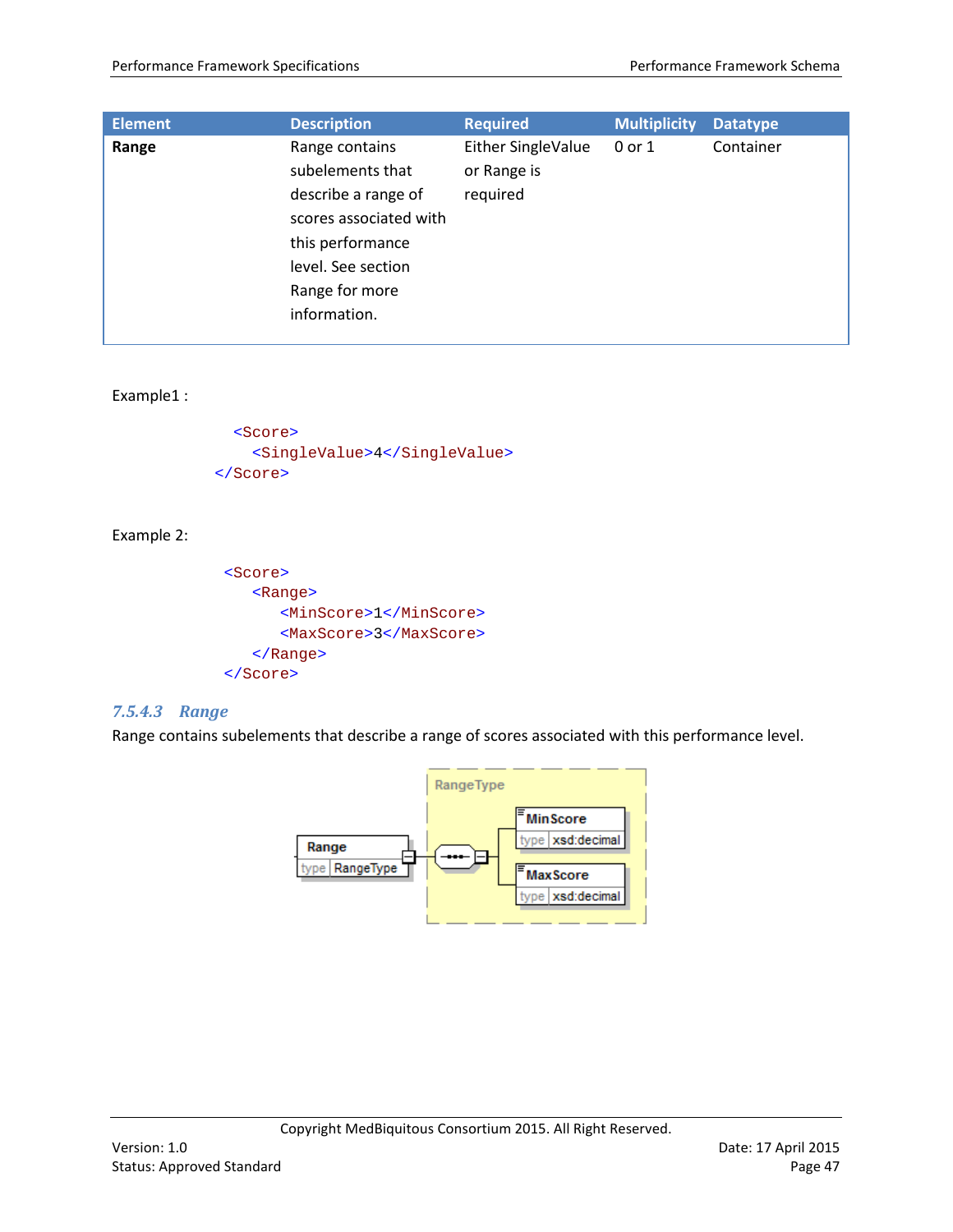## *Range Element Information*

| <b>Element</b> | <b>Description</b>                                                                                                                                                                    | <b>Required</b>                               | <b>Multiplicity</b> | <b>Datatype</b> |
|----------------|---------------------------------------------------------------------------------------------------------------------------------------------------------------------------------------|-----------------------------------------------|---------------------|-----------------|
| Range          | Range contains<br>subelements that<br>describe a range of<br>scores associated with<br>this performance<br>level.                                                                     | Either SingleValue<br>or Range is<br>required | 0 or 1              | Container       |
| MinScore       | The minimum score<br>associated with this<br>performance level. A<br>MinScore may be<br>lower or higher than a<br>MaxScore depending<br>on how the<br>PerformanceScale is<br>defined. | Required                                      | $\mathbf{1}$        | Decimal         |
| MaxScore       | The maximum score<br>associated with this<br>performance level. A<br>MaxScore may be<br>higher or lower than a<br>MinScore depending<br>on how the<br>PerformanceScale is<br>defined. | Required                                      | $\mathbf{1}$        | Decimal         |

Example:

<Range> <MinScore>1</MinScore> <MaxScore>3</MaxScore> </Range>

#### *7.5.4.4 Indicator*

Indicator contains subelements that describe an indicator or behavioral marker associated with this performance level.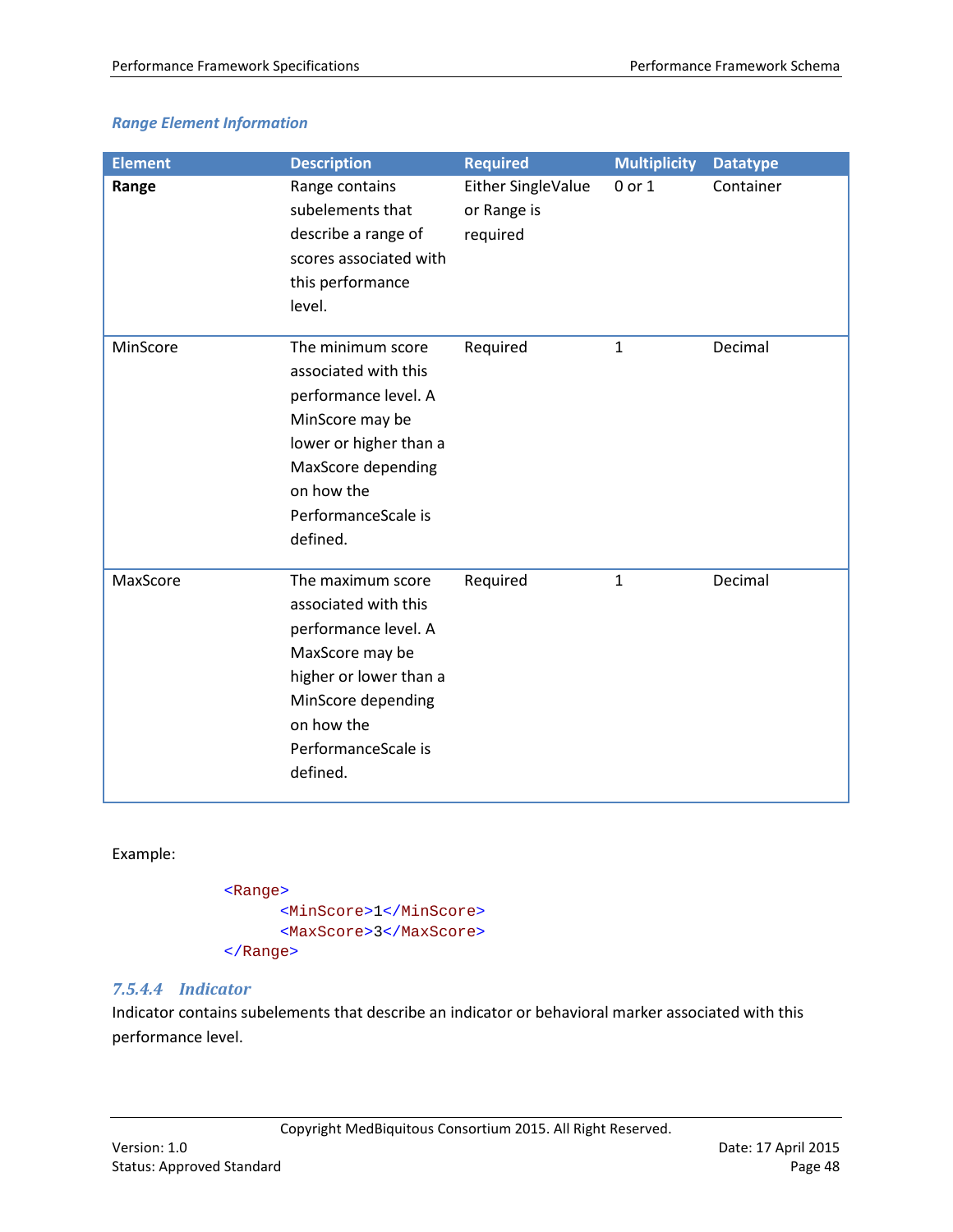

## *Indicator Element Information*

| <b>Element</b> | <b>Description</b>                                                                                                                                                                                                                                                                    | <b>Required</b> | <b>Multiplicity</b> | <b>Datatype</b> |
|----------------|---------------------------------------------------------------------------------------------------------------------------------------------------------------------------------------------------------------------------------------------------------------------------------------|-----------------|---------------------|-----------------|
| Indicator      | Indicator contains<br>subelements that<br>describe an indicator<br>or behavioral marker<br>associated with this<br>performance level.<br>Indicator has the<br>following attribute:<br>id<br>A unique identifier for<br>this indicator. The<br>identifier must be<br>unique within the | Required        | 1 or more           | Container       |
|                | scope of this report.<br>Use of the id attribute                                                                                                                                                                                                                                      |                 |                     |                 |
|                |                                                                                                                                                                                                                                                                                       |                 |                     |                 |
|                | is required.                                                                                                                                                                                                                                                                          |                 |                     |                 |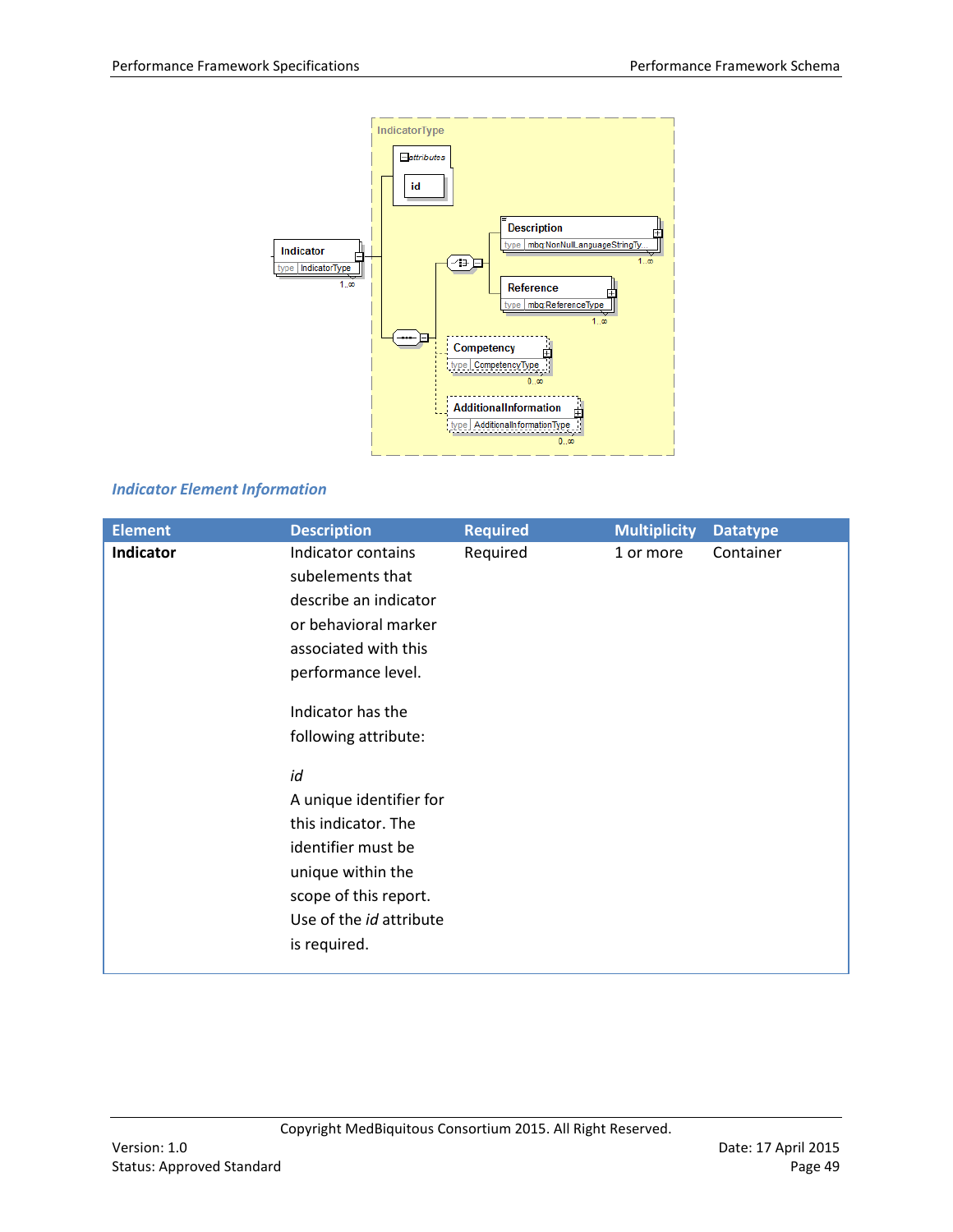| <b>Element</b>        | <b>Description</b>                      | <b>Required</b>         | <b>Multiplicity</b> | <b>Datatype</b>  |
|-----------------------|-----------------------------------------|-------------------------|---------------------|------------------|
| Description           | A description of the                    | <b>Either Reference</b> | 1 or more           | NonNullLanguage  |
|                       | indicator or                            | or Description is       |                     | StringType       |
|                       | behavioral marker                       | required                |                     | For more         |
|                       | associated with this                    |                         |                     | information, see |
|                       | performance level.                      |                         |                     | [Common].        |
| Reference             | A reference to an                       | <b>Either Reference</b> | 0 or more           | Container        |
|                       | indicator from                          | or Description is       |                     |                  |
|                       | another document.                       | required                |                     | For more         |
|                       |                                         |                         |                     | information, see |
|                       | The Reference                           |                         |                     | [Common].        |
|                       | element uses the                        |                         |                     |                  |
|                       | ReferenceType                           |                         |                     |                  |
|                       | datatype from the<br>MedBiquitous       |                         |                     |                  |
|                       | Common                                  |                         |                     |                  |
|                       | Specifications.                         |                         |                     |                  |
| Competency            | Competency contains<br>subelements that | Optional                | 0 or more           | Container        |
|                       | reference a                             |                         |                     |                  |
|                       | competency in a                         |                         |                     |                  |
|                       | competency                              |                         |                     |                  |
|                       | framework. See                          |                         |                     |                  |
|                       | section Competency                      |                         |                     |                  |
|                       | for more information.                   |                         |                     |                  |
| AdditionalInformation | Additional                              | Optional                | 0 or more           | Container        |
|                       | information, such as                    |                         |                     |                  |
|                       | background,                             |                         |                     |                  |
|                       | references, resources,                  |                         |                     |                  |
|                       | etc. about this                         |                         |                     |                  |
|                       | indicator.                              |                         |                     |                  |
|                       | See section                             |                         |                     |                  |
|                       | AdditionalInformation                   |                         |                     |                  |
|                       | for more information.                   |                         |                     |                  |
|                       |                                         |                         |                     |                  |

Example:

```
<Indicator id="sbp4_1_1">
  <Description>Disregards need for communication at time of 
transition</Description>
   <Competency>
```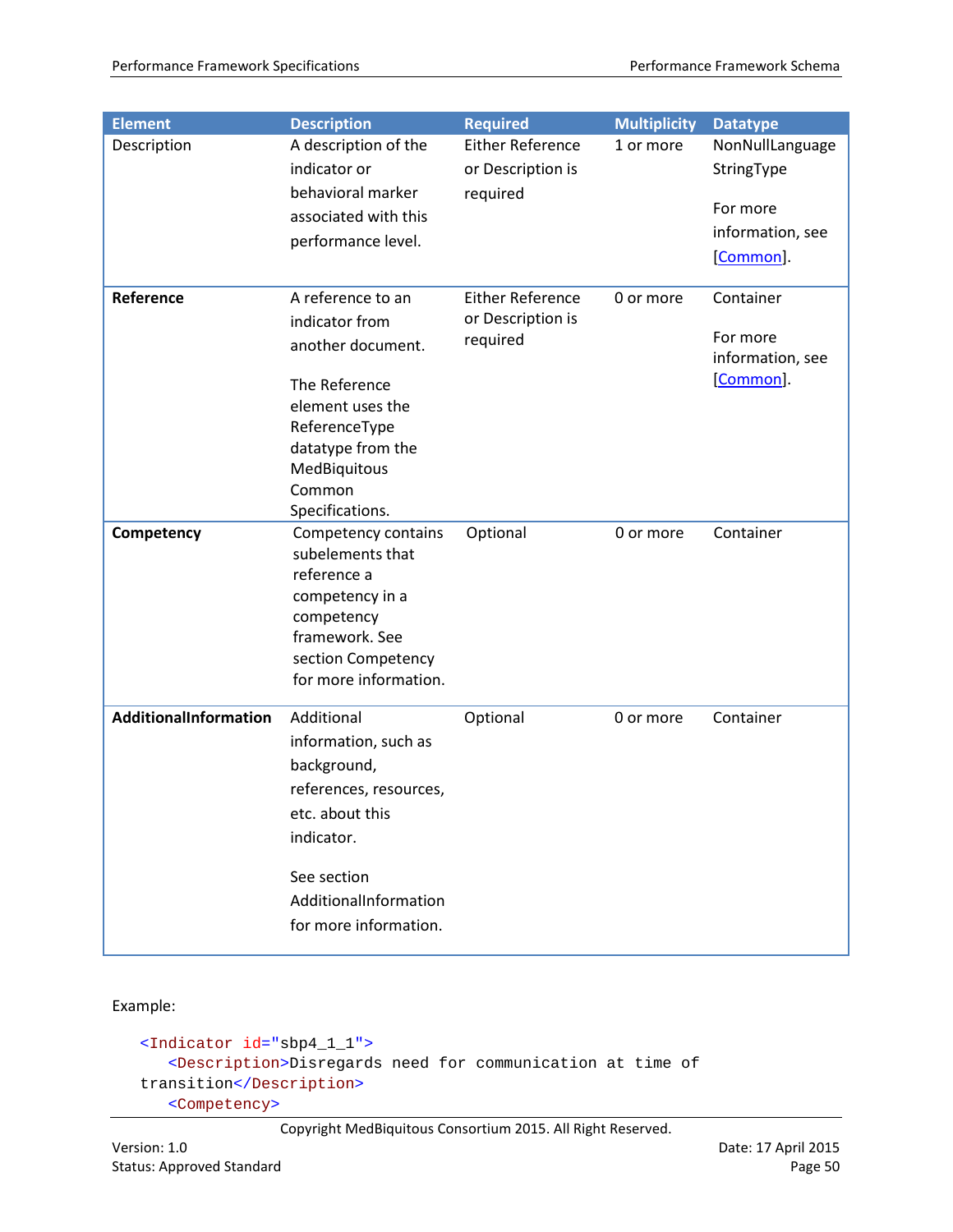```
. . .
   </Competency>
   <AdditionalInformation>
   . . . . .
   </AdditionalInformation>
</Indicator>
<Indicator id="sbp4_1_2">
   <Reference>
         <rdf:description
about="http://www.example.org/im_milestones.xml#spb412"/>
         <rdf:type
rdf:resource="http://ns.medbiq.org/performanceframework/v1/"/>
         <dcterms:format>application/xml</dcterms:format>
      </Reference>
</Indicator>
```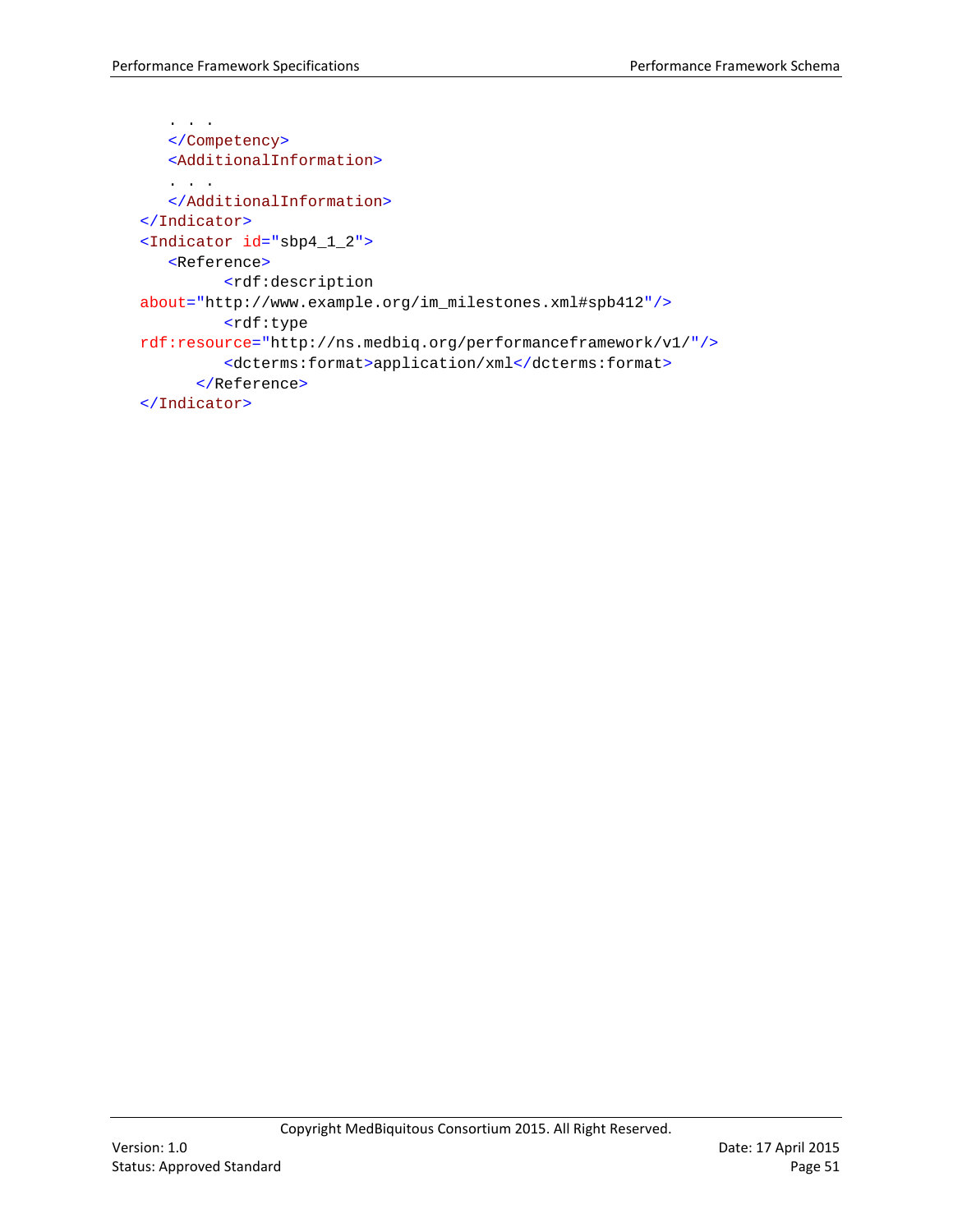# <span id="page-51-0"></span>**8 Sample XML Documents**

## <span id="page-51-1"></span>**8.1 Sample Document in one language**

```
<?xml version="1.0" encoding="UTF-8"?>
<PerformanceFramework xmlns:xsi="http://www.w3.org/2001/XMLSchema-
instance" 
xsi:schemaLocation="http://ns.medbiq.org/performanceframework/v1/ 
performanceframework.xsd" 
xmlns="http://ns.medbiq.org/performanceframework/v1/" 
xmlns:lom="http://ltsc.ieee.org/xsd/LOM" 
xmlns:cf="http://ns.medbiq.org/competencyframework/v1/" 
xmlns:cobj="http://ns.medbiq.org/competencyobject/v1/" 
xmlns:xhtml="http://www.w3.org/1999/xhtml" 
xmlns:dcterms="http://purl.org/dc/terms/" 
xmlns:rdf="http://www.w3.org/1999/02/22-rdf-syntax-ns#">
   <lom:lom>
     <lom:general>
      <lom:identifier>
         <lom:catalog>URI</lom:catalog>
         <lom:entry>
http://www.example.com/internal_medicine_milestones_2013_us
         </lom:entry>
      </lom:identifier>
      <lom:description>
         <lom:string>The framework is designed only for use in evaluation 
of resident physicians in the context of their participation in accredited 
residency programs. The framework is for the assessment of the development 
of the resident physician. It does not represent the entirety of 
physician competency.</lom:string>
      </lom:description>
     </lom:general>
     <lom:lifeCycle>
      <lom:status>
         <lom:source>LOMv1.0</lom:source>
         <lom:value>final</lom:value>
      </lom:status>
      <lom:contribute>
         <lom:role>
            <lom:source>LOMv1.0</lom:source>
            <lom:value>publisher</lom:value>
         </lom:role>
         <lom:entity>BEGIN:VCARD\nFN:Fictional Board of Internal 
MedicineEND:VCARD</lom:entity>
      </lom:contribute>
```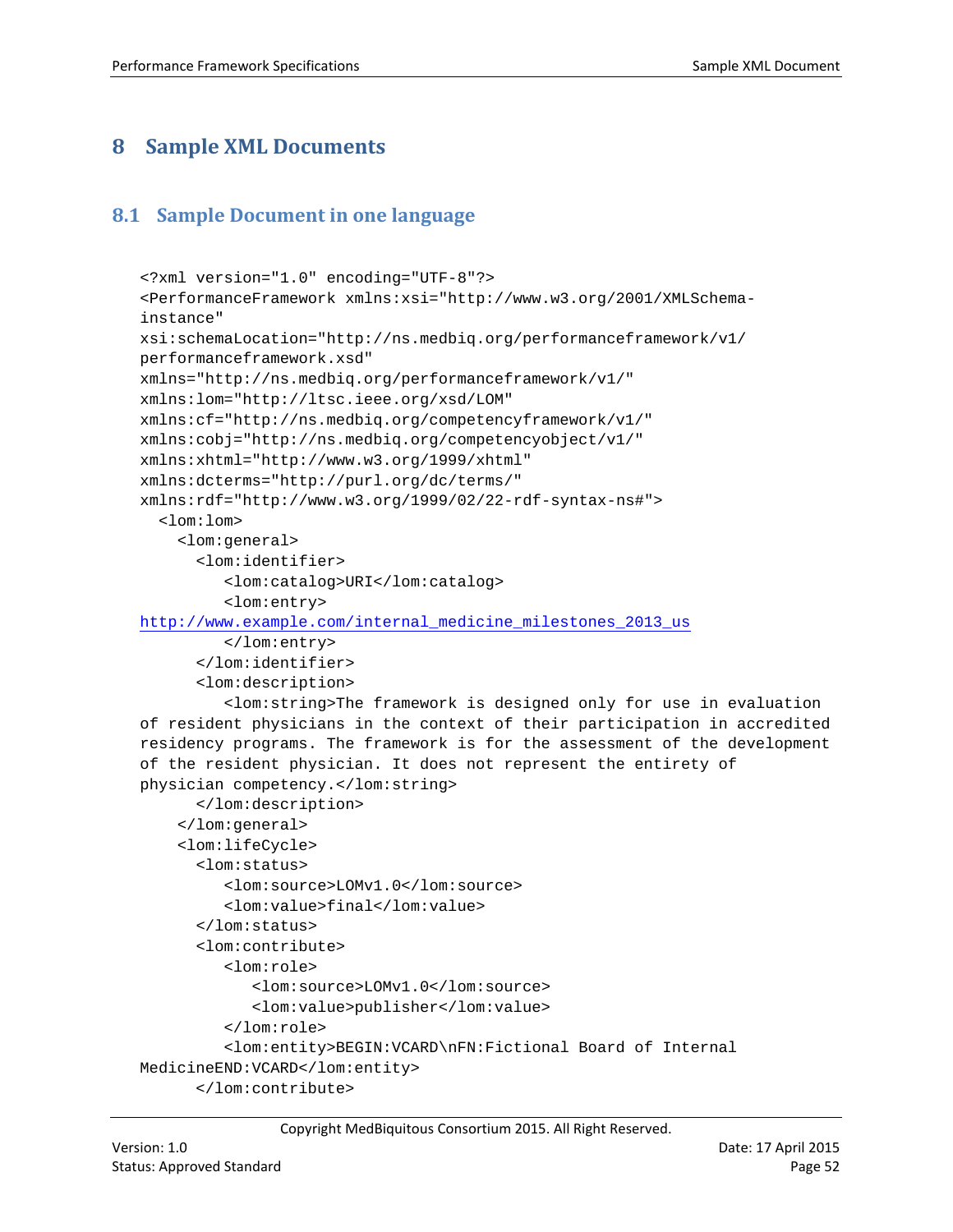```
 </lom:lifeCycle>
  \lt/lom:lom>
   <EffectiveDate>2013-01-01</EffectiveDate>
   <SupportingInformation>
      <Reference>
         <rdf:Description 
rdf:about="http://www.example.org/performanceguide2013.pdf"/>
         <dcterms:format>application/pdf</dcterms:format>
      </Reference>
   </SupportingInformation>
   <SupportingInformation>
      <xhtml:div>
         <xhtml:h1>Foreword</xhtml:h1>
         <xhtml:p>
The College is committed to fostering the <xhtml:strong>highest 
standards</xhtml:strong> of surgical care and professional
behaviour. Being a surgeon carries a responsibility for participation in 
lifelong learning, and a
willingness to monitor performance in the workplace.
         </xhtml:p>
         <xhtml:p>
To aid these processes, and to complement the existing program, work was 
undertaken by the <xhtml:em>
Assessment Steering Committee</xhtml:em> during 2010 and 2011, under the 
governance of the
<xhtml:em>Professional Development and Standards Board</xhtml:em>.
         </xhtml:p>
      </xhtml:div>
   </SupportingInformation>
   <PerformanceScale id="scale_1to5">
     <LeastCompetent>1</LeastCompetent>
     <MostCompetent>5</MostCompetent>
   </PerformanceScale>
   <PerformanceScale id="scale_1to2">
     <LeastCompetent>1</LeastCompetent>
     <MostCompetent>2</MostCompetent>
   </PerformanceScale>
   <Component id="comp_sbp4">
      <Title>Transitions patients effectively within and across health 
delivery systems.</Title>
      <Abbreviation>Transitions patients</Abbreviation>
   <Competency>
      <Reference>
         <rdf:description 
about="http://www.example.org/milestone/SBP4.xml"/>
         <rdf:type 
rdf:resource="http://ns.medbiq.org/competencyobject/v1/"/>
      </Reference>
      <Reference>
```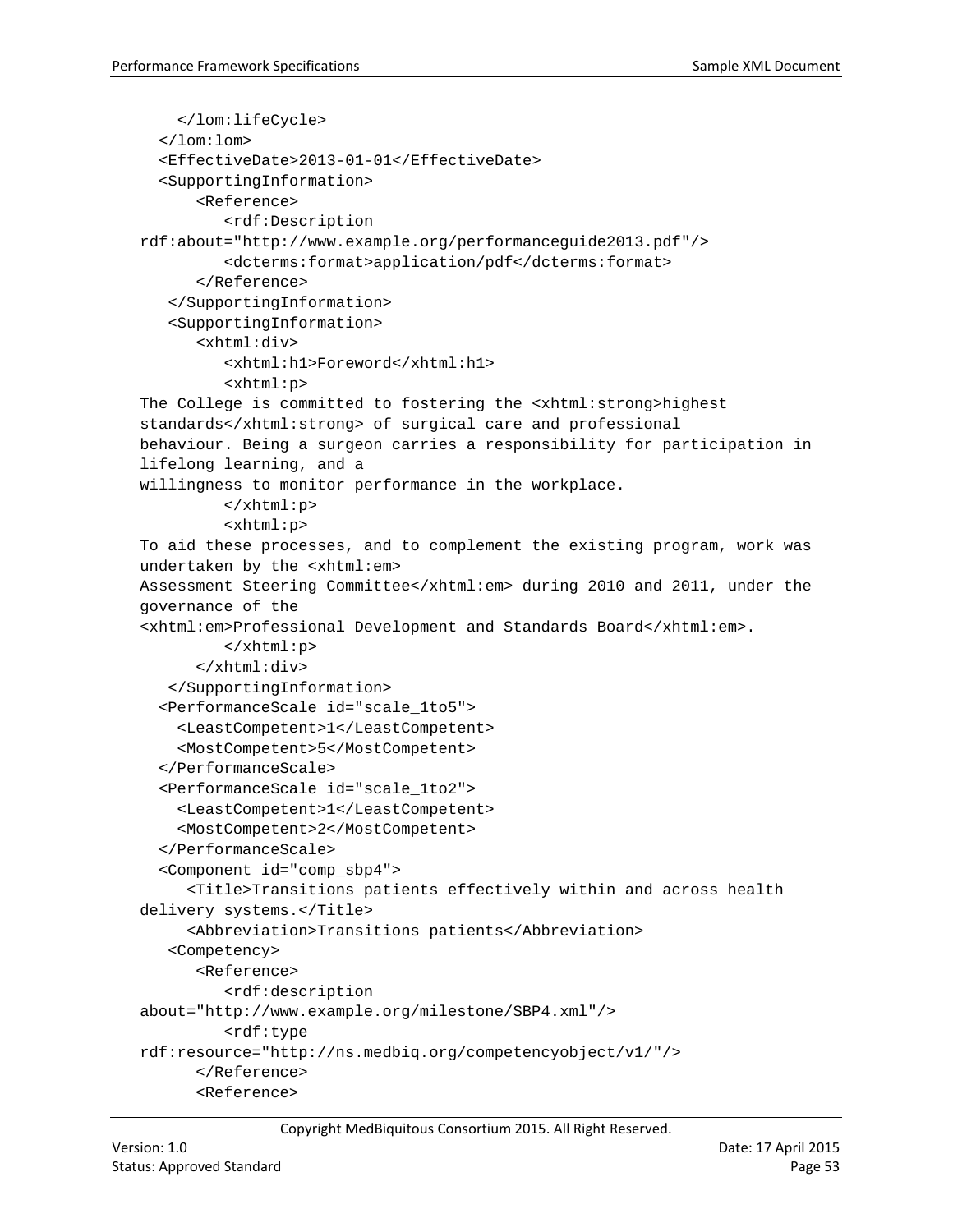```
<rdf:description 
about="http://www.example.org/im_milestones.xml"/>
         <rdf:type 
rdf:resource="http://ns.medbiq.org/competencyframework/v1/"/>
         <dcterms:format>application/xml</dcterms:format>
      </Reference>
   </Competency>
   <Author>Gertrude Stein</Author>
   <Reviewer>Pablo Picasso</Reviewer>
     <Threshold>
      <Title>Entrustment</Title>
      <Description>The level of attainment trainees must demonstrate to be 
considered eligible for entrustment with regard to this 
competency.</Description>
      <MinimumAcceptableScore>4</MinimumAcceptableScore>
     </Threshold>
     <AdditionalInformation position="1">
      <Label>Note</Label>
      <Text>Residents must ensure excellent transitions of care when they 
are unable to provide direct dare for patients. </Text>
   </AdditionalInformation>
   <AdditionalInformation>
      <Label>Resource</Label>
      <Text>The Joint Comission Transitions of Care Portal</Text>
      <Reference>
         <rdf:Description 
rdf:about="http://www.jointcommission.org/toc.aspx"/>
         <dcterms:format>text/html</dcterms:format>
      </Reference>
   </AdditionalInformation>
     <PerformanceLevelSet>
      <PerformanceScaleReference>scale_1to5</PerformanceScaleReference>
         <PerformanceLevel>
           <DisplayOrder>1</DisplayOrder>
           <Score>
            <SingleValue>1</SingleValue>
         </Score>
           <Label>Critical Deficiencies</Label> 
           <Indicator id="sbp4_1_1">
         <Description>Disregards need for 
                              communication at 
                             time of transition</Description>
         </Indicator>
         <Indicator id="sbp4_1_2">
            <Description>Does not respond to 
                              requests of 
                             caregivers in other 
                              delivery systems</Description>
          </Indicator>
```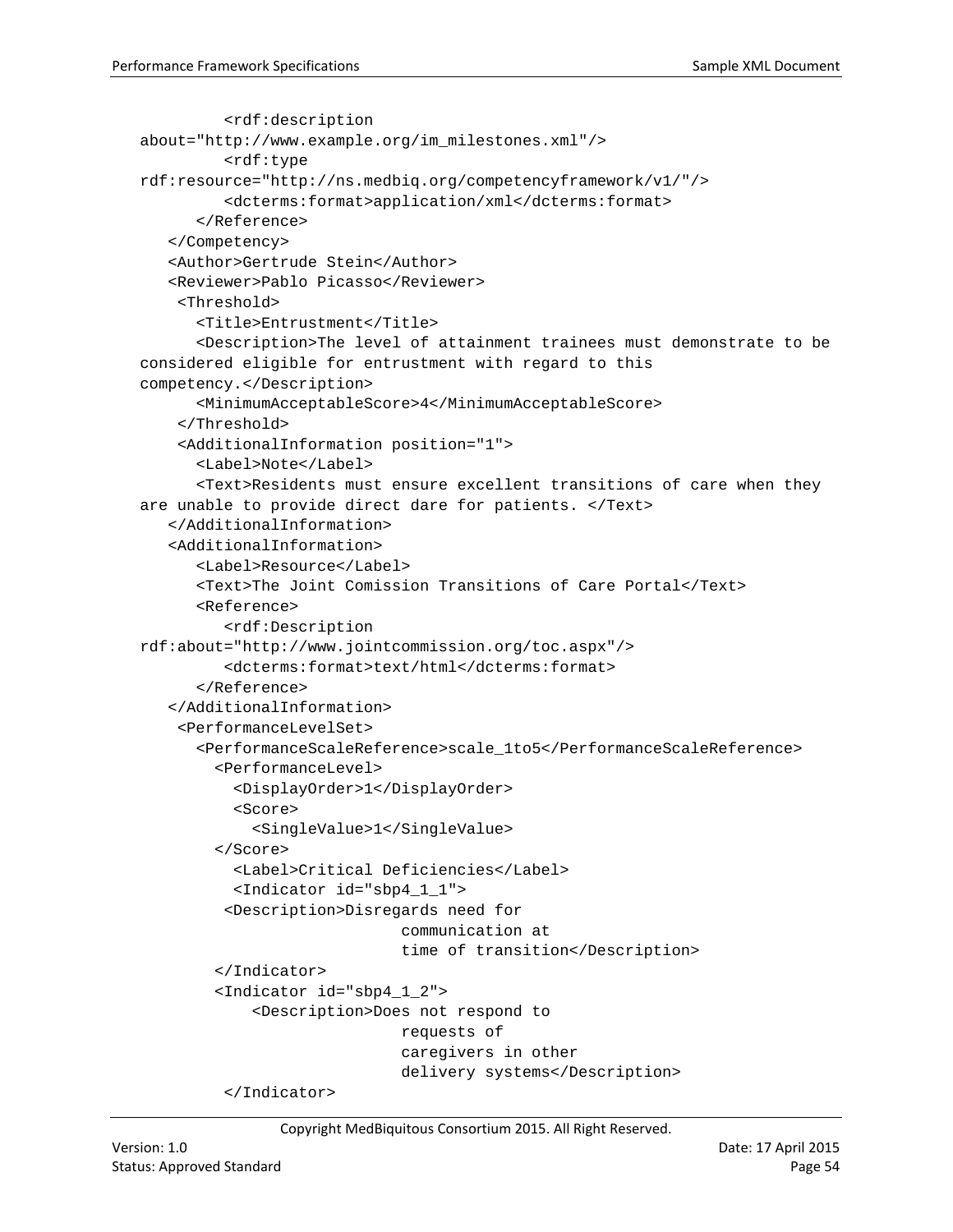```
 </PerformanceLevel>
 <PerformanceLevel>
   <DisplayOrder>2</DisplayOrder>
   <Score>
    <SingleValue>2</SingleValue>
 </Score>
   <Indicator id="sbp4_2_1">
    <Description>Inconsistently utilizes 
                      available resources to 
                     coordinate and ensure safe 
                     and effective patient care 
                     within and across delivery 
                     systems</Description>
 </Indicator>
 <Indicator id="sbp4_2_2">
    <Description>Written and verbal care 
                      plans during times of 
                     transition are incomplete 
                     or absent</Description>
 </Indicator>
 <Indicator id="sbp4_2_3">
       <Description> Inefficient transitions of 
                      care lead to unnecessary 
                     expense or risk to a patient
                     (e.g. duplication of tests 
                     readmission</Description>
 </Indicator>
 </PerformanceLevel>
 <PerformanceLevel>
   <DisplayOrder>3</DisplayOrder>
   <Score>
    <SingleValue>3</SingleValue>
 </Score>
 <Indicator id="sbp4_3_1">
       <Description>Recognizes the importance of 
                      communication during times 
                     of transition</Description>
 </Indicator>
 <Indicator id="sbp4_3_2">
       <Description>Communication with future 
                      caregivers is present but with 
                     lapses in pertinent or timely
                     information</Description>
 </Indicator>
 </PerformanceLevel>
 <PerformanceLevel>
   <DisplayOrder>4</DisplayOrder>
   <Score>
    <SingleValue>4</SingleValue>
```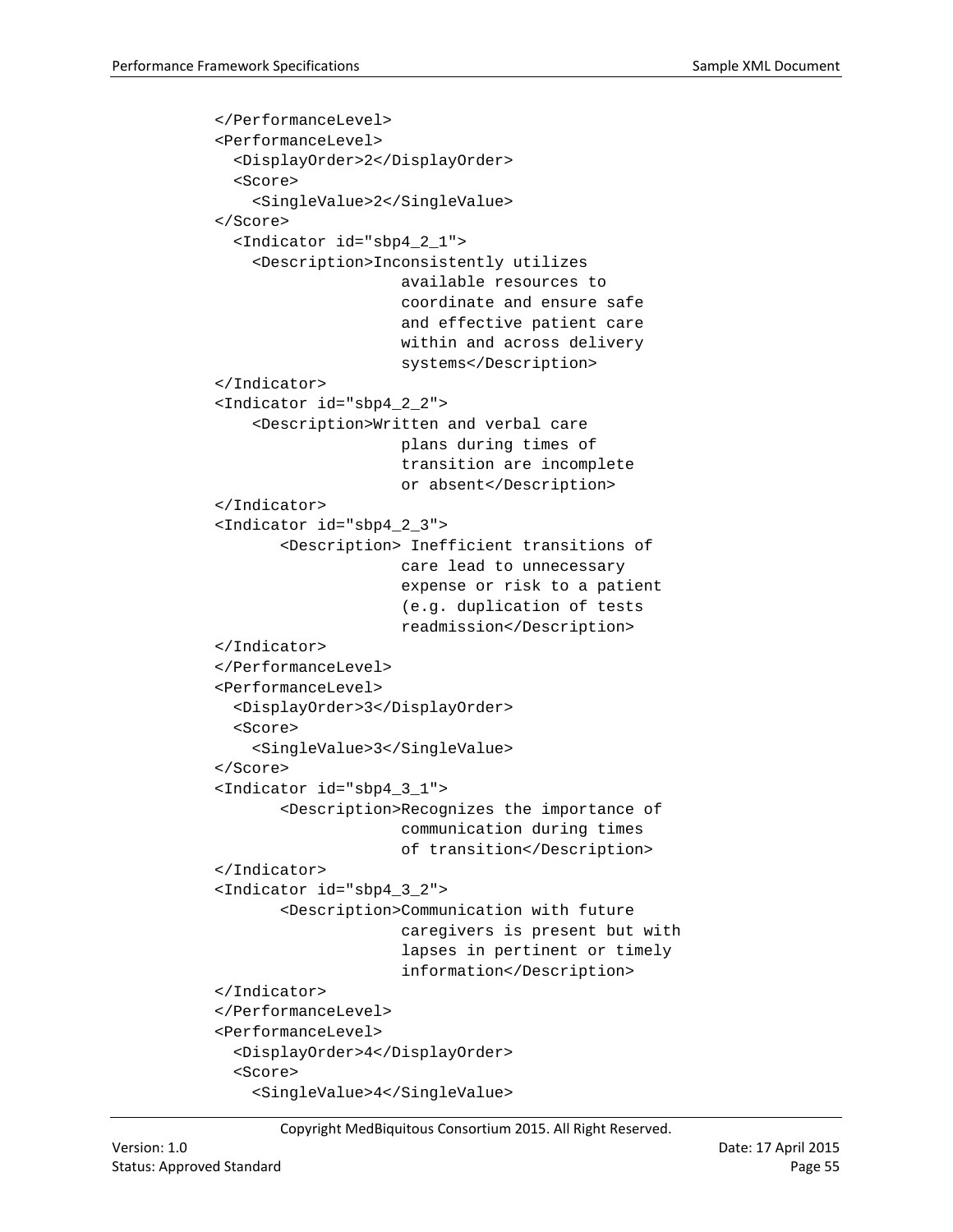```
 </Score>
           <Label>Ready for unsupervised practice</Label>
           <Indicator id="sbp4_4_1">
                                                <Description>Appropriately 
utilizes available 
                              resources to coordinate care 
                             and ensures safe and effective 
                             patient care within and across 
                             delivery systems</Description>
         </Indicator>
         <Indicator id="sbp4_4_2">
                <Description>Proactively communicates with 
                              past and future care givers to 
                             ensure continuity of care</Description>
         </Indicator>
         </PerformanceLevel>
         <PerformanceLevel>
           <DisplayOrder>5</DisplayOrder>
           <Score>
            <SingleValue>5</SingleValue>
         </Score>
           <Label>Aspirational</Label>
           <Indicator id="sbp4_5_1">
            <Description>Coordinates care within and 
                              across health delivery systems 
                             to optimize patient safety, 
                             increase efficiency and ensure 
                             high quality patient outcomes</Description>
         </Indicator>
         <Indicator id="sbp4_5_2">
                <Description>Anticipates needs of patient, 
                              caregivers and future care 
                             providers and takes 
                              appropriate steps to address
                              those needs</Description>
         </Indicator>
         <Indicator id="sbp4_5_3">
                <Description>Anticipates needs of patient, 
                              caregivers and future care 
                              providers and takes 
                              appropriate steps to address
                             those needs</Description>
         </Indicator>
         <Indicator id="sbp4_5_4">
                <Description>Role models and teaches 
                              effective transitions of care</Description>
         </Indicator>
         </PerformanceLevel>
     </PerformanceLevelSet>
```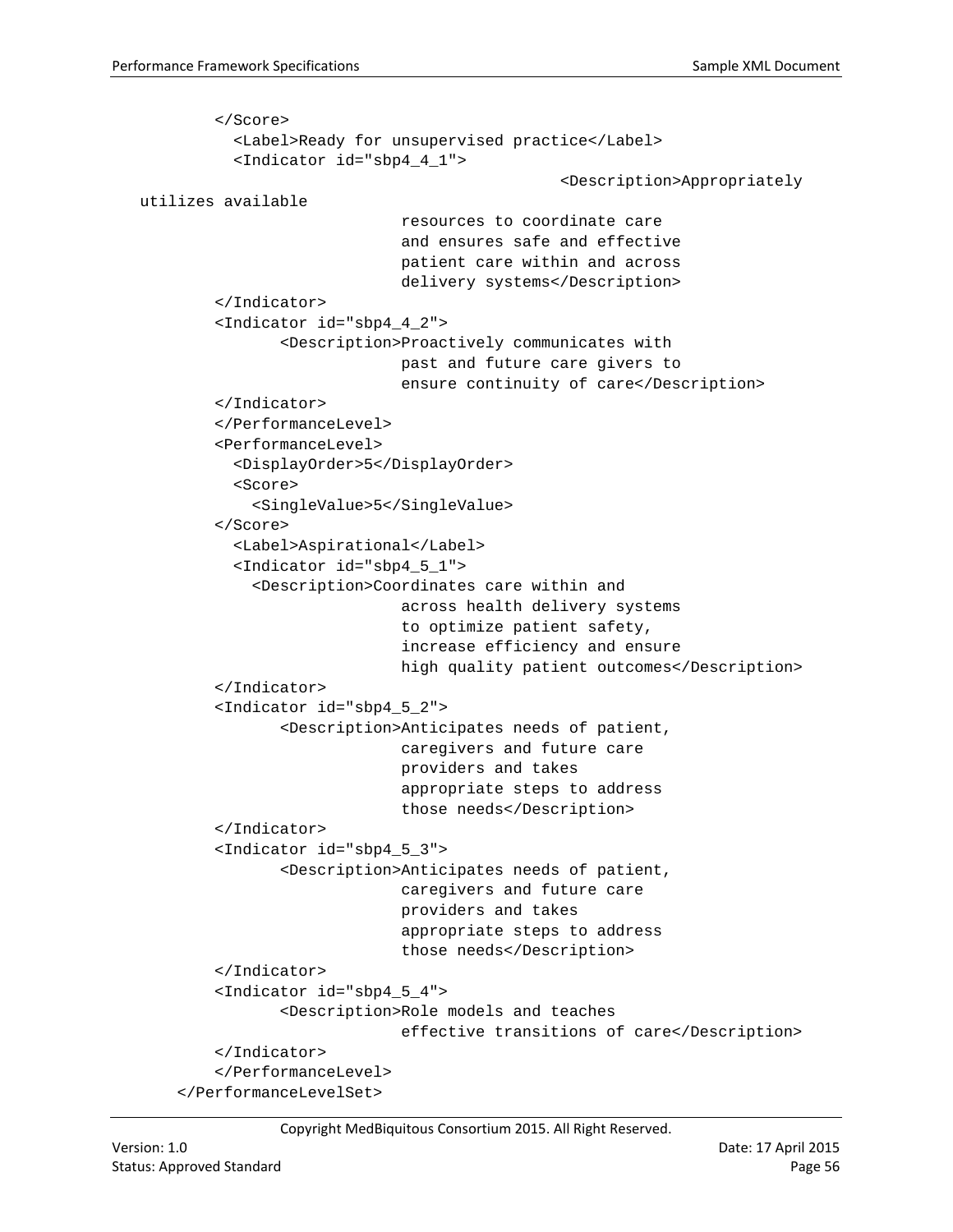</Component>

</PerformanceFramework>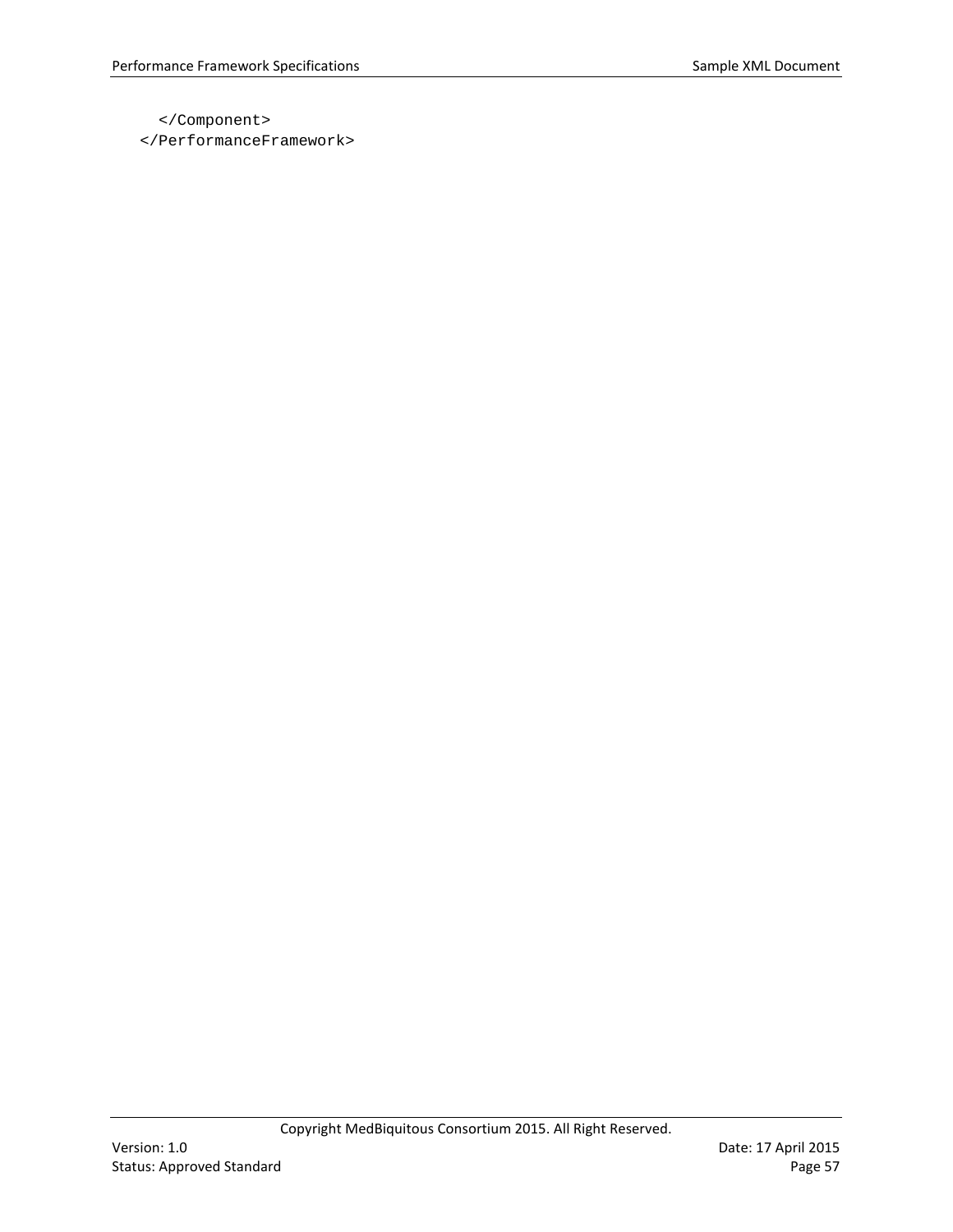## <span id="page-57-0"></span>**8.2 Sample Document in two languages**

```
<?xml version="1.0" encoding="UTF-8"?>
<PerformanceFramework xmlns:xsi="http://www.w3.org/2001/XMLSchema-
instance" 
xsi:schemaLocation="http://ns.medbiq.org/performanceframework/v1/ 
performanceframework.xsd" 
xmlns="http://ns.medbiq.org/performanceframework/v1/" 
xmlns:lom="http://ltsc.ieee.org/xsd/LOM" 
xmlns:cf="http://ns.medbiq.org/competencyframework/v1/" 
xmlns:cobj="http://ns.medbiq.org/competencyobject/v1/" 
xmlns:xhtml="http://www.w3.org/1999/xhtml" 
xmlns:dcterms="http://purl.org/dc/terms/" 
xmlns:rdf="http://www.w3.org/1999/02/22-rdf-syntax-ns#">
   <lom:lom>
     <lom:general>
      <lom:identifier>
         <lom:catalog>URI</lom:catalog>
   <lom:entry>http://www.example.com/multilingual_framework</lom:entry>
      </lom:identifier>
      <lom:description>
         <lom:string>The framework is designed to evaluate trainees. It is 
represented in both French and English.</lom:string>
      </lom:description>
     </lom:general>
     <lom:lifeCycle>
      <lom:status>
         <lom:source>LOMv1.0</lom:source>
         <lom:value>final</lom:value>
      </lom:status>
      <lom:contribute>
         <lom:role>
            <lom:source>LOMv1.0</lom:source>
            <lom:value>publisher</lom:value>
         </lom:role>
         <lom:entity>BEGIN:VCARD\nFN:Fictional Board of 
MedicineEND:VCARD</lom:entity>
      </lom:contribute>
     </lom:lifeCycle>
   </lom:lom>
   <EffectiveDate>2013-01-01</EffectiveDate>
   <SupportingInformation>
      <Reference>
         <rdf:Description 
rdf:about="http://www.example.org/performanceguide2013.pdf"/>
         <dcterms:format>application/pdf</dcterms:format>
      </Reference>
   </SupportingInformation>
```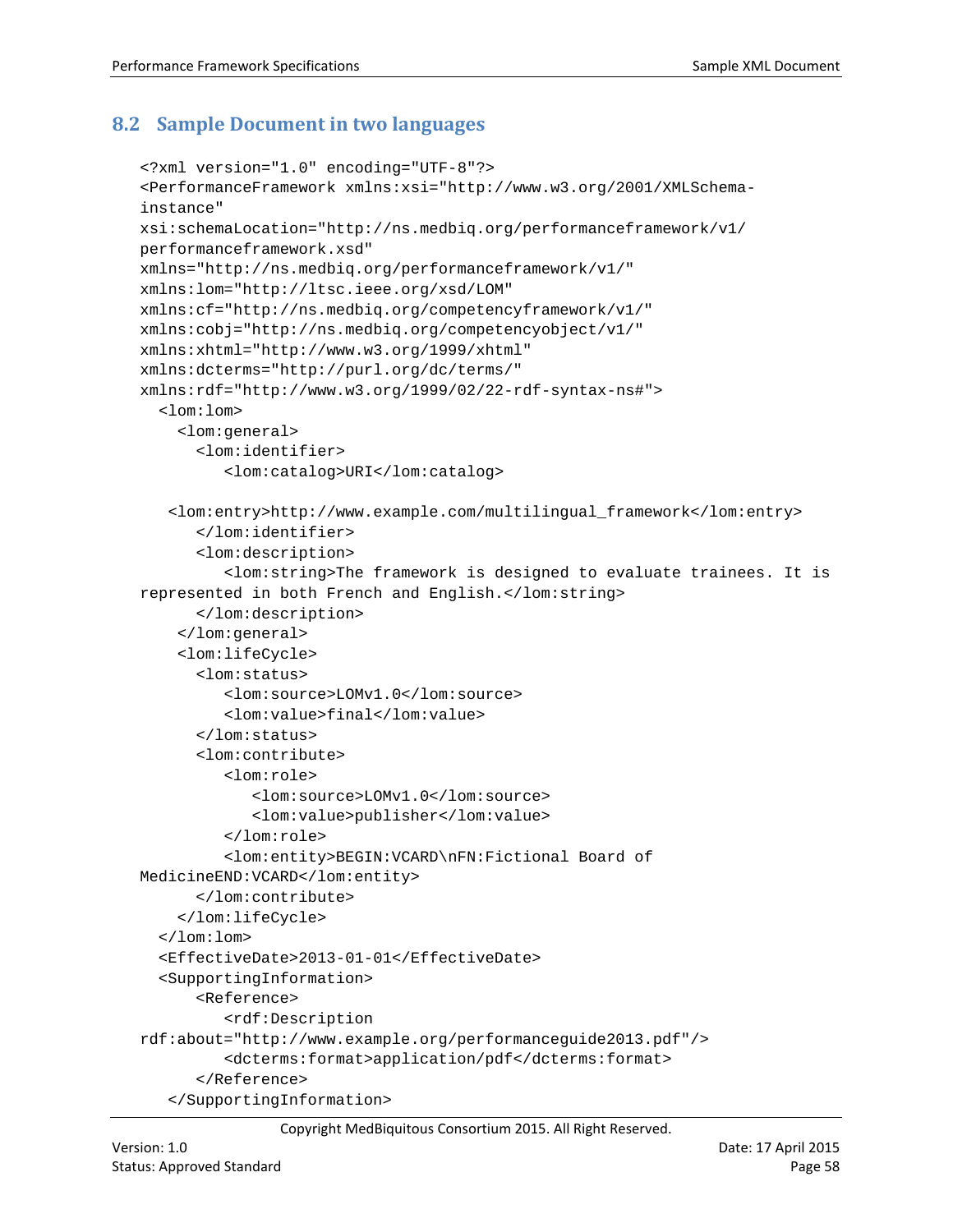```
<SupportingInformation>
      <xhtml:div lang="en">
         <xhtml:h1>Foreword</xhtml:h1>
         <xhtml:p>
The College is committed to fostering the <xhtml:strong>highest 
standards</xhtml:strong> of surgical care and professional
behaviour. Being a surgeon carries a responsibility for participation in 
lifelong learning, and a
willingness to monitor performance in the workplace.
         </xhtml:p>
      </xhtml:div>
   </SupportingInformation>
      <SupportingInformation>
      <xhtml:div lang="fr">
         <xhtml:h1>Foreword</xhtml:h1>
         <xhtml:p>
Le Collège s'est engagé à promouvoir les normes <xhtml:strong> les plus 
élevées</xhtml:strong> de soins chirurgicaux et professionnel
comportement. Être un chirurgien exerce une responsabilité pour la 
participation à la formation continue, et une
volonté de surveiller le rendement en milieu de travail.
         </xhtml:p>
      </xhtml:div>
   </SupportingInformation>
   <PerformanceScale id="scale_1to5">
     <LeastCompetent>1</LeastCompetent>
     <MostCompetent>5</MostCompetent>
   </PerformanceScale>
   <PerformanceScale id="scale_1to2">
     <LeastCompetent>1</LeastCompetent>
     <MostCompetent>2</MostCompetent>
   </PerformanceScale>
   <Component id="comp_sbp4">
      <Title xml:lang="en">Transitions patients effectively within and 
across health delivery systems.</Title>
      <Title xml:lang="fr">Transitions patients efficace au sein des 
systèmes de prestation de santé.</Title>
      <Abbreviation xml:lang="en">Transitions patients</Abbreviation>
      <Abbreviation xml:lang="fr">Transitions patients</Abbreviation>
   <Competency>
      <Reference>
         <rdf:description 
about="http://www.example.org/milestone/SBP4.xml"/>
         <rdf:type 
rdf:resource="http://ns.medbiq.org/competencyobject/v1/"/>
      </Reference>
      <Reference>
         <rdf:description 
about="http://www.example.org/im_milestones.xml"/>
```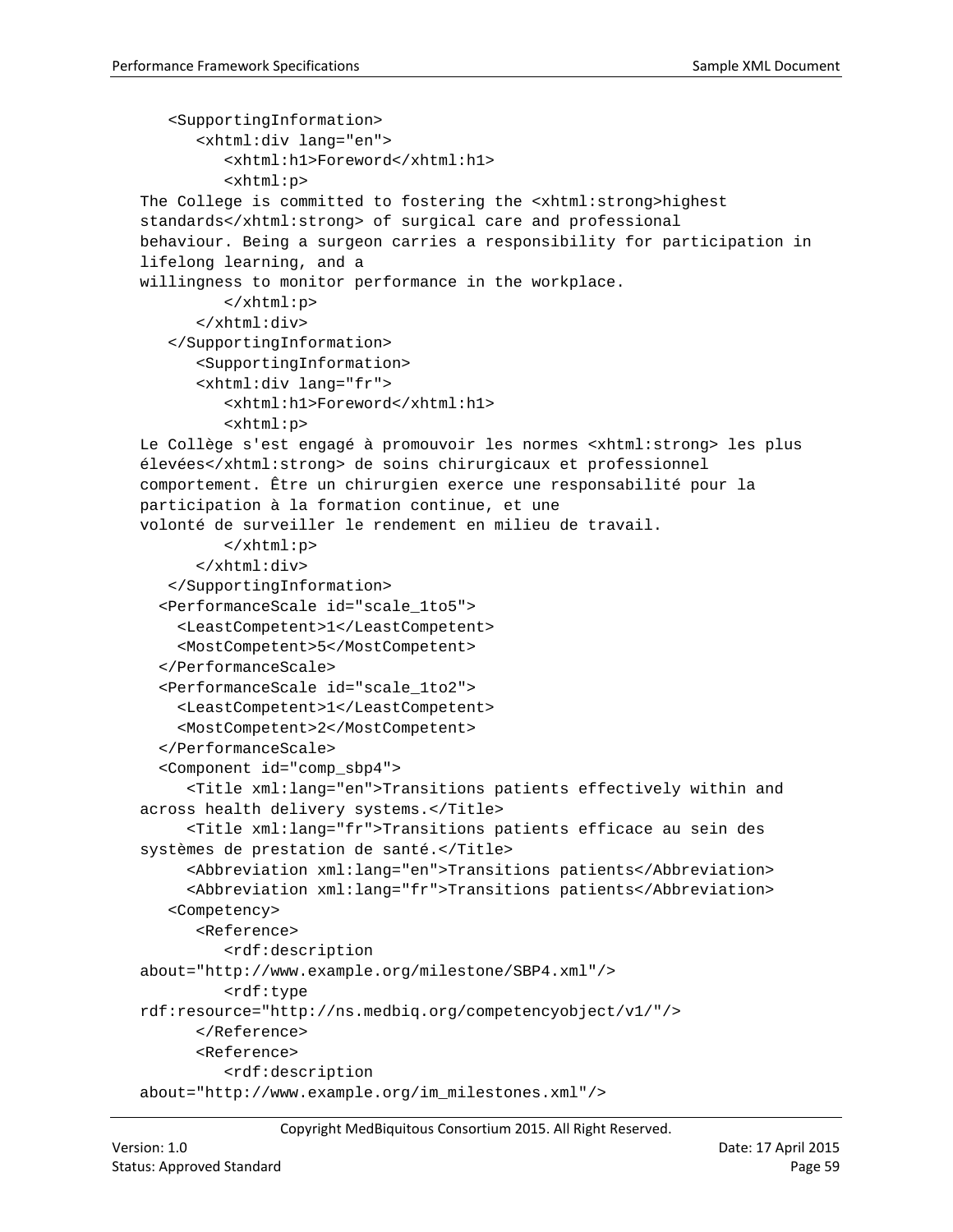```
<rdf:type 
rdf:resource="http://ns.medbiq.org/competencyframework/v1/"/>
         <dcterms:format>application/xml</dcterms:format>
      </Reference>
   </Competency>
   <Author>Gertrude Stein</Author>
   <Reviewer>Pablo Picasso</Reviewer>
     <Threshold>
      <Title xml:lang="en">Entrustment</Title>
      <Title xml:lang="fr">Charger</Title>
      <Description xml:lang="en">The level of attainment trainees must 
demonstrate to be considered eligible for entrustment with regard to this 
competency.</Description>
      <Description xml:lang="fr">Le niveau des stagiaires à atteindre doit 
démontrer à être admissible à charger à l'égard de cette 
compétence.</Description>
      <MinimumAcceptableScore>4</MinimumAcceptableScore>
     </Threshold>
     <AdditionalInformation position="1">
      <Label xml:lang="en">Note</Label>
      <Label xml:lang="fr">Remarque</Label>
      <Text xml:lang="en">Residents must ensure excellent transitions of 
care when they are unable to provide direct dare for patients. </Text>
      <Text xml:lang="fr">Les résidents doivent assurer une excellente 
transition des soins quand ils sont incapables de fournir osent directe 
pour les patients.</Text>
   </AdditionalInformation>
     <PerformanceLevelSet>
      <PerformanceScaleReference>scale_1to5</PerformanceScaleReference>
         <PerformanceLevel>
           <DisplayOrder>1</DisplayOrder>
           <Score>
            <SingleValue>1</SingleValue>
         </Score>
           <Label xml:lang="en">Critical Deficiencies</Label> 
           <Label xml:lang="fr">Lacunes critiques</Label> 
           <Indicator id="sbp4_1_1">
         <Description xml:lang="en">Disregards need for 
                              communication at 
                             time of transition</Description>
             <Description xml:lang="fr">Ignore besoin de communication au 
moment de la transition</Description>
         </Indicator>
         <Indicator id="sbp4_1_2">
            <Description xml:lang="en">Does not respond to 
                              requests of 
                             caregivers in other 
                             delivery systems</Description>
```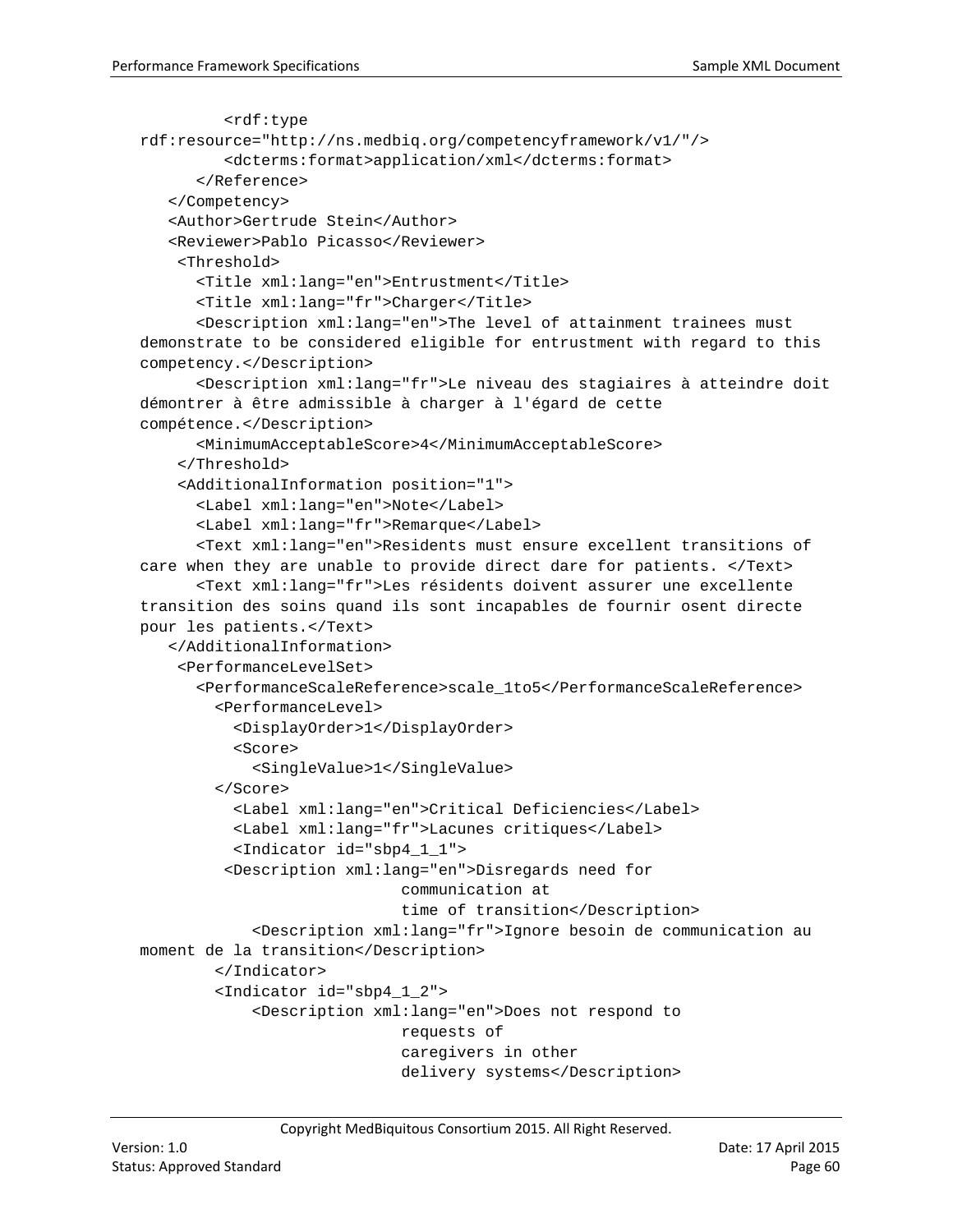```
 <Description xml:lang="fr">Ne pas répondre aux demandes 
des soignants dans d'autres systèmes de livraison</Description>
          </Indicator>
         </PerformanceLevel>
         <PerformanceLevel>
           <DisplayOrder>5</DisplayOrder>
           <Score>
            <SingleValue>5</SingleValue>
         </Score>
           <Label xml:lang="en">Aspirational</Label>
           <Label xml:lang="fr">Ambitieux</Label>
           <Indicator id="sbp4_5_1">
            <Description xml:lang="en">Coordinates care within and 
                              across health delivery systems 
                             to optimize patient safety, 
                             increase efficiency and ensure 
                             high quality patient outcomes</Description>
                 <Description xml:lang="fr">Coordonner les soins à 
l'intérieur et à travers les systèmes de prestation de santé afin 
d'optimiser la sécurité des patients, accroître l'efficacité et d'assurer 
des résultats de haute qualité pour les patients</Description>
         </Indicator>
         <Indicator id="sbp4_5_2">
               <Description xml:lang="en">Anticipates needs of patient, 
                              caregivers and future care 
                             providers and takes 
                              appropriate steps to address
                              those needs</Description>
                      <Description xml:lang="fr">Anticipe les besoins de 
patients, les soignants et les futurs fournisseurs de soins et prend les 
mesures appropriées pour répondre à ces besoins</Description>
         </Indicator>
         </PerformanceLevel>
     </PerformanceLevelSet>
   </Component>
</PerformanceFramework>
```